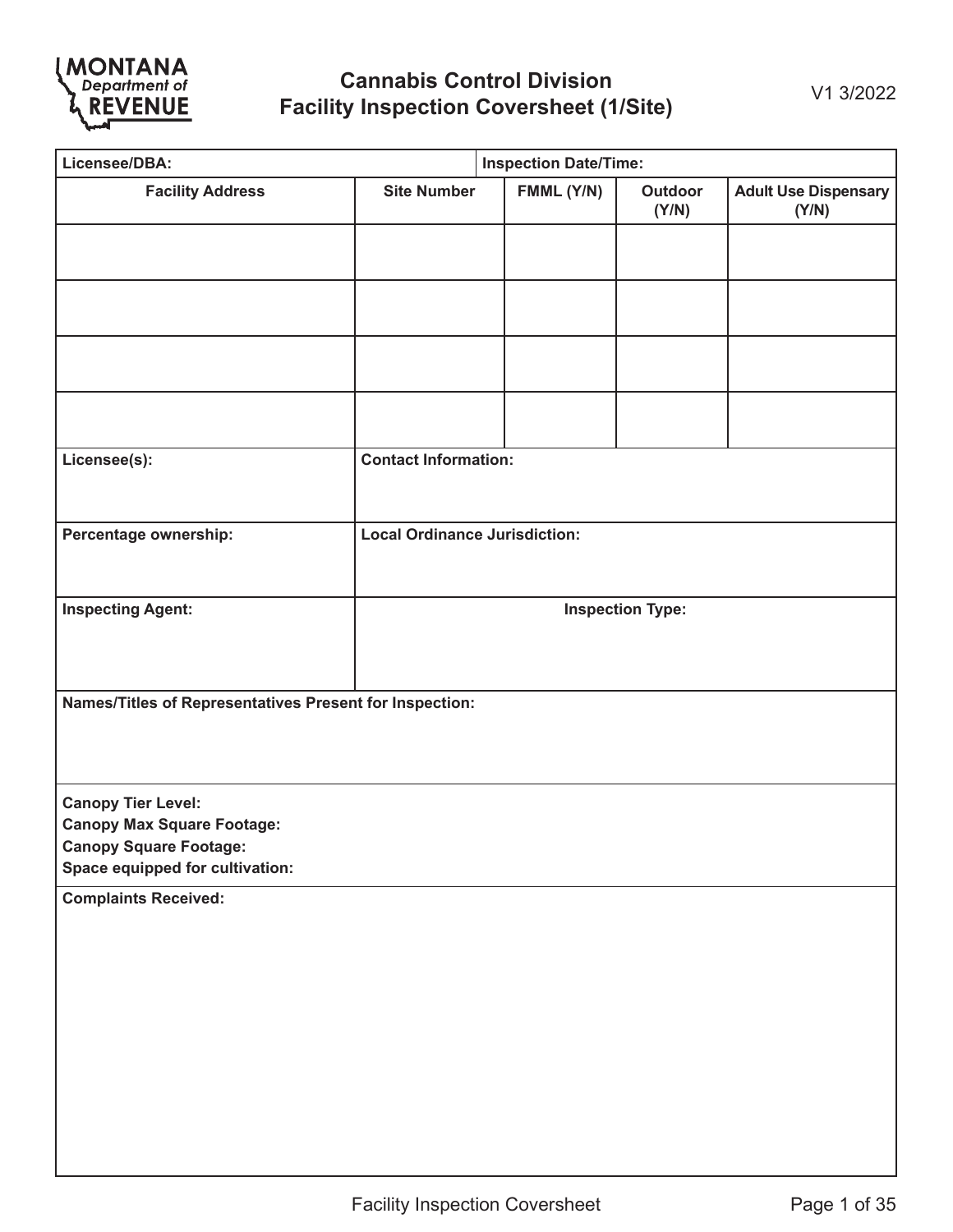### **1. Person of interest (1 Per Licensee Tech Level?)**

|                  | <b>Requirement</b> |         |                                                                                                                                                                                                                                                                                                                                                                                                                               |            | <b>Violations</b> |     |  |
|------------------|--------------------|---------|-------------------------------------------------------------------------------------------------------------------------------------------------------------------------------------------------------------------------------------------------------------------------------------------------------------------------------------------------------------------------------------------------------------------------------|------------|-------------------|-----|--|
| <b>Reference</b> |                    |         |                                                                                                                                                                                                                                                                                                                                                                                                                               | <b>Yes</b> | No                | N/A |  |
| 16-12-104        | (5)                |         | The department shall assess applications for licensure or renewal to determine if an<br>applicant, controlling beneficial owner, or a person with a financial interest in the applicant<br>meets any of the criteria established in this chapter for denial of a license.                                                                                                                                                     |            |                   |     |  |
|                  |                    |         | (14) A person who is not a controlling beneficial owner in a licensee may not receive or otherwise<br>obtain an ownership interest in a licensee that results in the person becoming a controlling<br>beneficial owner unless the licensee notifies, in writing, the department of the proposed<br>transaction and the department determines that the person qualifies for ownership under the<br>provisions of this chapter. |            |                   |     |  |
| 16-12-108        | (6)                |         | A licensee who violates 15-64-103 or 15-64-104 or fails to pay any other taxes owed to the<br>department under Title 15 is subject to revocation of the person's license from the date of the<br>violation until a period of up to 1 year after the department certifies compliance with 15-64-<br>103 or 15-64-104.                                                                                                          |            |                   |     |  |
| 16-12-109        | (5)                | person: | The department shall revoke and may not reissue a license or endorsement belonging to a                                                                                                                                                                                                                                                                                                                                       |            |                   |     |  |
|                  |                    | (a)     | whose controlling beneficial owner is an individual convicted of a felony drug offense                                                                                                                                                                                                                                                                                                                                        |            |                   |     |  |
|                  |                    | (b)     | who allows another person not authorized or lawfully allowed to be in possession of the<br>license                                                                                                                                                                                                                                                                                                                            |            |                   |     |  |
| 16-12-203        | (1)                |         | (a) Subject to subsection (3) and this subsection (1), the department shall issue a license<br>to or renew a license for a person who is applying to be a cultivator, manufacturer, medical<br>marijuana dispensary, adult-use dispensary, or testing laboratory if the person submits to the<br>department:                                                                                                                  |            |                   |     |  |
|                  |                    | (ii)    | proof that the actual person having day-to-day operational control over the business is a<br>Montana resident                                                                                                                                                                                                                                                                                                                 |            |                   |     |  |
|                  |                    | (iii)   | a statement, on a form prescribed by the department, that the person:                                                                                                                                                                                                                                                                                                                                                         |            |                   |     |  |
|                  |                    |         | (B) has no pending citations for violations occurring under this chapter or the marijuana<br>laws of any other state or jurisdiction                                                                                                                                                                                                                                                                                          |            |                   |     |  |
|                  |                    | (v)     | proof that the applicant has source of funding from a suitable source. A lender or other<br>source of money or credit may be found unsuitable if the source:                                                                                                                                                                                                                                                                  |            |                   |     |  |
|                  |                    |         | (A) is a person whose prior financial or other activities or criminal record poses a threat<br>to the public interest of the state                                                                                                                                                                                                                                                                                            |            |                   |     |  |
|                  |                    |         | (B) poses a threat to the effective regulation and control of marijuana and marijuana<br>products                                                                                                                                                                                                                                                                                                                             |            |                   |     |  |
|                  |                    |         | creates a danger of illegal practices, methods, or activities in the conduct of the<br>(C)<br>licensed business                                                                                                                                                                                                                                                                                                               |            |                   |     |  |
|                  | (2)                |         | The department may not license a person under this chapter if the person or an owner,<br>including a person with a financial interest:                                                                                                                                                                                                                                                                                        |            |                   |     |  |
|                  |                    | (a)     | has a felony conviction or a conviction for a drug offense, including but not limited to, a<br>conviction for a violation of any marijuana law in any other state within the past 5 years<br>and, after an investigation, the department finds that the applicant has not been sufficiently<br>rehabilitated as to warrant the public trust;                                                                                  |            |                   |     |  |
|                  |                    | (b)     | is in the custody of or under the supervision of the department of corrections or a youth<br>court;                                                                                                                                                                                                                                                                                                                           |            |                   |     |  |
|                  |                    | (c)     | has been convicted of a violation under 16-12-524 or of making a fraudulent<br>representation under the former medical marijuana program administered by the<br>Department of Public Health and Human Services;                                                                                                                                                                                                               |            |                   |     |  |
|                  |                    | (d)     | is under 21 years of age.                                                                                                                                                                                                                                                                                                                                                                                                     |            |                   |     |  |
|                  |                    | (e)     | has failed to:                                                                                                                                                                                                                                                                                                                                                                                                                |            |                   |     |  |
|                  |                    |         | comply with any provisions of Title 15 or Title 16, including the failure to file any tax<br>(ii)<br>return or report.                                                                                                                                                                                                                                                                                                        |            |                   |     |  |
|                  |                    |         | stay out of default on a government-issued student loan.<br>(iii)                                                                                                                                                                                                                                                                                                                                                             |            |                   |     |  |
|                  |                    |         |                                                                                                                                                                                                                                                                                                                                                                                                                               |            |                   |     |  |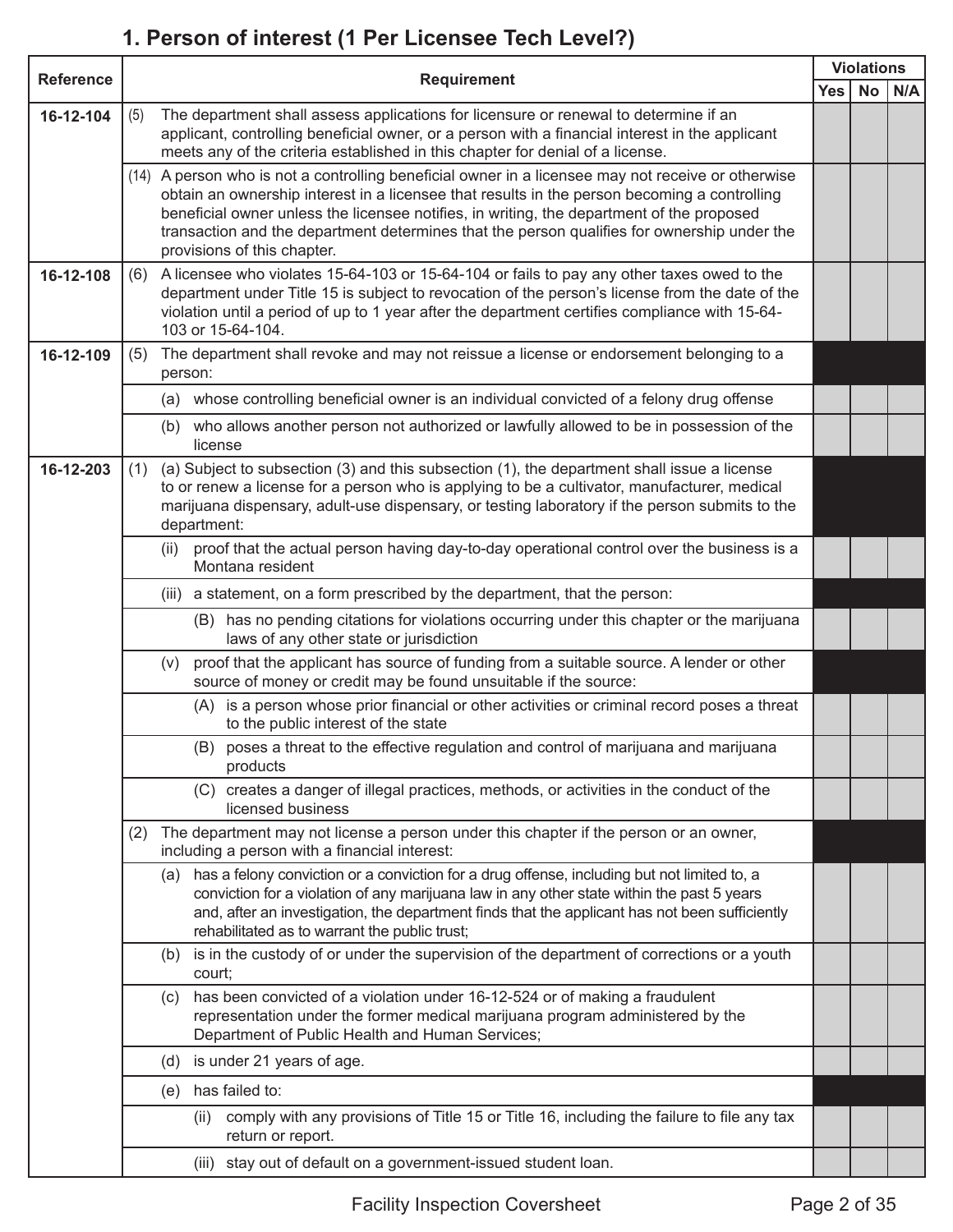| <b>Reference</b> | <b>Requirement</b><br>Yes                                                                                                                                                          |  | <b>Violations</b> |     |  |
|------------------|------------------------------------------------------------------------------------------------------------------------------------------------------------------------------------|--|-------------------|-----|--|
|                  |                                                                                                                                                                                    |  | No.               | N/A |  |
| 16-12-203        | pay child support<br>(iv)                                                                                                                                                          |  |                   |     |  |
| (continued)      | remedy an outstanding delinquency for child support or for taxes or judgments owed<br>(v)<br>to a government agency                                                                |  |                   |     |  |
|                  | has had a license issued under this chapter or a former medical marijuana license<br>(f)<br>revoked within 3 years of the date of the application                                  |  |                   |     |  |
|                  | has resided in Montana for less than 1 year.<br>(g)                                                                                                                                |  |                   |     |  |
| 16-12-207        | The department may deny or revoke a license based on proof that the applicant made a false<br>(2)<br>statement in any part of the original application or renewal application.     |  |                   |     |  |
| 16-12-520        | A person licensed under this chapter may not:<br>(2)                                                                                                                               |  |                   |     |  |
|                  | arrange for a physician to conduct a physical examination or review of medical records<br>(a)<br>required under this part, either in the physician's office or at another location |  |                   |     |  |
|                  | pay all or a portion of the costs for an individual to be seen by a physician for the<br>(b)<br>purposes of obtaining a written certification.                                     |  |                   |     |  |
|                  | <b>Notes/Deficiencies/Corrections (If Any):</b>                                                                                                                                    |  |                   |     |  |

## **2. Advertising**

| <b>Reference</b> | <b>Requirement</b> |                                                                                                                                                                                                                                                                                                     | <b>Violations</b> |           |     |  |
|------------------|--------------------|-----------------------------------------------------------------------------------------------------------------------------------------------------------------------------------------------------------------------------------------------------------------------------------------------------|-------------------|-----------|-----|--|
|                  |                    |                                                                                                                                                                                                                                                                                                     | Yes               | <b>No</b> | N/A |  |
| 16-12-211        | (1)                | Except as provided in subsection (3), persons with licenses may not advertise marijuana or<br>marijuana products.                                                                                                                                                                                   |                   |           |     |  |
|                  | (2)                | A listing in a directory of businesses authorized under this chapter is not advertising for the<br>purposes of this section.                                                                                                                                                                        |                   |           |     |  |
|                  | (3)                | (a) A licensee may engage in electronic advertising such as maintaining a website and<br>advertising on web applications, provided that no electronic advertisement produced by the<br>licensee contains a statement or illustration that:                                                          |                   |           |     |  |
|                  |                    | is false or misleading<br>(i)                                                                                                                                                                                                                                                                       |                   |           |     |  |
|                  |                    | promotes overconsumption of marijuana or marijuana products<br>(ii)                                                                                                                                                                                                                                 |                   |           |     |  |
|                  |                    | depicts the actual consumption of marijuana or marijuana products<br>(iii)                                                                                                                                                                                                                          |                   |           |     |  |
|                  |                    | depicts a person under 21 years of age consuming marijuana<br>(iv)                                                                                                                                                                                                                                  |                   |           |     |  |
|                  |                    | (vi) is designed in a way that is likely to appeal to minors. and includes cartoons,<br>animals, children, or any other likeness to images, characters, or phrases that are<br>designed in any manner to be appealing or to encourage consumption of marijuana<br>by persons under 21 years of age. |                   |           |     |  |
|                  |                    | A licensee may not advertise marijuana or marijuana products using pop-up<br>(b)<br>advertisements that play in a new internet browser window.                                                                                                                                                      |                   |           |     |  |
|                  |                    | A licensee may not direct advertising of marijuana or marijuana products toward mobile<br>(c)<br>devices in the form of push notifications unless users affirmatively opt in to receiving<br>push notifications related to marijuana or marijuana products.                                         |                   |           |     |  |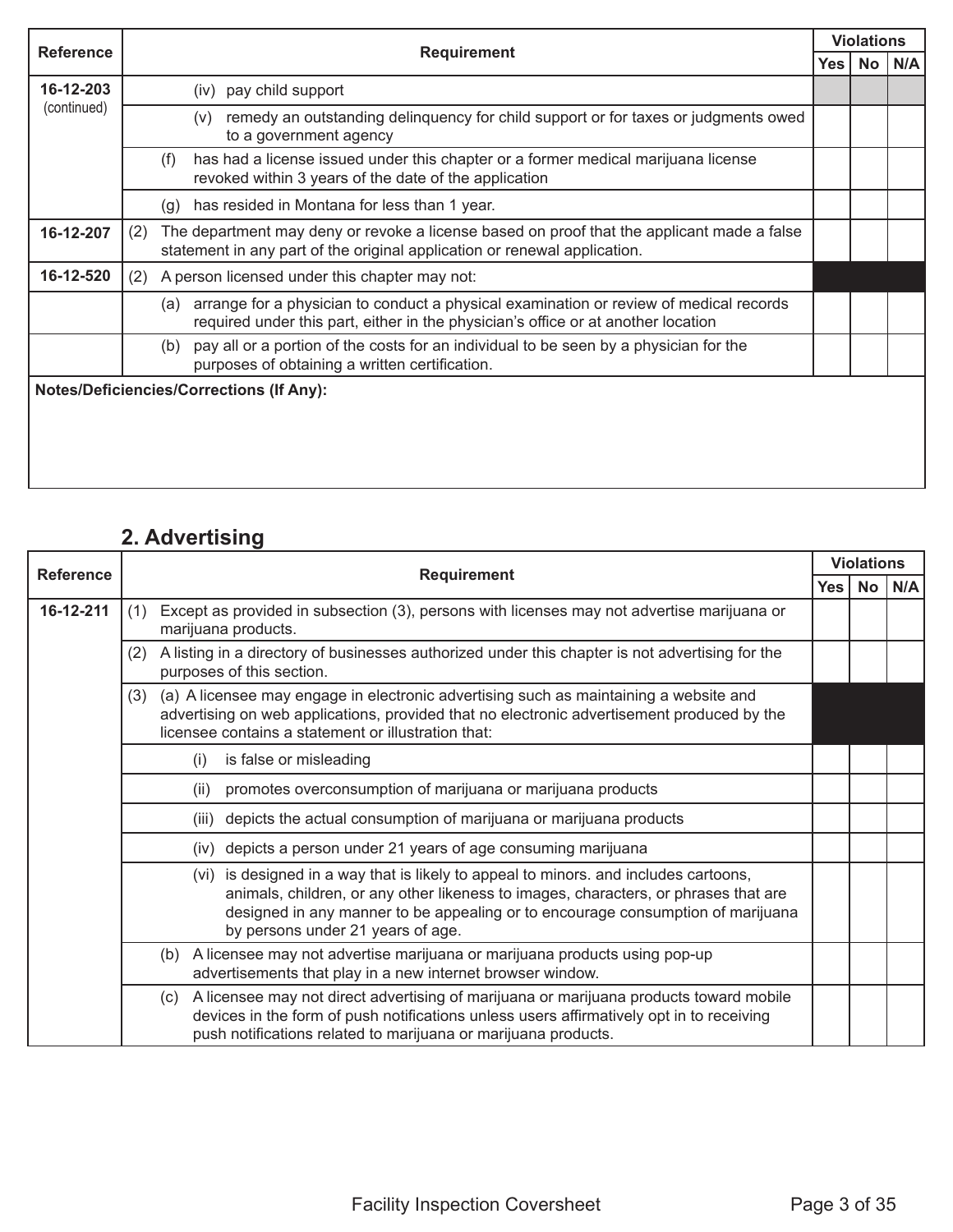| <b>Reference</b> | <b>Requirement</b>                                                                                    |      |                                                                                                                                                                                                                                                                                                                                                                                                                                                                                                                                                                                                                                      |            | <b>Violations</b> |     |  |
|------------------|-------------------------------------------------------------------------------------------------------|------|--------------------------------------------------------------------------------------------------------------------------------------------------------------------------------------------------------------------------------------------------------------------------------------------------------------------------------------------------------------------------------------------------------------------------------------------------------------------------------------------------------------------------------------------------------------------------------------------------------------------------------------|------------|-------------------|-----|--|
|                  |                                                                                                       |      |                                                                                                                                                                                                                                                                                                                                                                                                                                                                                                                                                                                                                                      | <b>Yes</b> | <b>No</b>         | N/A |  |
| 42.39.123        | (1)                                                                                                   |      | A licensee may promote its business and market its brand but may not advertise marijuana or<br>marijuana products except in electronic advertising.                                                                                                                                                                                                                                                                                                                                                                                                                                                                                  |            |                   |     |  |
|                  | (5)                                                                                                   | etc. | A licensee's outdoor signage may not use colloquial terms for marijuana or marijuana<br>products (e.g., pot, reefer, ganja, weed) and may not use an image or visual representation<br>of useable marijuana, marijuana-infused products, marijuana concentrates, marijuana<br>paraphernalia, or an image that indicates the presence of a product such as smoke, edibles,                                                                                                                                                                                                                                                            |            |                   |     |  |
|                  | (6)                                                                                                   |      | A licensee's outdoor signage must comply with any applicable local jurisdiction sign<br>ordinances and regulations.                                                                                                                                                                                                                                                                                                                                                                                                                                                                                                                  |            |                   |     |  |
|                  | (7)                                                                                                   |      | A marijuana business that maintains a webpage must utilize appropriate measures to verify<br>that individuals visiting the webpage are 21 years of age or older.                                                                                                                                                                                                                                                                                                                                                                                                                                                                     |            |                   |     |  |
|                  | (8)                                                                                                   |      | Marijuana business social media accounts that advertise marijuana or marijuana products<br>must be private and must contain a clearly visible notice on the main page stating that only<br>persons 21 years of age or older may follow the account.                                                                                                                                                                                                                                                                                                                                                                                  |            |                   |     |  |
|                  | (9)                                                                                                   |      | A marijuana business may not:                                                                                                                                                                                                                                                                                                                                                                                                                                                                                                                                                                                                        |            |                   |     |  |
|                  |                                                                                                       |      | (a) engage in advertising via marketing directed towards location-based devices, including,<br>but not limited to cellular phones, unless users affirmatively opt in to receiving push<br>notifications related to marijuana or marijuana-related products                                                                                                                                                                                                                                                                                                                                                                           |            |                   |     |  |
|                  |                                                                                                       |      | (b) utilize unsolicited pop-up or push-to advertising on the internet                                                                                                                                                                                                                                                                                                                                                                                                                                                                                                                                                                |            |                   |     |  |
|                  |                                                                                                       |      | (c) advertise on television, radio, or in print such as newspapers, magazines, flyers, and<br>mailers                                                                                                                                                                                                                                                                                                                                                                                                                                                                                                                                |            |                   |     |  |
|                  |                                                                                                       |      | (d) engage in advertising or utilize signage that asserts its products are safe                                                                                                                                                                                                                                                                                                                                                                                                                                                                                                                                                      |            |                   |     |  |
|                  |                                                                                                       |      | (e) utilize a billboard                                                                                                                                                                                                                                                                                                                                                                                                                                                                                                                                                                                                              |            |                   |     |  |
|                  |                                                                                                       | (f)  | use objects such as toys or inflatables, movie or cartoon characters, or any other<br>depiction or image likely to be appealing to youth, where the objects, images, or<br>depictions indicate an intent to cause youth to become interested in the purchase or<br>consumption of marijuana products                                                                                                                                                                                                                                                                                                                                 |            |                   |     |  |
|                  |                                                                                                       | (g)  | use or employ a commercial mascot outside of, and in proximity to, a licensed marijuana<br>business. A "commercial mascot" means a live human being, animal, or mechanical<br>device used for attracting the attention of motorists and passersby so as to make them<br>aware of marijuana products or the presence of a marijuana business. Commercial<br>mascots include, but are not limited to, inflatable tube displays, persons in costume, or<br>wearing, holding, or spinning a sign with a marijuana-related commercial message or<br>image, where the intent is to draw attention to a marijuana business or its products. |            |                   |     |  |
|                  | (10) The prohibition in (9)(c) does not prohibit the use of informational pamphlets for dissemination |      |                                                                                                                                                                                                                                                                                                                                                                                                                                                                                                                                                                                                                                      |            |                   |     |  |
|                  |                                                                                                       |      | at marijuana trade conferences or the use or distribution of business cards.                                                                                                                                                                                                                                                                                                                                                                                                                                                                                                                                                         |            |                   |     |  |
|                  |                                                                                                       |      | <b>Notes/Deficiencies/Corrections (If Any):</b>                                                                                                                                                                                                                                                                                                                                                                                                                                                                                                                                                                                      |            |                   |     |  |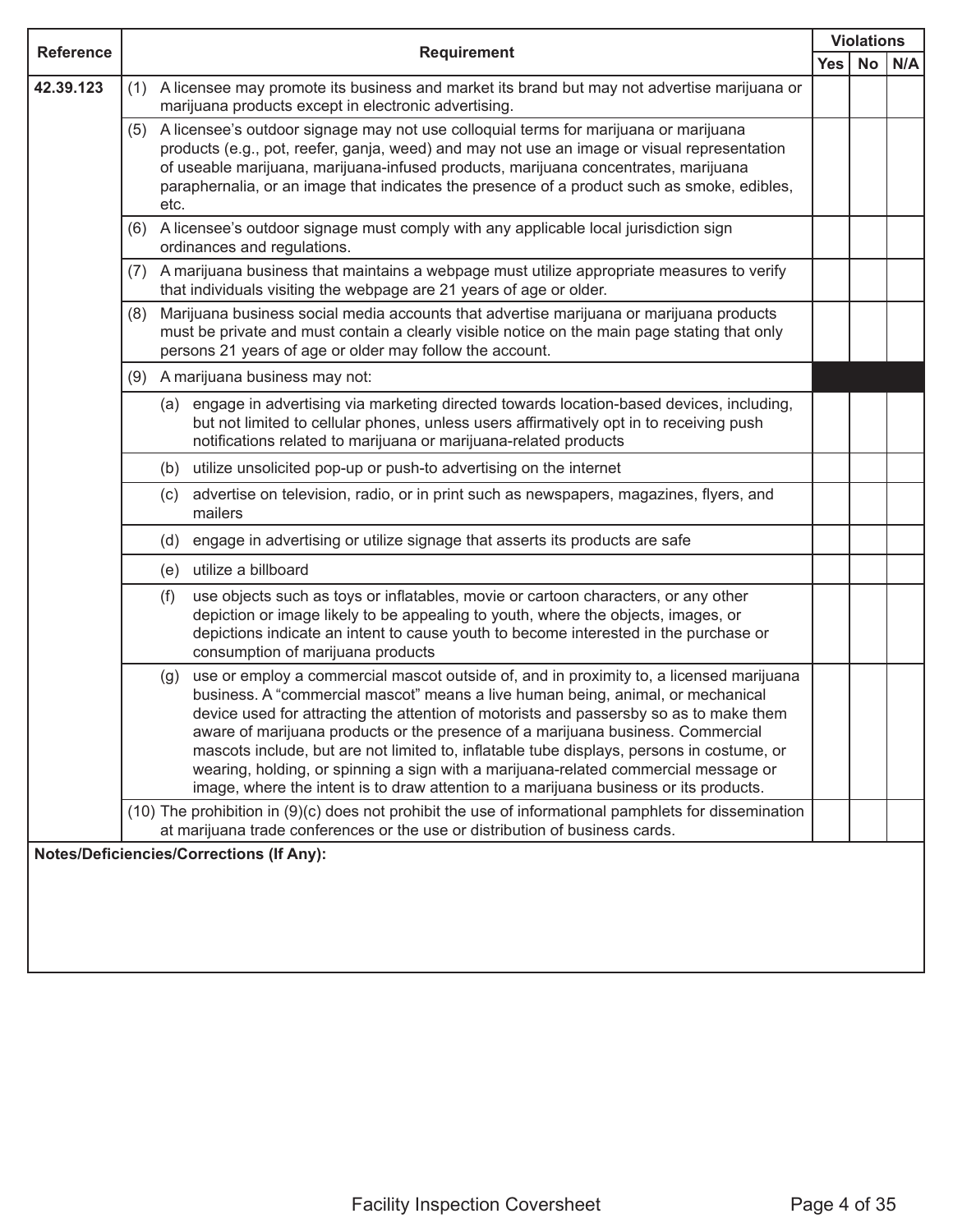#### **3. General Facility**

| <b>Reference</b>    | <b>Requirement</b>                                                                                                                                                                                                                                                                                                                                                                                                                                                                                                                                                                                                                                                                                                                     |            |           | <b>Violations</b> |
|---------------------|----------------------------------------------------------------------------------------------------------------------------------------------------------------------------------------------------------------------------------------------------------------------------------------------------------------------------------------------------------------------------------------------------------------------------------------------------------------------------------------------------------------------------------------------------------------------------------------------------------------------------------------------------------------------------------------------------------------------------------------|------------|-----------|-------------------|
|                     |                                                                                                                                                                                                                                                                                                                                                                                                                                                                                                                                                                                                                                                                                                                                        | <b>Yes</b> | <b>No</b> | N/A               |
| 16-12-106           | A licensee may not cultivate hemp or engage in hemp manufacturing at a licensed premises.<br>(3)                                                                                                                                                                                                                                                                                                                                                                                                                                                                                                                                                                                                                                       |            |           |                   |
|                     | (6) A license issued pursuant to this chapter must be displayed by the licensee as provided for in<br>rule by the department.                                                                                                                                                                                                                                                                                                                                                                                                                                                                                                                                                                                                          |            |           |                   |
|                     | Licenses issued under this chapter must be renewed annually.<br>(9)                                                                                                                                                                                                                                                                                                                                                                                                                                                                                                                                                                                                                                                                    |            |           |                   |
| 16-12-106<br>(1)(c) | (iv) no portion of a private residence used for cultivation of marijuana and manufacture<br>of marijuana products for personal use may be shared with, rented, or leased to a<br>marijuana business;                                                                                                                                                                                                                                                                                                                                                                                                                                                                                                                                   |            |           |                   |
| 16-12-203           | (a) A person licensed under this section may cultivate marijuana and manufacture marijuana<br>(5)<br>products for use by consumers or registered cardholders only at one of the following<br>locations:                                                                                                                                                                                                                                                                                                                                                                                                                                                                                                                                |            |           |                   |
|                     | a property that is owned by the licens<br>(i)                                                                                                                                                                                                                                                                                                                                                                                                                                                                                                                                                                                                                                                                                          |            |           |                   |
|                     | with written permission of the property owner filed with the department when<br>(ii)<br>applying for or renewing a license, a property that is rented or leased by the<br>licensee.                                                                                                                                                                                                                                                                                                                                                                                                                                                                                                                                                    |            |           |                   |
|                     | No portion of the property used for cultivation of marijuana or manufacture of marijuana<br>(b)<br>products or marijuana concentrate may be shared with or rented or leased to another<br>licensee.                                                                                                                                                                                                                                                                                                                                                                                                                                                                                                                                    |            |           |                   |
|                     | Marijuana or marijuana products may not be consumed on the premises of any licensed<br>(c)<br>premises.                                                                                                                                                                                                                                                                                                                                                                                                                                                                                                                                                                                                                                |            |           |                   |
| 16-12-207           | A cultivator license, manufacturer license, adult-use dispensary license, medical marijuana<br>(1)<br>dispensary license, combined-use marijuana license, marijuana transporter license, or any<br>other license authorized under this chapter is a privilege that the state may grant to an<br>applicant and is not a right to which an applicant is entitled. In making a licensing decision,<br>the department shall consider:                                                                                                                                                                                                                                                                                                      |            |           |                   |
|                     | (b) the suitability of the proposed licensed premises, including but not limited to cultivation<br>centers, dispensaries, and manufacturing facilities.                                                                                                                                                                                                                                                                                                                                                                                                                                                                                                                                                                                |            |           |                   |
|                     | (a) The department shall deny a cultivator license, manufacturer license, adult-use dispensary<br>(3)<br>license, or medical marijuana license if the applicant's proposed licensed premises:                                                                                                                                                                                                                                                                                                                                                                                                                                                                                                                                          |            |           |                   |
|                     | is situated within a zone of a locality where an activity related to the use of<br>(i)<br>marijuana conflicts with an ordinance, a certified copy of which has been filed with<br>the department;                                                                                                                                                                                                                                                                                                                                                                                                                                                                                                                                      |            |           |                   |
|                     | is not approved by local building, health, or fire officials as provided for in this chapter; or<br>(ii)                                                                                                                                                                                                                                                                                                                                                                                                                                                                                                                                                                                                                               |            |           |                   |
|                     | is within 500 feet of and on the same street as a building used exclusively as a church,<br>(iii)<br>synagogue, or other place of worship, or as a school or postsecondary school other<br>than a commercially operated school, unless the locality requires a greater distance.<br>This distance must be measured in a straight line from the center of the nearest<br>entrance of the place of worship or school to the nearest entrance of the licensee's<br>premises. This subsection $(3)(a)(iii)$ does not apply if the application is for license<br>renewal and the licensed premises was established before the church, synagogue, or<br>other place of worship or school or postsecondary school existed on the same street. |            |           |                   |
|                     | A marijuana business may not dispense or otherwise sell marijuana or marijuana products<br>(5)<br>from a vending machine or allow such a vending machine to be installed at the interior or<br>exterior of the premises.                                                                                                                                                                                                                                                                                                                                                                                                                                                                                                               |            |           |                   |
|                     | A marijuana business may not utilize the United States Postal Service or an alternative carrier<br>(6)<br>other than a licensed marijuana transporter to transport, distribute, ship, or otherwise deliver<br>marijuana or marijuana products.                                                                                                                                                                                                                                                                                                                                                                                                                                                                                         |            |           |                   |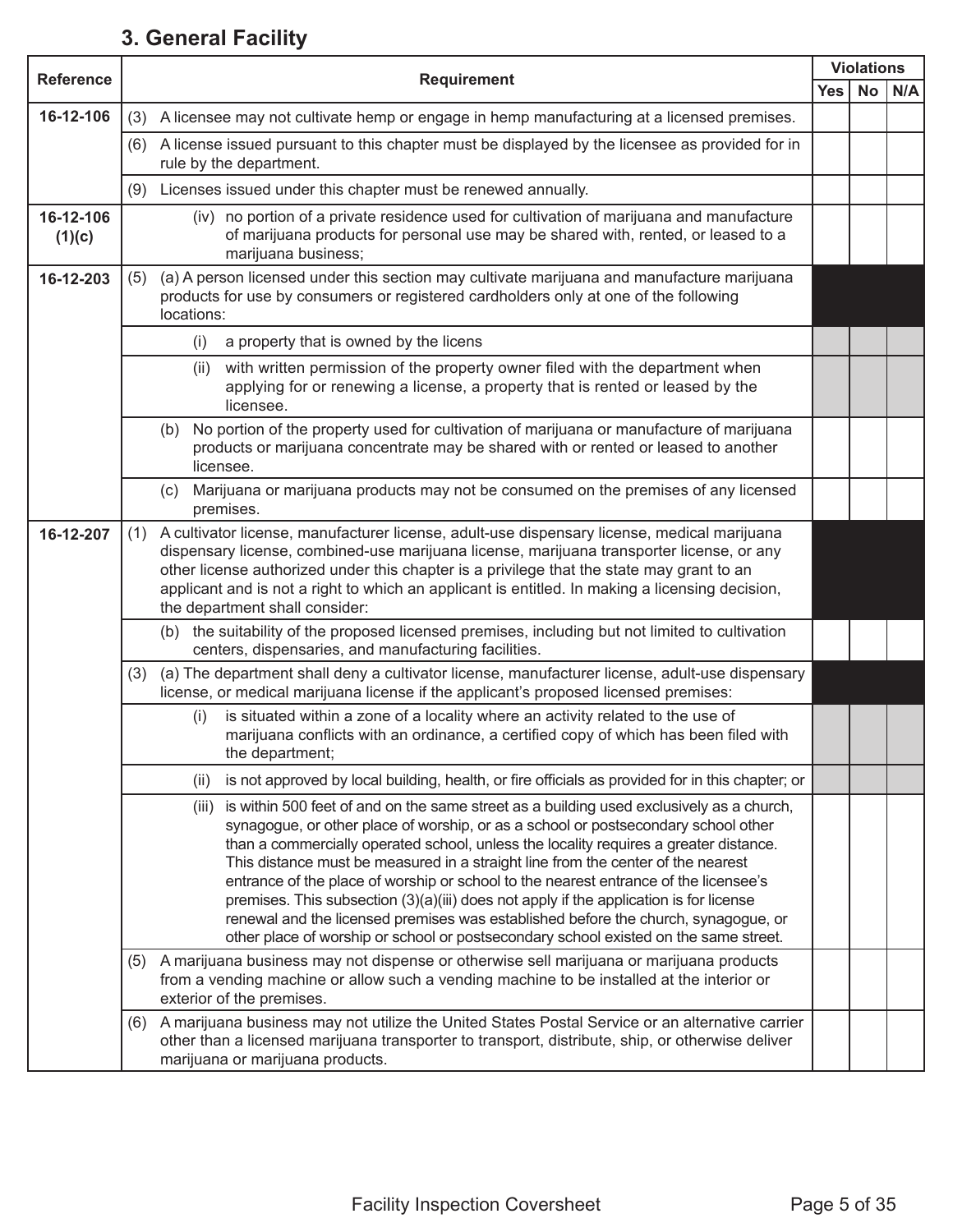| <b>Reference</b> | <b>Requirement</b>                                                                                                                                                                                                                                                                                                                                                                                                                               |            |      | <b>Violations</b> |
|------------------|--------------------------------------------------------------------------------------------------------------------------------------------------------------------------------------------------------------------------------------------------------------------------------------------------------------------------------------------------------------------------------------------------------------------------------------------------|------------|------|-------------------|
|                  |                                                                                                                                                                                                                                                                                                                                                                                                                                                  | <b>Yes</b> | No l | N/A               |
| 16-12-207        | (10) Each marijuana business shall install a video monitoring system that must, at a minimum:                                                                                                                                                                                                                                                                                                                                                    |            |      |                   |
| (continued)      | allow for the transmission and storage, by digital means, of a video feed that displays the<br>(a)<br>interior and exterior of the cannabis establishment                                                                                                                                                                                                                                                                                        |            |      |                   |
|                  | be capable of being recorded as prescribed by the department.<br>(b)                                                                                                                                                                                                                                                                                                                                                                             |            |      |                   |
|                  | (12) A person under 21 years of age is not permitted inside a marijuana business unless the<br>person is a registered cardholder.                                                                                                                                                                                                                                                                                                                |            |      |                   |
| 16-12-208        | A cultivator or manufacturer may not cultivate, process, test, or store marijuana at any<br>(2)<br>location other than the licensed premises approved by the department and within an enclosed<br>area that is secured in a manner that prevents access by unauthorized persons.                                                                                                                                                                 |            |      |                   |
|                  | A licensee may not allow a person under 18 years of age to volunteer or work for the licensee.<br>(4)                                                                                                                                                                                                                                                                                                                                            |            |      |                   |
| 16-12-226        | A marijuana worker permit is required for an employee who performs work for or on behalf of<br>(1)<br>a marijuana business if the individual participates in any aspect of the marijuana business.                                                                                                                                                                                                                                               |            |      |                   |
|                  | (a) Except as provided in subsection (2)(b), a marijuana business may not allow an employee<br>(2)<br>to perform any work at the licensed premises until it has verified that the employee has<br>obtained a valid marijuana worker permit issued in accordance with this chapter.                                                                                                                                                               |            |      |                   |
|                  | (b) An employee of a former medical marijuana licensee in good standing with the<br>department as of January 1, 2022, shall obtain a marijuana worker permit within 90 days<br>of January 1, 2022.                                                                                                                                                                                                                                               |            |      |                   |
|                  | An employee of a licensee shall carry the employee's worker permit at all times when<br>(6)<br>performing work on behalf of a marijuana business.                                                                                                                                                                                                                                                                                                |            |      |                   |
| 16-12-301        | (a) Except as provided in subsection $(1)(b)$ , a marijuana business may not operate in a county<br>(1)<br>in which the majority of voters voted against approval of Initiative Measure No. 190 in the<br>November 3, 2020, general election until:                                                                                                                                                                                              |            |      |                   |
|                  | the category or categories of license that the marijuana business seeks has or have<br>(i)<br>been approved by the local jurisdiction where the marijuana business intends to<br>operate as provided in subsection (3) or (4); and                                                                                                                                                                                                               |            |      |                   |
|                  | the business is licensed by the department pursuant to this chapter.<br>(ii)                                                                                                                                                                                                                                                                                                                                                                     |            |      |                   |
| 42.39.105        | Licensee must ensure that all employees wear a department-issued worker permit in a clearly<br>(1)<br>visible manner on the outermost layer of clothing while working on behalf of the licensee. A<br>licensee is responsible for the security of all marijuana and marijuana products on a licensed<br>premises, during transit, and under the supervision of the licensee or its employee until the<br>marijuana or marijuana product is sold. |            |      |                   |
|                  | A licensee is responsible for ensuring the department has a current and working<br>(2)<br>email address and a current and valid mailing address on file to receive department<br>correspondence.                                                                                                                                                                                                                                                 |            |      |                   |
|                  | A licensee is responsible for providing the department with its hours of operation for each<br>(3)<br>licensed premises. A licensee or its employee must be on-site during hours of operation and<br>must make the licensed premises available to department inspectors during those hours.                                                                                                                                                      |            |      |                   |
|                  | A licensee must use a weighing device, pursuant to 30-12-203, MCA, and ARM 24.351.101,<br>(4)<br>whenever marijuana is:                                                                                                                                                                                                                                                                                                                          |            |      |                   |
|                  | packaged for sale by weight<br>(a)                                                                                                                                                                                                                                                                                                                                                                                                               |            |      |                   |
|                  | bought and sold by weight<br>(b)                                                                                                                                                                                                                                                                                                                                                                                                                 |            |      |                   |
|                  | weighed for entry into the seed-to-sale tracking system.<br>(c)                                                                                                                                                                                                                                                                                                                                                                                  |            |      |                   |
|                  | A licensee must establish, maintain, and make available for department inspection at all<br>(5)<br>licensed premises written emergency procedures to be followed in case of a fire, chemical<br>spill, or other emergency.                                                                                                                                                                                                                       |            |      |                   |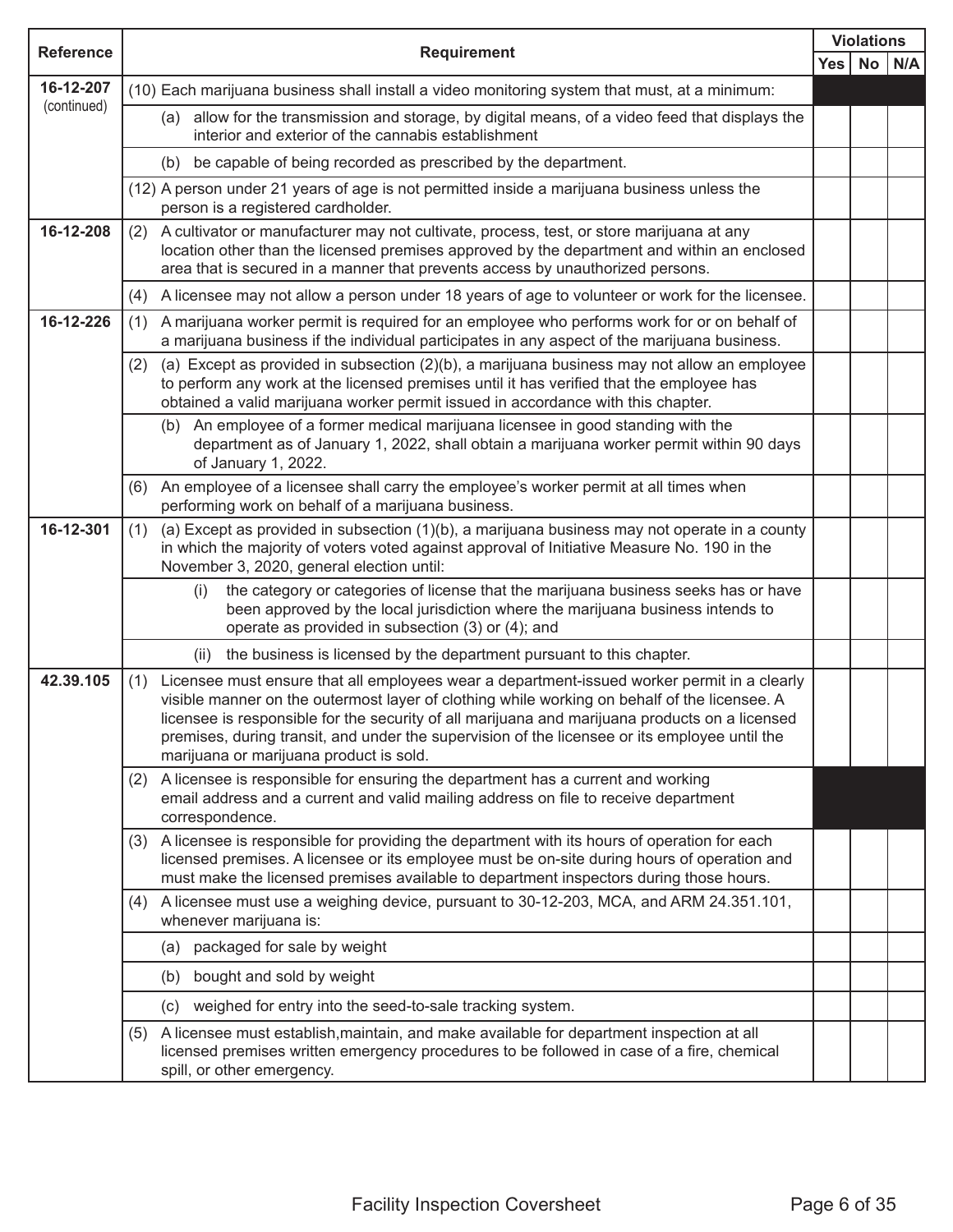|                          |     |                                                                                                                                                                                                                                                                                                                                                                          |                 | <b>Violations</b> |
|--------------------------|-----|--------------------------------------------------------------------------------------------------------------------------------------------------------------------------------------------------------------------------------------------------------------------------------------------------------------------------------------------------------------------------|-----------------|-------------------|
| <b>Reference</b>         |     | <b>Requirement</b><br>Yes                                                                                                                                                                                                                                                                                                                                                | No <sub>1</sub> | N/A               |
| 42.39.105<br>(Continued) | (6) | A licensee must maintain and make available for department inspection at all licensed<br>premises the following documentation or information in a single binder, file, or other organized<br>and readily accessible format:                                                                                                                                              |                 |                   |
|                          |     | proof that any signage at the licensed premises complies with local jurisdiction sign<br>(a)<br>ordinances and regulations                                                                                                                                                                                                                                               |                 |                   |
|                          |     | proof that licensees and employees of licensees are current on the required trainings<br>(b)                                                                                                                                                                                                                                                                             |                 |                   |
|                          |     | (c) the emergency procedures required by (5)                                                                                                                                                                                                                                                                                                                             |                 |                   |
|                          |     | (d) the written security plan required by ARM 42.39.121(1)                                                                                                                                                                                                                                                                                                               |                 |                   |
|                          |     | for marijuana manufacturer licensees, the written standard operating procedures<br>(e)<br>required by ARM 42.39.401(16)                                                                                                                                                                                                                                                  |                 |                   |
|                          |     | for marijuana cultivator licensees, the written standard operating procedures required by<br>(f)<br>ARM 42.39.405(8)                                                                                                                                                                                                                                                     |                 |                   |
|                          |     | for marijuana dispensary licensees, a written standard operating procedure for the<br>(g)<br>destruction of returned marijuana or marijuana products.                                                                                                                                                                                                                    |                 |                   |
| 42.39.107                |     | (12) A licensee may not operate until on or after the effective date of the license.                                                                                                                                                                                                                                                                                     |                 |                   |
| 42.39.115                | (1) | A marijuana worker permit is required for any individual age 18 and over who performs work<br>for or on behalf of any aspect of a marijuana business.                                                                                                                                                                                                                    |                 |                   |
|                          | (3) | All individuals required to have a worker permit shall undergo a criminal background before<br>March 31, 2022, on a form provided by the department.                                                                                                                                                                                                                     |                 |                   |
| 42.39.121                | (1) | All licensees must have a written, proactive security plan maintained on the licensed premises<br>that safeguards against theft, diversion, or tampering of marijuana or marijuana products<br>both on the licensed premises and during transit, if applicable. The security plan must, at a<br>minimum, contain the following policies or procedures of how a licensee: |                 |                   |
|                          |     | (a) restricts access to the areas of the licensed premises containing marijuana or marijuana<br>products to authorized persons only                                                                                                                                                                                                                                      |                 |                   |
|                          |     | provides for identification of authorized persons to be in the areas of the marijuana<br>(b)<br>business that contain marijuana or marijuana products                                                                                                                                                                                                                    |                 |                   |
|                          |     | provides electronic monitoring of the licensed premises.<br>(c)                                                                                                                                                                                                                                                                                                          |                 |                   |
|                          |     | (2) A licensed premises must have only one single secure entrance to the building or licensed<br>premises for public ingress and egress.                                                                                                                                                                                                                                 |                 |                   |
|                          | (3) | A licensed premises must have a security alarm system on all perimeter entry points and<br>perimeter windows, as applicable.                                                                                                                                                                                                                                             |                 |                   |
|                          | (4) | A licensed premises must have a video monitoring system with cameras that:                                                                                                                                                                                                                                                                                               |                 |                   |
|                          |     | have a minimum digital resolution of 640 x 470 pixels or pixel equivalent for analog<br>(a)                                                                                                                                                                                                                                                                              |                 |                   |
|                          |     | record continuously twenty-four hours per day, or on a motion-sensor system, at a<br>(b)<br>minimum of ten frames per second                                                                                                                                                                                                                                             |                 |                   |
|                          |     | are placed to allow for optimal identification of any person and activities in limited access<br>(c)<br>areas                                                                                                                                                                                                                                                            |                 |                   |
|                          |     | are placed to record all entrances and exits to an indoor facility from both indoor and<br>(d)<br>outdoor vantage points                                                                                                                                                                                                                                                 |                 |                   |
|                          | (5) | The video monitoring system described in (4) must also:                                                                                                                                                                                                                                                                                                                  |                 |                   |
|                          |     | keep all recordings for a minimum of 60 days<br>(a)                                                                                                                                                                                                                                                                                                                      |                 |                   |
|                          |     | record images with clear and accurate date and time display.<br>(b)                                                                                                                                                                                                                                                                                                      |                 |                   |
|                          | (6) | All monitoring system videos are subject to inspection by the department and must be copied<br>and provided to the department upon request.                                                                                                                                                                                                                              |                 |                   |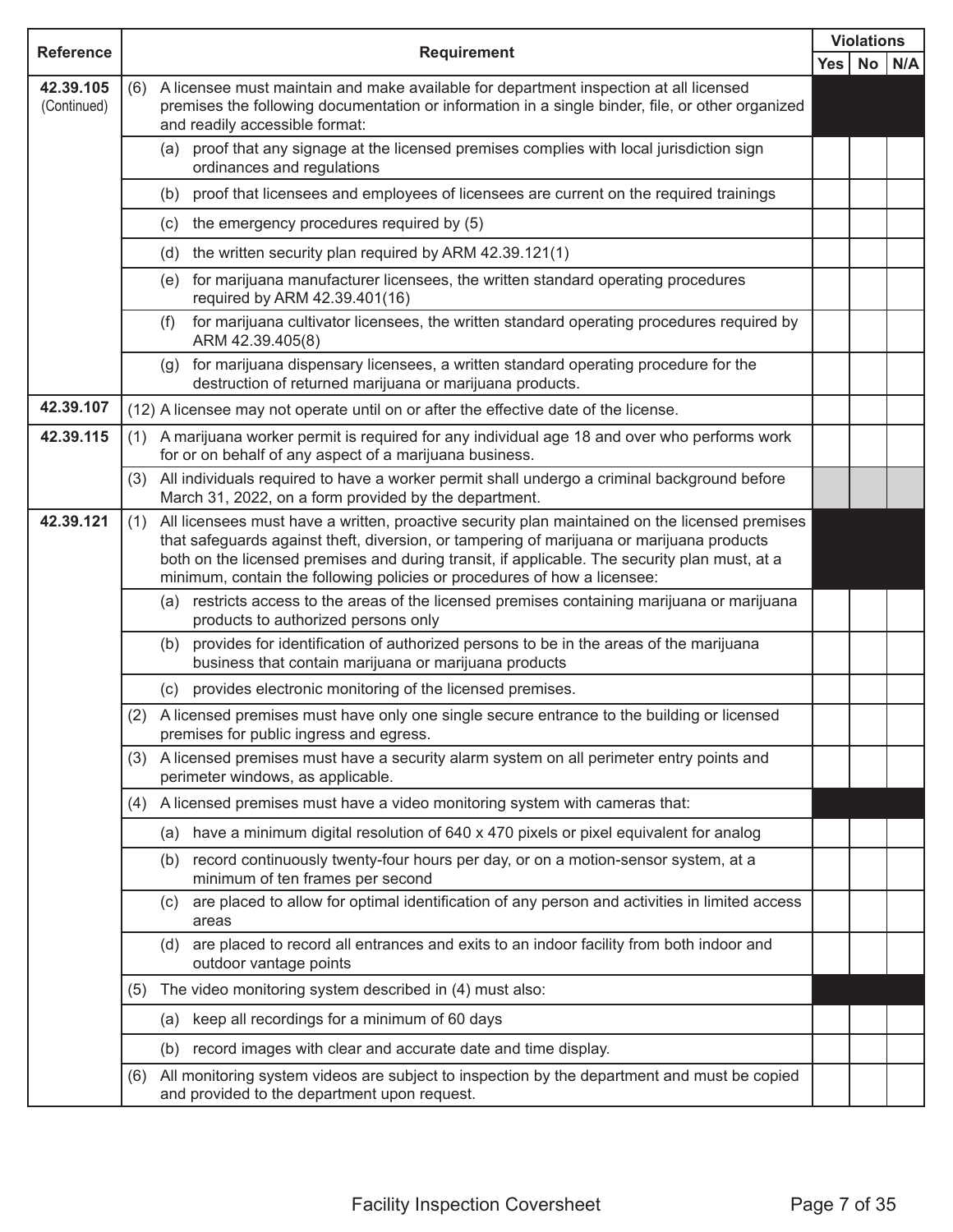| <b>Reference</b> | <b>Requirement</b> |                                                                                                                                                                                                                                                                                                                                                                                                                                                                                                                                       | <b>Violations</b> |     |  |
|------------------|--------------------|---------------------------------------------------------------------------------------------------------------------------------------------------------------------------------------------------------------------------------------------------------------------------------------------------------------------------------------------------------------------------------------------------------------------------------------------------------------------------------------------------------------------------------------|-------------------|-----|--|
|                  |                    | Yes                                                                                                                                                                                                                                                                                                                                                                                                                                                                                                                                   | No                | N/A |  |
| 42.39.122        | (1)                | A marijuana business licensee must conspicuously display and make available its site<br>identification certificate at each licensed premises.                                                                                                                                                                                                                                                                                                                                                                                         |                   |     |  |
|                  | (2)                | All marijuana business licensees, except for marijuana dispensaries, must conspicuously post<br>a notice at each entry to a licensed premises that contains all of the following: "Persons under<br>twenty-one years of age not permitted on these premises without a valid worker permit."                                                                                                                                                                                                                                           |                   |     |  |
|                  | (3)                | All marijuana dispensaries must conspicuously post a notice or notices at each entry to the<br>licensed premises that contains all of the following language:                                                                                                                                                                                                                                                                                                                                                                         |                   |     |  |
|                  |                    | (a) "Persons under twenty-one years of age not permitted on these premises without a valid<br>registry identification card or valid worker permit. Registered cardholders under the age<br>of 18 must be accompanied by a legal guardian."                                                                                                                                                                                                                                                                                            |                   |     |  |
|                  |                    | "No on-site consumption of marijuana or marijuana products."<br>(b)                                                                                                                                                                                                                                                                                                                                                                                                                                                                   |                   |     |  |
|                  |                    | "No on-site opening of marijuana or marijuana products."<br>(c)                                                                                                                                                                                                                                                                                                                                                                                                                                                                       |                   |     |  |
|                  | (4)                | A marijuana business licensee that is not permitted to sell marijuana or marijuana products<br>to adult use consumers, or a marijuana business licensee that elects not to sell marijuana or<br>marijuana products to adult use consumers, must conspicuously post a notice at the entry to<br>the licensed premises visible from outside that contains all of the following language: "This<br>dispensary is licensed for medical marijuana sales only. No sales will be permitted without a<br>valid registry identification card." |                   |     |  |
| 42.39.312        | (3)                | A licensee must develop a recall plan that establishes the procedures the licensee will follow<br>in the event of a recall of its product or products. A recall plan must, at a minimum:                                                                                                                                                                                                                                                                                                                                              |                   |     |  |
|                  |                    | designate a member of the licensee's staff who serves as the licensee's recall<br>(a)<br>coordinator                                                                                                                                                                                                                                                                                                                                                                                                                                  |                   |     |  |
|                  |                    | establish procedures for identifying and isolating product to prevent or minimize its<br>(b)<br>distribution to customers                                                                                                                                                                                                                                                                                                                                                                                                             |                   |     |  |
|                  |                    | establish procedures to retrieve and destroy product<br>(c)                                                                                                                                                                                                                                                                                                                                                                                                                                                                           |                   |     |  |
|                  |                    | establish a communications plan to notify those affected by the recall, including:<br>(d)                                                                                                                                                                                                                                                                                                                                                                                                                                             |                   |     |  |
|                  |                    | how the affected licensee will notify registered cardholders and other licensees in<br>(i)<br>possession of affected product                                                                                                                                                                                                                                                                                                                                                                                                          |                   |     |  |
|                  |                    | the use of a press release and other appropriate notifications to ensure customers<br>(ii)<br>are notified of the recall and affected product information.                                                                                                                                                                                                                                                                                                                                                                            |                   |     |  |
|                  |                    | <b>Notes/Deficiencies/Corrections (If Any):</b>                                                                                                                                                                                                                                                                                                                                                                                                                                                                                       |                   |     |  |
|                  |                    |                                                                                                                                                                                                                                                                                                                                                                                                                                                                                                                                       |                   |     |  |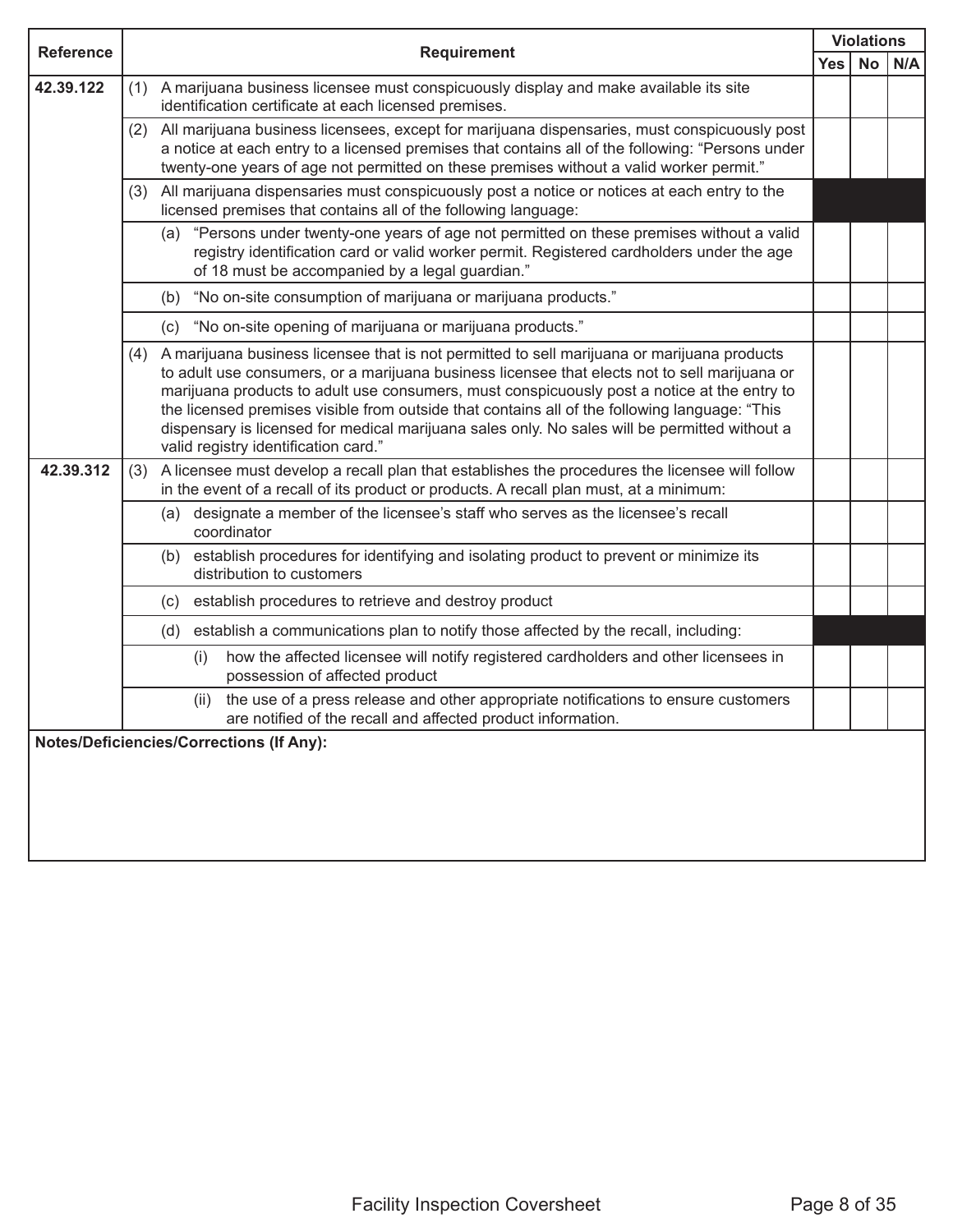#### **4. Culitivation**

| <b>Reference</b> | <b>Requirement</b>                                                                                                                                                                                                                         |  |    |     |
|------------------|--------------------------------------------------------------------------------------------------------------------------------------------------------------------------------------------------------------------------------------------|--|----|-----|
|                  |                                                                                                                                                                                                                                            |  | No | N/A |
| 16-12-104        | A person licensed to cultivate or manufacture marijuana or marijuana products is subject to<br>(4)<br>the provisions contained in the Montana Pesticides Act provided for in Title 80, chapter 8.                                          |  |    |     |
| 16-12-107        | (1) A cultivator may have the canopy allotment allowed by the department.                                                                                                                                                                  |  |    |     |
| 16-12-108        | A person may not cultivate marijuana in a manner that is visible from the street or other public<br>(2)<br>area.                                                                                                                           |  |    |     |
| 16-12-203        | Marijuana for use pursuant to this chapter must be cultivated and manufactured in Montana<br>(3)<br>unless federal law otherwise allows for the interstate distribution of marijuana.                                                      |  |    |     |
|                  | A cultivator licensed under this chapter in accordance with licensing requirements set forth in<br>(6)<br>this chapter and rules adopted by the department:                                                                                |  |    |     |
|                  | (c) may not engage in outdoor cultivation of marijuana, except as provided in 16-12-223(6).                                                                                                                                                |  |    |     |
| 16-12-208        | A cultivator or manufacturer may not cultivate marijuana or manufacture marijuana products<br>(1)<br>in a manner that is visible from the street or other public area without the use of binoculars,<br>aircraft, or other optical aids.   |  |    |     |
| 16-12-223        | (a) The department shall license cultivators according to a tiered canopy system. Except as<br>(1)<br>provided in subsection (6), all cultivation that is licensed under this chapter may only occur at<br>an indoor cultivation facility. |  |    |     |
|                  | Except as provided in subsection (6), the system shall include, at a minimum, the<br>(b)<br>following license types:                                                                                                                       |  |    |     |
|                  | A micro tier canopy license allows for a canopy of up to 250 square feet at one<br>(i)<br>indoor cultivation facility.                                                                                                                     |  |    |     |
|                  | A tier 1 canopy license allows for a canopy of up to 1,000 square feet at one indoor<br>(ii)<br>cultivation facility.                                                                                                                      |  |    |     |
|                  | (iii) A tier 2 canopy license allows for a canopy of up to 2,500 square feet at up to two<br>indoor cultivation facilities                                                                                                                 |  |    |     |
|                  | (iv) A tier 3 canopy license allows for a canopy of up to 5,000 square feet at up to three<br>indoor cultivation facilities.                                                                                                               |  |    |     |
|                  | A tier 4 canopy license allows for a canopy of up to 7,500 square feet at up to four<br>(V)<br>indoor cultivation facilities.                                                                                                              |  |    |     |
|                  | (vi) A tier 5 canopy license allows for a canopy of up to 10,000 square feet at up to five<br>indoor cultivation facilities.                                                                                                               |  |    |     |
|                  | (vii) A tier 6 canopy license allows for a canopy of up to 13,000 square feet at up to five<br>indoor cultivation facilities.                                                                                                              |  |    |     |
|                  | (viii) A tier 7 canopy license allows for a canopy of up to 15,000 square feet at up to five<br>indoor cultivation facilities.                                                                                                             |  |    |     |
|                  | (ix) A tier 8 canopy license allows for a canopy of up to 17,500 square feet at up to five<br>indoor cultivation facilities.                                                                                                               |  |    |     |
|                  | (xii) A tier 11 canopy license allows for a canopy of up to 40,000 square feet at up to<br>eight indoor cultivation facilities.                                                                                                            |  |    |     |
|                  | (xiii) A tier 12 canopy license allows for a canopy of up to 50,000 square feet at up to<br>nine indoor cultivation facilities.                                                                                                            |  |    |     |
|                  | (c) A cultivator shall demonstrate that the local government approval provisions in 16-12-301<br>have been satisfied for the jurisdiction where each proposed indoor cultivation facility                                                  |  |    |     |
|                  | or facilities is or will be located if a proposed facility would be located in a county in<br>which the majority of voters voted against approval of Initiative Measure No. 190 in the                                                     |  |    |     |
|                  | November 3, 2020, general election.<br>A former medical marijuana licensee who engaged in outdoor cultivation before November 3,<br>(6)                                                                                                    |  |    |     |
|                  | 2020, may continue to engage in outdoor cultivation.                                                                                                                                                                                       |  |    |     |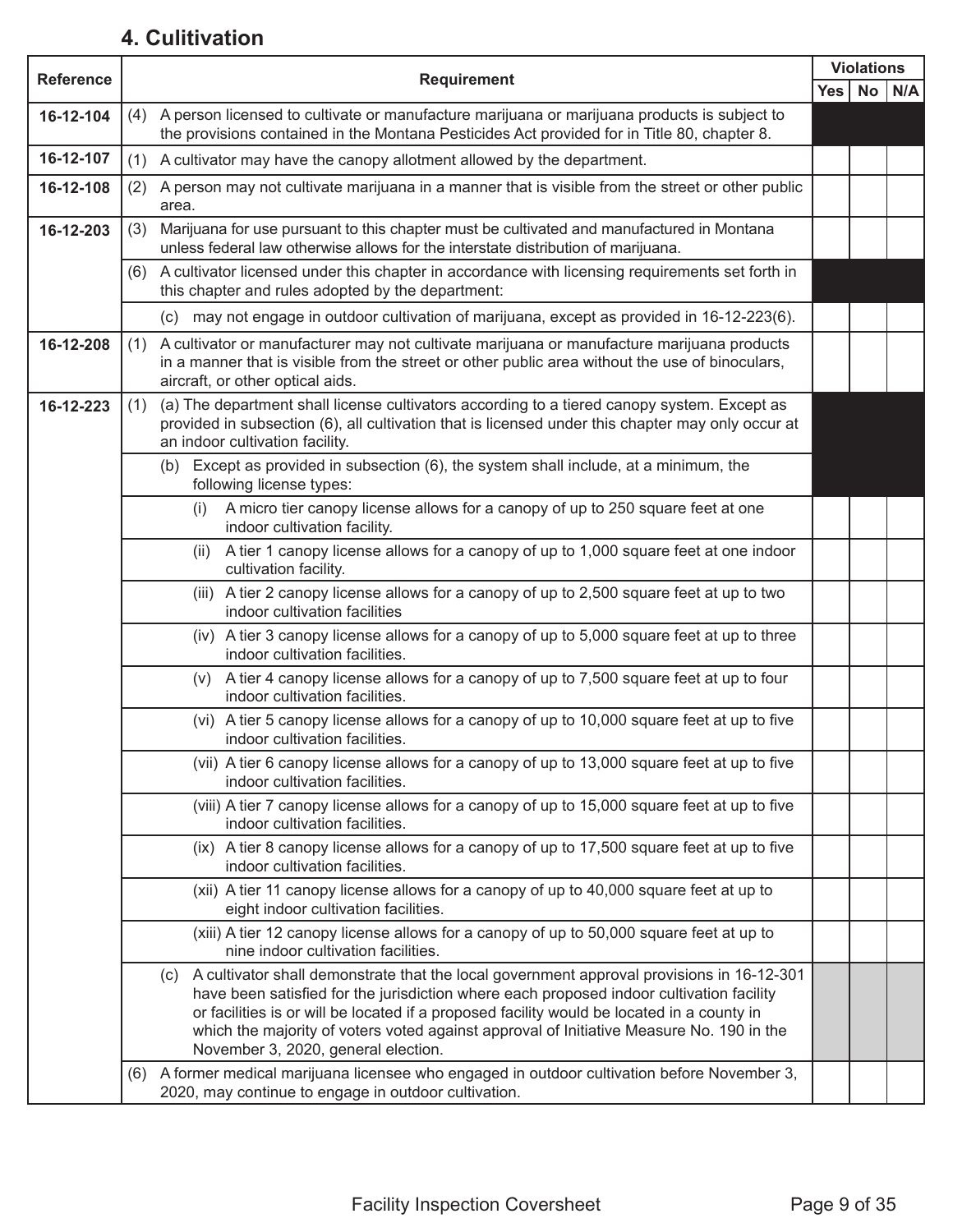| <b>Reference</b> | <b>Requirement</b>                                                                                                                                                                                                                                                                                                                                                                                                                     |  | <b>Violations</b> |     |  |
|------------------|----------------------------------------------------------------------------------------------------------------------------------------------------------------------------------------------------------------------------------------------------------------------------------------------------------------------------------------------------------------------------------------------------------------------------------------|--|-------------------|-----|--|
|                  |                                                                                                                                                                                                                                                                                                                                                                                                                                        |  | <b>No</b>         | N/A |  |
| 42.39.405        | A marijuana cultivator license allows a marijuana cultivator to plant, cultivate, grow, dry,<br>(1)<br>package, and label marijuana and sell marijuana to licensed marijuana manufacturers,<br>licensed dispensaries, and to other licensed marijuana cultivators, and to sell marijuana<br>products to licensed dispensaries. Marijuana cultivator licensees may not sell marijuana<br>flower to other marijuana cultivator licensees |  |                   |     |  |
|                  | A former medical marijuana licensee who engaged in outdoor cultivation before<br>(5)<br>November 3, 2020, may continue to engage in outdoor cultivation but may not expand<br>their existing outdoor cultivation space.                                                                                                                                                                                                                |  |                   |     |  |
|                  | A marijuana cultivator licensee that cultivates above its licensure level may be subject to<br>(7)<br>administrative proceedings.                                                                                                                                                                                                                                                                                                      |  |                   |     |  |
|                  | A marijuana cultivator licensee must create and maintain a manual of written standard<br>(8)<br>operating procedures to produce marijuana. The marijuana cultivator licensee must keep the<br>manual at the licensed premises and make it available for department inspection at all times.<br>The manual must include, at a minimum:                                                                                                  |  |                   |     |  |
|                  | (a) when and how all pesticides or other chemicals are to be applied during the production<br>process                                                                                                                                                                                                                                                                                                                                  |  |                   |     |  |
|                  | (b) water usage and wastewater disposal protocols                                                                                                                                                                                                                                                                                                                                                                                      |  |                   |     |  |
|                  | (c) a waste disposal plan.                                                                                                                                                                                                                                                                                                                                                                                                             |  |                   |     |  |
|                  | If a marijuana cultivator licensee makes a material change to the standard operating<br>(9)<br>procedures, it must document the change and revise the written standard operating<br>procedures manual accordingly                                                                                                                                                                                                                      |  |                   |     |  |
|                  | (10) A marijuana cultivator licensee must maintain on the licensed premises:                                                                                                                                                                                                                                                                                                                                                           |  |                   |     |  |
|                  | the material safety data sheet for all pesticides, fertilizers, or other agricultural chemicals<br>(a)<br>used in the production of marijuana at the licensed premises                                                                                                                                                                                                                                                                 |  |                   |     |  |
|                  | (b) the original label, or a copy, for all pesticides, fertilizers, or other agricultural chemicals<br>used in the production of marijuana at the licensed premises.                                                                                                                                                                                                                                                                   |  |                   |     |  |
|                  | (11) A marijuana cultivator licensee must maintain a log of all pesticides, fertilizers, or other<br>agricultural chemicals used in the production of marijuana in the seed-to-sale tracking system.                                                                                                                                                                                                                                   |  |                   |     |  |
|                  | (12) A marijuana cultivator licensee may not cultivate hemp at a licensed premises.                                                                                                                                                                                                                                                                                                                                                    |  |                   |     |  |
|                  | (13) A marijuana cultivator licensee and an employee of a marijuana cultivator licensee may<br>transport their own marijuana and marijuana products in accordance with 16-12-222(4),<br>MCA, and ARM 42.39.413(4) through (15) but may not transport the marijuana or marijuana<br>products of other licensees without a marijuana transporter license.                                                                                |  |                   |     |  |
|                  | <b>Notes/Deficiencies/Corrections (If Any):</b>                                                                                                                                                                                                                                                                                                                                                                                        |  |                   |     |  |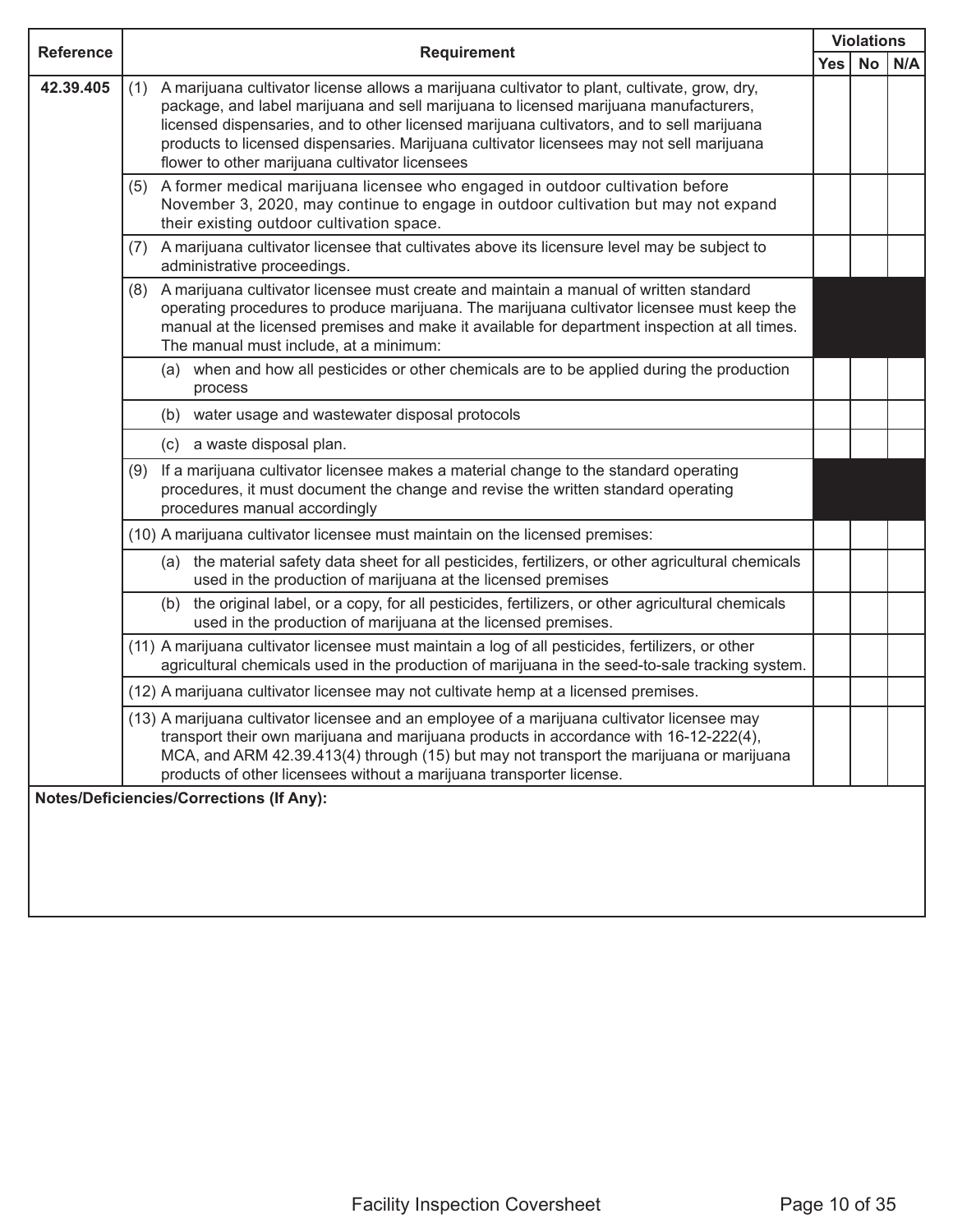#### **5. Manufacturer**

| <b>Reference</b> | <b>Requirement</b> |                                                                                                                                                                                                                                                                                                                                                                                                                             |            | <b>Violations</b> |     |
|------------------|--------------------|-----------------------------------------------------------------------------------------------------------------------------------------------------------------------------------------------------------------------------------------------------------------------------------------------------------------------------------------------------------------------------------------------------------------------------|------------|-------------------|-----|
|                  |                    |                                                                                                                                                                                                                                                                                                                                                                                                                             | <b>Yes</b> | No                | N/A |
| 16-12-108        | (1)                | This chapter does not permit:                                                                                                                                                                                                                                                                                                                                                                                               |            |                   |     |
|                  |                    | performing solvent-based extractions on marijuana using solvents other than water,<br>(1)<br>glycerin, propylene glycol, vegetable oil, or food-grade ethanol unless licensed for this<br>activity by the department.                                                                                                                                                                                                       |            |                   |     |
| 16-12-109        | (5)                | The department shall revoke and may not reissue a license or endorsement belonging to a person:                                                                                                                                                                                                                                                                                                                             |            |                   |     |
|                  |                    | who operates a carbon dioxide or hydrocarbon extraction system without obtaining a<br>(d)<br>manufacturing license                                                                                                                                                                                                                                                                                                          |            |                   |     |
| 16-12-203        | (3)                | Marijuana for use pursuant to this chapter must be cultivated and manufactured in Montana<br>unless federal law otherwise allows for the interstate distribution of marijuana.                                                                                                                                                                                                                                              |            |                   |     |
| 16-12-208        | (1)                | A cultivator or manufacturer may not cultivate marijuana or manufacture marijuana products<br>in a manner that is visible from the street or other public area without the use of binoculars,<br>aircraft, or other optical aids.                                                                                                                                                                                           |            |                   |     |
| 16-12-221        | (1)                | A person licensed as a manufacturer shall:                                                                                                                                                                                                                                                                                                                                                                                  |            |                   |     |
|                  | (a)                | prepare marijuana products at a licensed premises exclusively                                                                                                                                                                                                                                                                                                                                                               |            |                   |     |
|                  | (b)                | use equipment that is used exclusively for the manufacture and preparation of marijuana<br>products.                                                                                                                                                                                                                                                                                                                        |            |                   |     |
|                  | (2)                | All licensed premises on which marijuana products are manufactured must meet any<br>applicable standards set by a local board of health for a retail food establishment as defined<br>in 50-50-102.                                                                                                                                                                                                                         |            |                   |     |
|                  | (3)                | An applicant for a manufacturer license shall demonstrate that the local government approval<br>provisions contained in 16-12-301 have been satisfied in the jurisdiction where each<br>proposed manufacturing facility is located if a proposed facility would be located in a county<br>in which the majority of voters voted against approval of Initiative Measure No. 190 in the<br>November 3, 2020, general election |            |                   |     |
|                  | (6)                | (a) The department shall charge a manufacturer license fee for an initial application and<br>at each renewal. The license fee is based on the amount of concentrate produced at a<br>manufacturing facility on a monthly basis. The annual fees for licensees are:                                                                                                                                                          |            |                   |     |
|                  |                    | \$5,000 for each manufacturing facility that produces, on a monthly basis, less than 1<br>(i)<br>pound of concentrate and up to 10 pounds of concentrate;                                                                                                                                                                                                                                                                   |            |                   |     |
|                  |                    | \$10,000 for each manufacturing facility that produces, on a monthly basis, between<br>(ii)<br>10 pounds of concentrate and 15 pounds of concentrate; and                                                                                                                                                                                                                                                                   |            |                   |     |
|                  |                    | \$20,000 for each manufacturing facility that produces, on a monthly basis, 15<br>(iii)<br>pounds or more of concentrate.                                                                                                                                                                                                                                                                                                   |            |                   |     |
| 42.39.401        | (1)                | A marijuana manufacturer license allows a marijuana manufacturer to convert or to compound<br>marijuana into marijuana products. A marijuana manufacturer licensee may buy marijuana<br>and marijuana products from licensed marijuana cultivators and licensed marijuana<br>manufacturers and may sell marijuana products to licensed marijuana dispensaries.                                                              |            |                   |     |
|                  | (7)                | A marijuana manufacturer licensee must take all reasonable measures and precautions to<br>ensure the following:                                                                                                                                                                                                                                                                                                             |            |                   |     |
|                  |                    | that the placement of equipment and storage of materials allow for the maintenance of<br>(a)<br>sanitary operations for the manufacture of marijuana products                                                                                                                                                                                                                                                               |            |                   |     |
|                  |                    | that all surfaces, including utensils and equipment used for the preparation of marijuana<br>(b)<br>products, shall be cleaned and sanitized as frequently as is necessary to protect against<br>contamination                                                                                                                                                                                                              |            |                   |     |
|                  |                    | that the water supply is safe and potable<br>(c)                                                                                                                                                                                                                                                                                                                                                                            |            |                   |     |
|                  |                    | that the storage and transport of finished marijuana products shall be under conditions<br>(d)<br>that will protect products against physical, chemical, and microbial contamination.                                                                                                                                                                                                                                       |            |                   |     |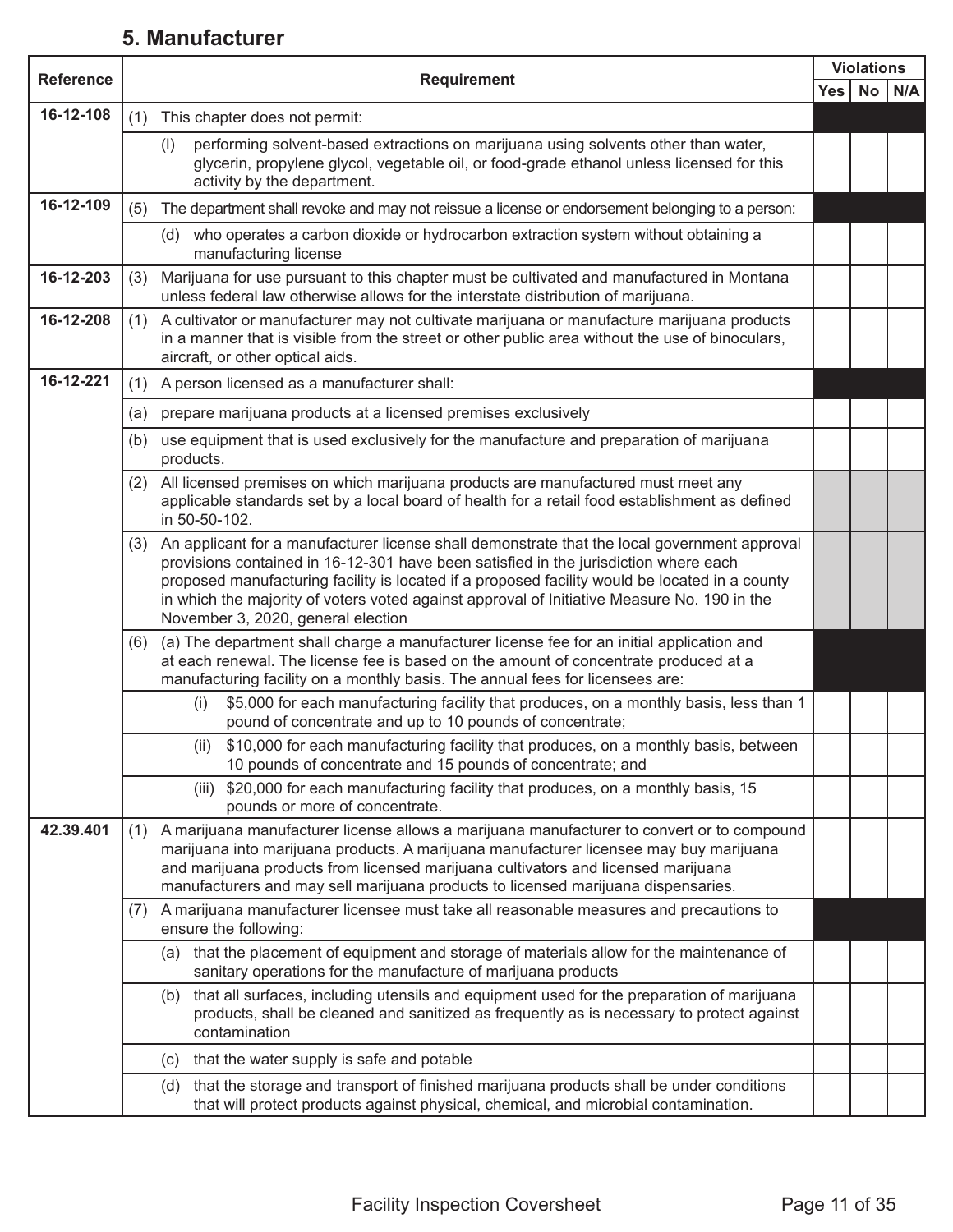| <b>Reference</b>         | <b>Requirement</b> |                                                                                                                                                                                                                                                                                                                                                                                                                                                                                                                                                                             | <b>Violations</b> |            |  |
|--------------------------|--------------------|-----------------------------------------------------------------------------------------------------------------------------------------------------------------------------------------------------------------------------------------------------------------------------------------------------------------------------------------------------------------------------------------------------------------------------------------------------------------------------------------------------------------------------------------------------------------------------|-------------------|------------|--|
|                          |                    | Yes                                                                                                                                                                                                                                                                                                                                                                                                                                                                                                                                                                         |                   | $No$ $N/A$ |  |
| 42.39.401<br>(Continued) | (8)                | A marijuana manufacturer licensee must:                                                                                                                                                                                                                                                                                                                                                                                                                                                                                                                                     |                   |            |  |
|                          |                    | (a) use equipment, counters, and surfaces for manufacturing that are food grade, do not<br>react adversely with any solvent being used, reduce the potential for development of<br>microbials, molds, and fungi, and can be easily cleaned                                                                                                                                                                                                                                                                                                                                  |                   |            |  |
|                          | (b)                | maintain detailed instructions for making each infused product, concentrate, or extract,<br>which shall be kept confidential by the department                                                                                                                                                                                                                                                                                                                                                                                                                              |                   |            |  |
|                          | (c)                | conduct necessary safety checks prior to commencing processing.                                                                                                                                                                                                                                                                                                                                                                                                                                                                                                             |                   |            |  |
|                          | (9)                | A marijuana manufacturer licensee that engages in chemical manufacturing must:                                                                                                                                                                                                                                                                                                                                                                                                                                                                                              |                   |            |  |
|                          | (a)                | use only hydrocarbon-based solvents that are at least 99 percent pure, except when<br>using solvents outlined in (10)(b)                                                                                                                                                                                                                                                                                                                                                                                                                                                    |                   |            |  |
|                          | (b)                | only use nonhydrocarbon-based solvents that are food grade                                                                                                                                                                                                                                                                                                                                                                                                                                                                                                                  |                   |            |  |
|                          | (c)                | use only potable water and ice made from potable water                                                                                                                                                                                                                                                                                                                                                                                                                                                                                                                      |                   |            |  |
|                          | (d)                | use a professional grade closed-loop extraction system designed to recover the solvents                                                                                                                                                                                                                                                                                                                                                                                                                                                                                     |                   |            |  |
|                          | (e)                | have equipment used in processing approved for use by the fire official having<br>jurisdiction over the licensed premises                                                                                                                                                                                                                                                                                                                                                                                                                                                   |                   |            |  |
|                          | (f)                | have an emergency eye-wash station in any room in which chemical manufacturing is occurring                                                                                                                                                                                                                                                                                                                                                                                                                                                                                 |                   |            |  |
|                          |                    | (g) have all applicable safety data sheets readily available                                                                                                                                                                                                                                                                                                                                                                                                                                                                                                                |                   |            |  |
|                          |                    | (10) A marijuana manufacturer licensee that engages in chemical manufacturing may use:                                                                                                                                                                                                                                                                                                                                                                                                                                                                                      |                   |            |  |
|                          |                    | (a) a mechanical and/or physical extraction process                                                                                                                                                                                                                                                                                                                                                                                                                                                                                                                         |                   |            |  |
|                          | (b)                | a chemical extraction process using a nonhydrocarbon-based or other solvent, such as<br>water, vegetable glycerin, vegetable oils, animal fats, isopropyl alcohol, or ethanol                                                                                                                                                                                                                                                                                                                                                                                               |                   |            |  |
|                          | (C) =              | a chemical extraction process using the solvent carbon dioxide, provided that the process:                                                                                                                                                                                                                                                                                                                                                                                                                                                                                  |                   |            |  |
|                          |                    | does not involve the use of heat over 180 degrees Fahrenheit<br>(i)                                                                                                                                                                                                                                                                                                                                                                                                                                                                                                         |                   |            |  |
|                          |                    | uses a professional grade closed-loop carbon dioxide gas extraction system where every<br>(ii)<br>vessel is rated to a minimum of six hundred pounds per square inch.                                                                                                                                                                                                                                                                                                                                                                                                       |                   |            |  |
|                          |                    | (11) A marijuana manufacturer licensee that engages in chemical manufacturing may not use:                                                                                                                                                                                                                                                                                                                                                                                                                                                                                  |                   |            |  |
|                          | (a)                | class 1 solvents according to the Q3 Tables and List Guidance for Industry published<br>by the U.S. Department of Health and Human Services, Food and Drug Administration,<br>Center for Drug Evaluation and Research, Center for Biologics Evaluation and Research                                                                                                                                                                                                                                                                                                         |                   |            |  |
|                          | (b)                | pressurized, canned fuel intended for use in camp stoves, handheld torch devices,<br>refillable cigarette lighters, and similar products                                                                                                                                                                                                                                                                                                                                                                                                                                    |                   |            |  |
|                          | (c)                | denatured alcohol.                                                                                                                                                                                                                                                                                                                                                                                                                                                                                                                                                          |                   |            |  |
|                          |                    | (12) A marijuana manufacturer licensee shall not utilize a branded, commercially manufactured<br>food product (e.g., Chex Mix, Nerds Ropes) as an edible marijuana product except when<br>commercially manufactured food products are used as ingredients in an edible marijuana<br>product in a way that renders them unrecognizable as the commercial food product in the<br>final edible marijuana product; and the licensee does not state or advertise to the consumer<br>that the final edible marijuana product contains the commercially manufactured food product. |                   |            |  |
|                          |                    | (13) A marijuana manufacturer licensee may not infuse any food with marijuana that requires<br>heated, time-temperature control or a hot holding unit to keep it safe for human consumption<br>and may not serve hot or heated foods that promote onsite consumption.                                                                                                                                                                                                                                                                                                       |                   |            |  |
|                          |                    | (14) Any foods that require refrigeration or freezing to keep them safe for human consumption<br>must be stored in a refrigerator or freezer until the time of sale and must be affixed with a<br>label that indicates the product must be kept refrigerated or frozen, as appropriate.                                                                                                                                                                                                                                                                                     |                   |            |  |
|                          |                    | (15) A marijuana manufacturer licensee may not treat or otherwise alter a marijuana product<br>with any synthetic cannabinoid additive, including Delta-8 tetrahydrocannabinol, that would<br>increase potency, toxicity, or addictive potential.                                                                                                                                                                                                                                                                                                                           |                   |            |  |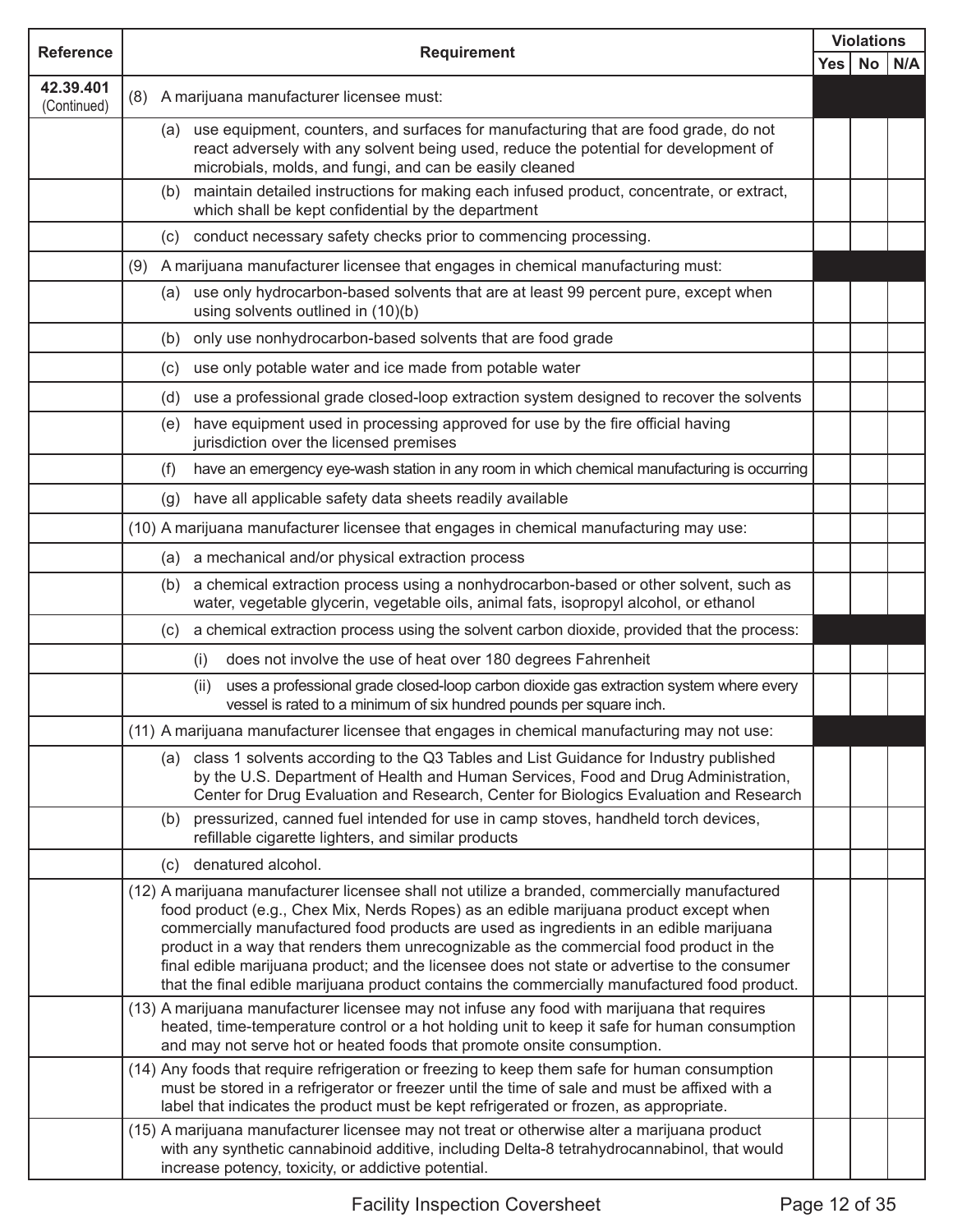| <b>Reference</b>         |                                                                                                                                                                                                                                                                                                                                                            | <b>Violations</b> |  |  |  |
|--------------------------|------------------------------------------------------------------------------------------------------------------------------------------------------------------------------------------------------------------------------------------------------------------------------------------------------------------------------------------------------------|-------------------|--|--|--|
|                          | <b>Requirement</b>                                                                                                                                                                                                                                                                                                                                         |                   |  |  |  |
| 42.39.401<br>(continued) | (16) A marijuana manufacturer licensee must have current, written standard operating procedures<br>at the licensed premises and available for inspection for the following:                                                                                                                                                                                |                   |  |  |  |
|                          | each category and type of marijuana product that it produces<br>(a)                                                                                                                                                                                                                                                                                        |                   |  |  |  |
|                          | cleaning all equipment, counters, and surfaces thoroughly<br>(b)                                                                                                                                                                                                                                                                                           |                   |  |  |  |
|                          | proper handling and storage of any solvent, gas, or other chemical used in processing or<br>(c)<br>on the licensed premises                                                                                                                                                                                                                                |                   |  |  |  |
|                          | proper disposal of any waste produced during processing<br>(d)                                                                                                                                                                                                                                                                                             |                   |  |  |  |
|                          | training employees on how to use the closed-loop system and handle and store the<br>(e)<br>solvents and gasses safely.                                                                                                                                                                                                                                     |                   |  |  |  |
|                          | (17) A marijuana manufacturer licensee and an employee of a marijuana manufacturer<br>licensee may transport their marijuana and marijuana products in accordance with<br>16-12-222(4), MCA, and ARM 42.39.413(4) through (15) but may not transport the<br>marijuana or marijuana products of other licensees without a marijuana transporter<br>license. |                   |  |  |  |
|                          | <b>Notes/Deficiencies/Corrections (If Any):</b>                                                                                                                                                                                                                                                                                                            |                   |  |  |  |

## **6. Dispensary**

| <b>Reference</b> | <b>Requirement</b> | <b>Violations</b>                                                                                                                                                                                                                                                                                                     |     |    |     |
|------------------|--------------------|-----------------------------------------------------------------------------------------------------------------------------------------------------------------------------------------------------------------------------------------------------------------------------------------------------------------------|-----|----|-----|
|                  |                    |                                                                                                                                                                                                                                                                                                                       | Yes | No | N/A |
| 16-12-108        | (1)                | This chapter does not permit:                                                                                                                                                                                                                                                                                         |     |    |     |
|                  |                    | (d) delivery or distribution of marijuana or marijuana products, with or without consideration,<br>to a person under 21 years of age                                                                                                                                                                                  |     |    |     |
| 16-12-109        | (5)                | The department shall revoke and may not reissue a license or endorsement belonging to a<br>person:                                                                                                                                                                                                                    |     |    |     |
|                  |                    | who sells, distributes, or transfers marijuana or marijuana products to a person the<br>(f)<br>licensee knows or should know is under 21 years of age.                                                                                                                                                                |     |    |     |
| 16-12-207        |                    | (4) A licensee may not sell or otherwise transfer marijuana or marijuana products through a drive-<br>up window, except that a dispensary may hand-deliver marijuana or marijuana products to a<br>registered cardholder in a vehicle that is parked immediately outside the subject dispensary.                      |     |    |     |
|                  | (7)                | A marijuana business may not provide free marijuana or marijuana products or offer samples<br>of marijuana or marijuana products.                                                                                                                                                                                     |     |    |     |
|                  | (8)                | Marijuana or a marijuana product may not be given as a prize, premium, or consideration for<br>a lottery, contest, game of chance, game of skill, or competition of any kind.                                                                                                                                         |     |    |     |
|                  | (9)                | (a) Except as provided in subsection (9)(c), an adult-use dispensary or medical marijuana<br>dispensary must have a single, secured entrance for patrons and shall implement strict<br>security measures to deter and prevent the theft of marijuana and unauthorized entrance in<br>accordance with department rule. |     |    |     |
|                  |                    | (b) Except as provided in subsection (9)(c), a marijuana business that is not an adult-<br>use dispensary or medical marijuana dispensary must implement security measures<br>in accordance with department rule to deter and prevent the theft of marijuana and<br>unauthorized entrance.                            |     |    |     |
|                  |                    | The provisions of this subsection (9) do not supersede any state or local requirements<br>(c)<br>relating to minimum numbers of points of entry or exit or any state or local requirements<br>relating to fire safety                                                                                                 |     |    |     |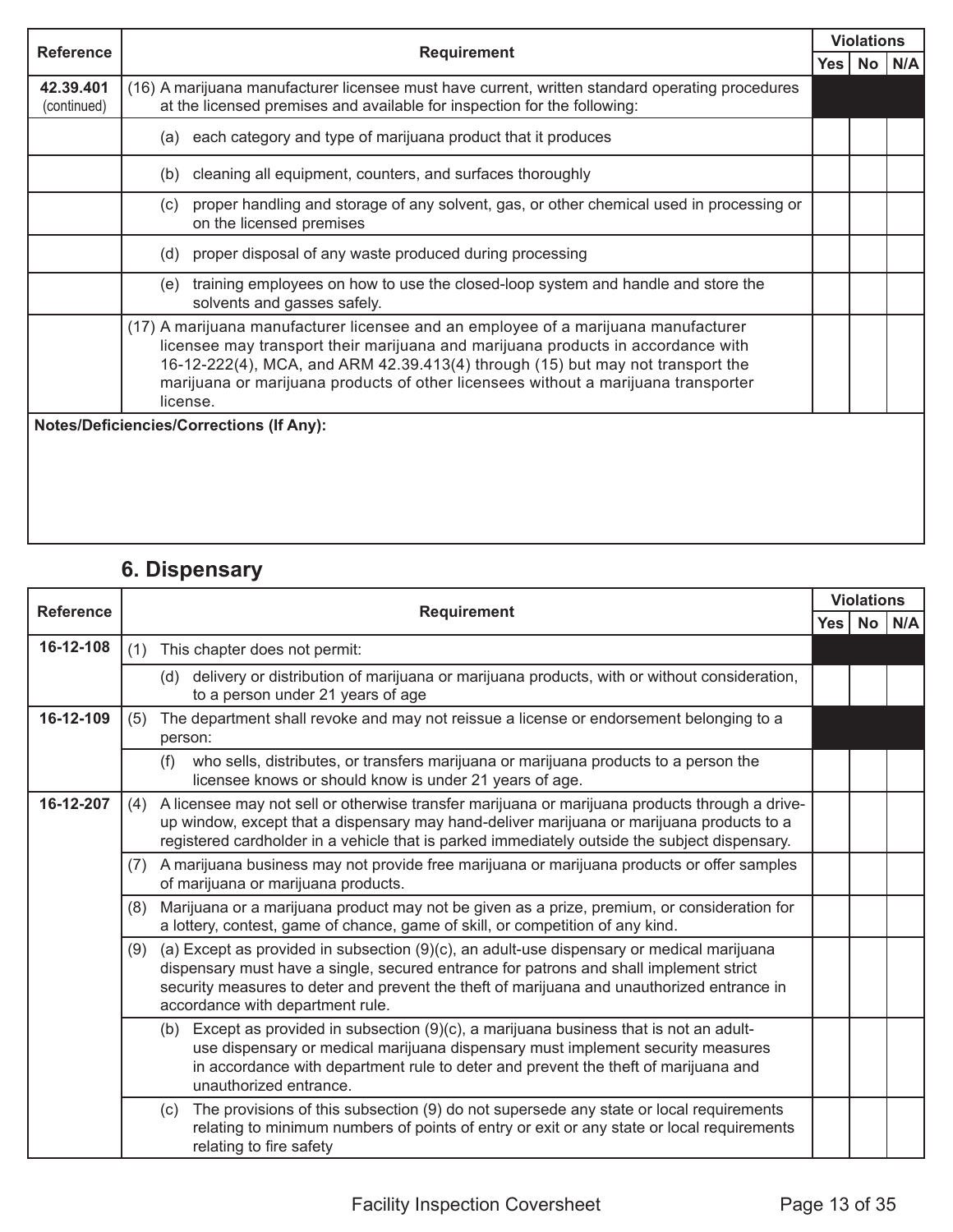| <b>Reference</b> |                                       |                                                                                                                                                                                                                                                                                                                                                                                                                                              | <b>Violations</b> |           |     |
|------------------|---------------------------------------|----------------------------------------------------------------------------------------------------------------------------------------------------------------------------------------------------------------------------------------------------------------------------------------------------------------------------------------------------------------------------------------------------------------------------------------------|-------------------|-----------|-----|
|                  |                                       | <b>Requirement</b>                                                                                                                                                                                                                                                                                                                                                                                                                           | <b>Yes</b>        | <b>No</b> | N/A |
| 16-12-208        | (5)<br>does not contain marijuana.    | Edible marijuana products manufactured as candy may not be sold in shapes or packages<br>that are attractive to children or that are easily confused with commercially sold candy that                                                                                                                                                                                                                                                       |                   |           |     |
|                  | (7)                                   | An adult-use dispensary or medical marijuana dispensary may not sell or otherwise transfer<br>hemp or alcohol from a licensed premises.                                                                                                                                                                                                                                                                                                      |                   |           |     |
| 16-12-224        | (1)                                   | Except as provided in 16-12-201(2), an applicant for a dispensary license shall demonstrate<br>that the local government approval provisions in 16-12-301 have been satisfied in the<br>jurisdiction where each proposed dispensary is located if the proposed dispensary would be<br>located in a county in which the majority of voters voted against approval of Initiative Measure<br>No. 190 in the November 3, 2020, general election. |                   |           |     |
|                  | (3)<br>same person.                   | An adult-use dispensary licensee may operate at a shared location with a medical marijuana<br>dispensary if the adult-use dispensary and medical marijuana dispensary are owned by the                                                                                                                                                                                                                                                       |                   |           |     |
|                  | (4)                                   | A medical marijuana dispensary is authorized to sell exclusively to registered cardholders<br>marijuana, marijuana products, and live marijuana plants.                                                                                                                                                                                                                                                                                      |                   |           |     |
|                  | (5)                                   | An adult-use dispensary is authorized to sell marijuana, marijuana products, and live<br>marijuana plants to consumers or registered cardholders.                                                                                                                                                                                                                                                                                            |                   |           |     |
|                  | (8)                                   | (a) Marijuana and marijuana products sold at a dispensary are regulated and sold on the<br>basis of the concentration of THC in the products and not by weight.                                                                                                                                                                                                                                                                              |                   |           |     |
|                  | (b)<br>to                             | Except as provided in subsection (8)(c), for purposes of this chapter, a single package is limited                                                                                                                                                                                                                                                                                                                                           |                   |           |     |
|                  | (i)                                   | for marijuana sold as flower, 1 ounce of usable marijuana. The total potential<br>psychoactive THC of marijuana flower may not exceed 35%.                                                                                                                                                                                                                                                                                                   |                   |           |     |
|                  | (ii)                                  | for a marijuana product sold as a capsule, no more than 100 milligrams of THC per<br>capsule and no more than 800 milligrams of THC per package.                                                                                                                                                                                                                                                                                             |                   |           |     |
|                  |                                       | (iii) for a marijuana product sold as a tincture, no more than 800 milligrams of THC                                                                                                                                                                                                                                                                                                                                                         |                   |           |     |
|                  |                                       | (iv) for a marijuana product sold as an edible or a food product, no more than 100<br>milligrams of THC. A single serving of an edible marijuana product may not exceed<br>10 milligrams of THC.                                                                                                                                                                                                                                             |                   |           |     |
|                  | (v)                                   | for a marijuana product sold as a topical product, a concentration of no more than<br>6% THC and no more than 800 milligrams of THC per package                                                                                                                                                                                                                                                                                              |                   |           |     |
|                  |                                       | (vi) for a marijuana product sold as a suppository or transdermal patch, no more than<br>100 milligrams of THC per suppository or transdermal patch and no more than 800<br>milligrams of THC per package                                                                                                                                                                                                                                    |                   |           |     |
|                  |                                       | (vii) for any other marijuana product, no more than 800 milligrams of THC.                                                                                                                                                                                                                                                                                                                                                                   |                   |           |     |
|                  |                                       | (c) A dispensary may sell marijuana or marijuana products having higher THC potency<br>levels than described in subsection (8) to registered cardholders.                                                                                                                                                                                                                                                                                    |                   |           |     |
|                  | (9)<br>16-12-106 and 16-12-515.       | A licensee or employee is prohibited from conducting a transaction that would result in a<br>consumer or registered cardholder exceeding the personal possession amounts set forth in                                                                                                                                                                                                                                                        |                   |           |     |
| 42.39.409        | (6)                                   | A marijuana dispensary licensee and its employees must not sell marijuana or marijuana<br>products to any person obviously or apparently under the influence of drugs or alcohol.                                                                                                                                                                                                                                                            |                   |           |     |
|                  | (7)                                   | A marijuana dispensary licensee and its employees may sell marijuana paraphernalia to<br>registered cardholders 18 years of age and older and to consumers 21 years of age and older                                                                                                                                                                                                                                                         |                   |           |     |
|                  | (8)<br>from refusing product returns. | Marijuana dispensary customers must not handle marijuana or marijuana products outside<br>of its packaging prior to purchase. Customers may return marijuana or marijuana products,<br>but the dispensary must destroy those products and the destruction must be entered into the<br>seed-to-sale tracking system. Nothing in this rule prevents a marijuana dispensary licensee                                                            |                   |           |     |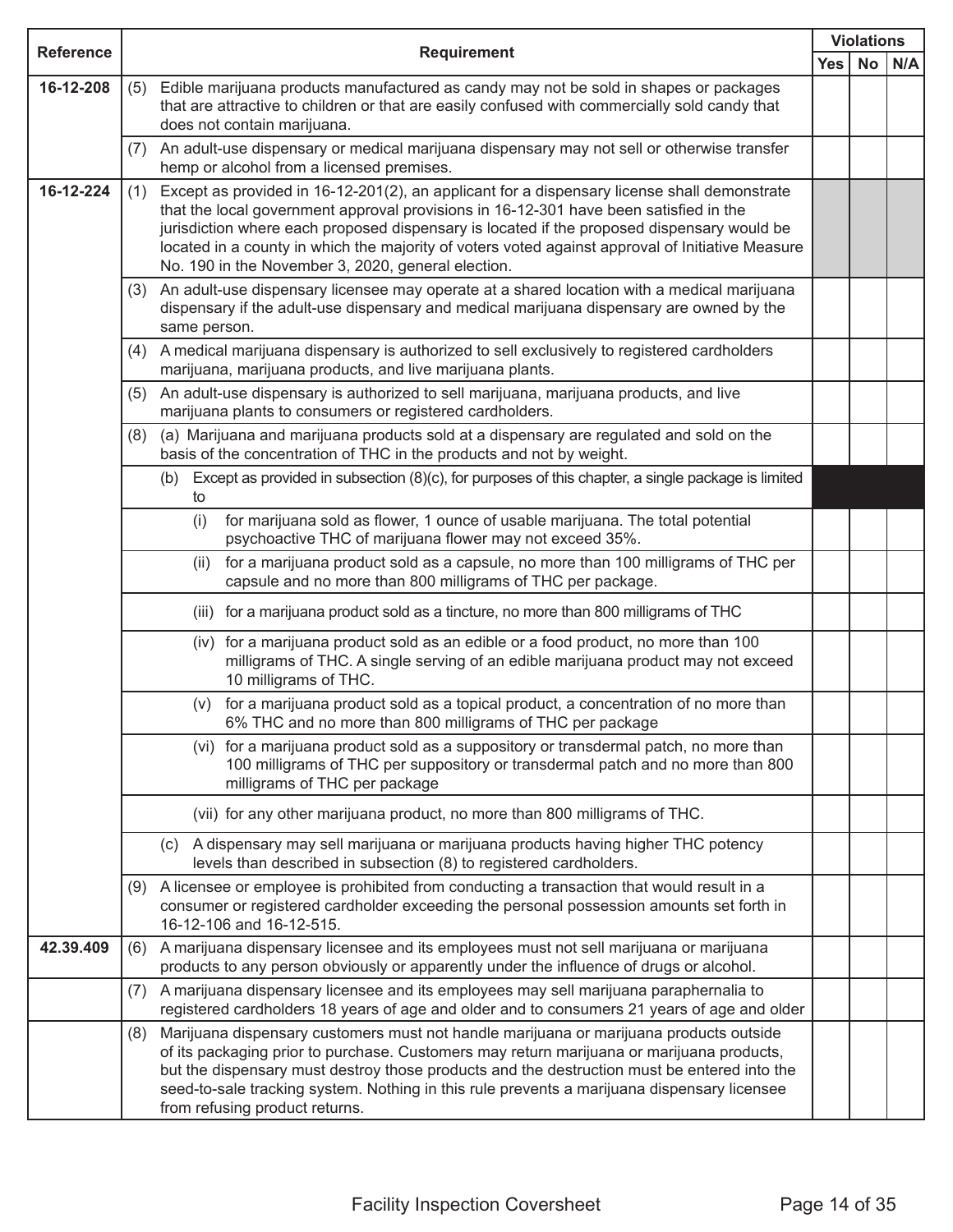| <b>Reference</b>         |                                                                                                                                                                                                                                                                                                                                           |     | <b>Violations</b> |     |  |
|--------------------------|-------------------------------------------------------------------------------------------------------------------------------------------------------------------------------------------------------------------------------------------------------------------------------------------------------------------------------------------|-----|-------------------|-----|--|
|                          | <b>Requirement</b>                                                                                                                                                                                                                                                                                                                        | Yes | No                | N/A |  |
| 42.39.409<br>(continued) | (9) A marijuana dispensary licensee and its employees are prohibited from engaging in the<br>unlicensed practice of medicine. A marijuana dispensary licensee and its employees must not:                                                                                                                                                 |     |                   |     |  |
|                          | (a) offer or undertake to diagnose or cure any human or animal disease, ailment, injury,<br>infirmity, deformity, pain, or other condition, physical or mental, by use of marijuana or<br>marijuana products or any other means or instrumentality                                                                                        |     |                   |     |  |
|                          | (b) recommend or suggest modification or elimination of any course of treatment that does<br>not involve the medical use of marijuana or marijuana products.                                                                                                                                                                              |     |                   |     |  |
|                          | (10) All sales of marijuana and marijuana products must be recorded in real time in the seed-to-<br>sale tracking system.                                                                                                                                                                                                                 |     |                   |     |  |
|                          | (11) A marijuana dispensary licensee and its employees must refuse to sell marijuana or<br>marijuana products at the medical marijuana tax rate to registered cardholders who do not<br>possess and present a valid registry identification card or temporary registry identification<br>card at the time of sale.                        |     |                   |     |  |
|                          | (12) A marijuana dispensary licensee and its employees must refuse to sell marijuana or<br>marijuana products to any consumer unless the consumer possesses and presents one of the<br>following forms of valid and unexpired photo identification showing that the consumer is 21<br>years of age or older:                              |     |                   |     |  |
|                          | a driver's license or temporary driver's permit issued by Montana or any other state or<br>(a)<br>territory of the United States                                                                                                                                                                                                          |     |                   |     |  |
|                          | an identification card issued by Montana or any other state or territory of the United States for<br>(b)<br>the purpose of proof of age of the holder of the card                                                                                                                                                                         |     |                   |     |  |
|                          | United States military identification card<br>(c)                                                                                                                                                                                                                                                                                         |     |                   |     |  |
|                          | (d) a Merchant Mariner Credential or other similar document issued by the United States Coast Guard                                                                                                                                                                                                                                       |     |                   |     |  |
|                          | a passport issued by, or recognized by, the United States Government or a permanent<br>(e)<br>resident card issued by the United States Citizenship and Immigration Services of the<br>Department of Homeland Security                                                                                                                    |     |                   |     |  |
|                          | a tribal identification card issued by a tribal government which requires proof of the age of the<br>(f)<br>holder of the card for issuance.                                                                                                                                                                                              |     |                   |     |  |
|                          | (14) A marijuana dispensary licensee and its employees cannot sell marijuana or marijuana<br>products in excess of the THC levels provided for in 16-12-224, MCA, except to registered<br>cardholders.                                                                                                                                    |     |                   |     |  |
|                          | (15) A marijuana dispensary licensee and an employee of a marijuana dispensary licensee may<br>transport marijuana and marijuana products in accordance with 16-12-222(4), MCA, and ARM<br>42.39.413(4) through (15) but may not transport marijuana or marijuana products of other<br>licensees without a marijuana transporter license. |     |                   |     |  |
|                          | (16) A marijuana dispensary licensee, its employees, or a commercial third party must not deliver<br>marijuana or marijuana products to consumers.                                                                                                                                                                                        |     |                   |     |  |
|                          | (17) A marijuana dispensary licensee may continue to sell marijuana and marijuana products that<br>have been tested under the medical marijuana program statutes and administrative rules.                                                                                                                                                |     |                   |     |  |
|                          | <b>Notes/Deficiencies/Corrections (If Any):</b>                                                                                                                                                                                                                                                                                           |     |                   |     |  |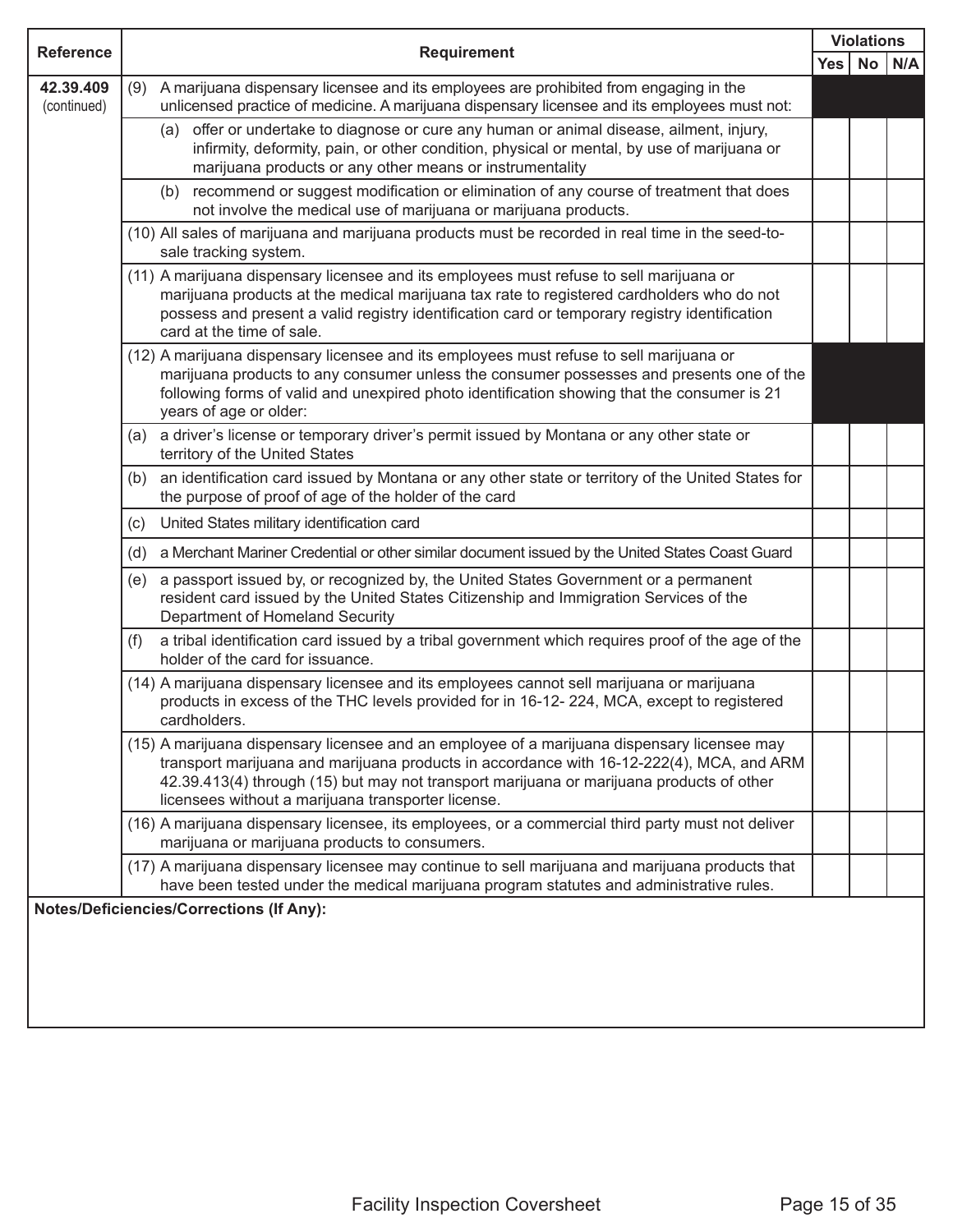#### **a. Labels**

| <b>Reference</b> |                                                                                                                                                                                                                                                                                                                                                 |            |           | <b>Violations</b> |
|------------------|-------------------------------------------------------------------------------------------------------------------------------------------------------------------------------------------------------------------------------------------------------------------------------------------------------------------------------------------------|------------|-----------|-------------------|
|                  | <b>Requirement</b>                                                                                                                                                                                                                                                                                                                              | <b>Yes</b> | <b>No</b> | N/A               |
| 16-12-208        | (a) Marijuana or marijuana products must be sold or otherwise transferred in resealable,<br>(6)<br>child-resistant exit packaging that complies with federal child resistance standards and is<br>designed to be significantly difficult for children under 5 years of age to open and not difficult<br>for adults to use properly.             |            |           |                   |
|                  | (i) Packaging of individual products may contain only the following design elements and<br>(b)<br>language on a white label:                                                                                                                                                                                                                    |            |           |                   |
|                  | (A) the seller's business name and any accompanying logo or design mark                                                                                                                                                                                                                                                                         |            |           |                   |
|                  | (B) the name of the product                                                                                                                                                                                                                                                                                                                     |            |           |                   |
|                  | (C) the THC content or CBD content, health warning messages as provided in 16-<br>12-215, and ingredients.                                                                                                                                                                                                                                      |            |           |                   |
|                  | All packaging and outward labeling, including business logos and design marks,<br>(ii)<br>must also comply with any standards or criteria established by the department,<br>including but not limited to allowable symbols and imagery.                                                                                                         |            |           |                   |
|                  | (a) Prior to selling, offering for sale, or transferring marijuana or marijuana product that is<br>(8)<br>for ultimate sale to a consumer or registered cardholder, a licensee or license applicant shall<br>submit both a package and a label application, in a form prescribed by the department, to<br>receive approval from the department. |            |           |                   |
| 16-12-209        | Marijuana or a marijuana product must include a label indicating that the marijuana or<br>(8)<br>marijuana product has been tested.                                                                                                                                                                                                             |            |           |                   |
| 16-12-215        | A person may not manufacture, package, sell, or transfer any marijuana or marijuana product<br>unless the package containing the marijuana or marijuana product bears the following statements<br>in a form required by the department:                                                                                                         |            |           |                   |
|                  | "WARNING: Consumption of marijuana may cause anxiety, agitation, paranoia, psychosis,<br>(1)<br>and cannabinoid hyperemesis."                                                                                                                                                                                                                   |            |           |                   |
|                  | "WARNING: Consumption of marijuana by pregnant women may result in fetal injury and low<br>(2)<br>birth weight."                                                                                                                                                                                                                                |            |           |                   |
|                  | "WARNING: Consumption of marijuana by nursing mothers may result in infant hyperactivity<br>(3)<br>and poor cognitive function."                                                                                                                                                                                                                |            |           |                   |
| 42.39.314        | Labeling requirements apply to marijuana and marijuana products sold from a dispensary<br>(1)<br>to customers. A licensee that sells marijuana or marijuana products to other licensees is not<br>required to comply with labeling requirements.                                                                                                |            |           |                   |
|                  | All information required on the label of marijuana or a marijuana product shall be:<br>(2)                                                                                                                                                                                                                                                      |            |           |                   |
|                  | unobstructed and conspicuous. A licensee may affix multiple labels to a package, or<br>(a)<br>use a booklet, accordion, or other type of label, provided that no required information is<br>completely and permanently obstructed                                                                                                               |            |           |                   |
|                  | displayed in a legible font, such as Times New Roman, Arial, or Helvetica. The lowercase<br>(b)<br>letter "o" must be at least one-sixteenth of an inch in height                                                                                                                                                                               |            |           |                   |
|                  | displayed in a color that contrasts conspicuously with the background<br>(c)                                                                                                                                                                                                                                                                    |            |           |                   |
|                  | displayed in English, although a licensee may choose to display required information in<br>(d)<br>additional languages.                                                                                                                                                                                                                         |            |           |                   |
|                  | All marijuana or marijuana products shall be labeled with the following information:<br>(3)                                                                                                                                                                                                                                                     |            |           |                   |
|                  | strain name<br>(a)                                                                                                                                                                                                                                                                                                                              |            |           |                   |
|                  | the common or usual name of the marijuana product (e.g., flower, inhaled extract, edible,<br>(b)<br>cookie, or drinkable, topical, transdermal patch)                                                                                                                                                                                           |            |           |                   |
|                  | the name of the marijuana dispensary that sold the product and the license number or<br>(c)<br>numbers of the cultivator and manufacturer, as applicable                                                                                                                                                                                        |            |           |                   |
|                  | (d) the unique identification number generated from the seed-to-sale tracking system                                                                                                                                                                                                                                                            |            |           |                   |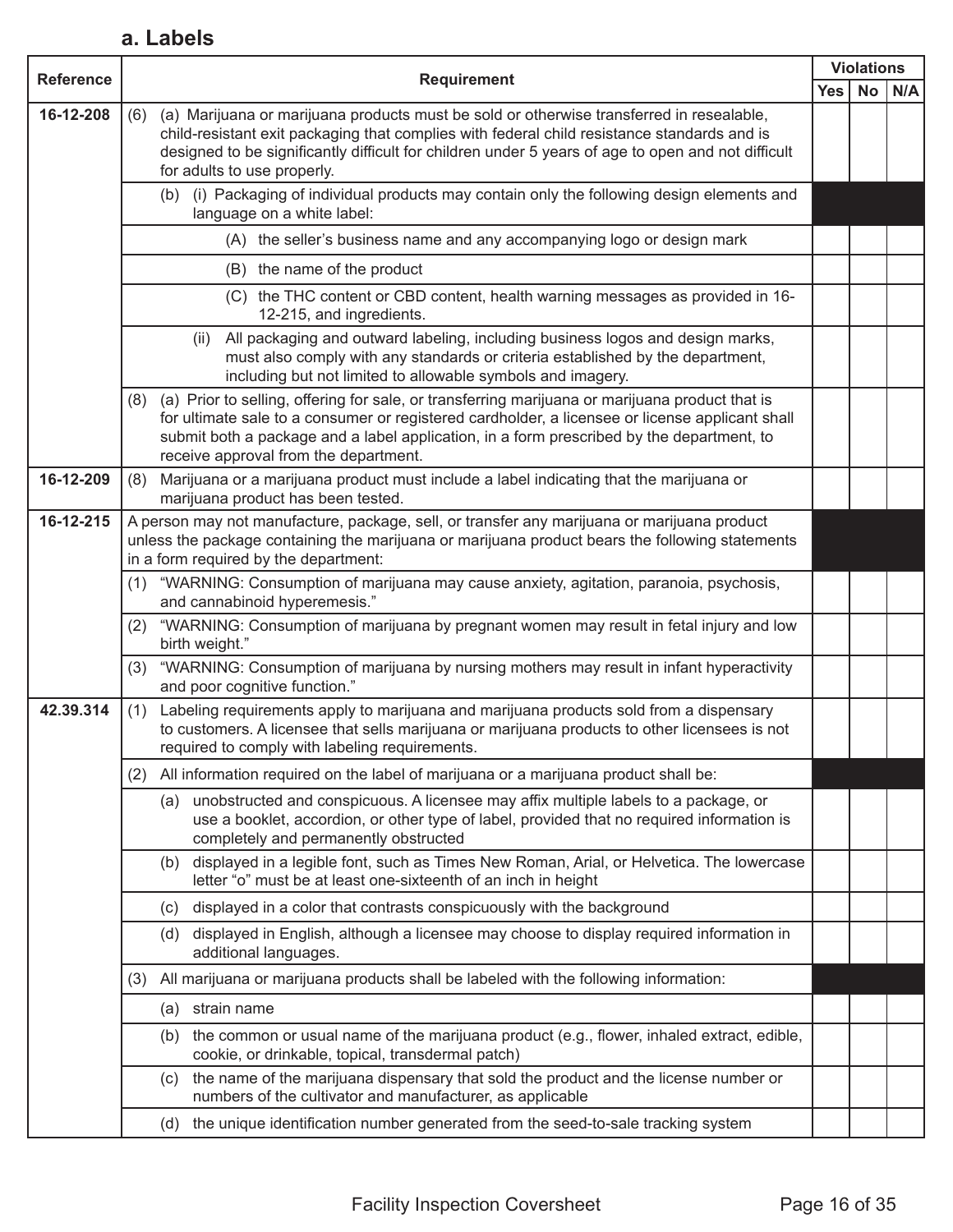| <b>Reference</b><br>42.39.314 | <b>Requirement</b>                                                                                                                                                                                                                                                                                                                                                                             |            | <b>Violations</b> |     |  |
|-------------------------------|------------------------------------------------------------------------------------------------------------------------------------------------------------------------------------------------------------------------------------------------------------------------------------------------------------------------------------------------------------------------------------------------|------------|-------------------|-----|--|
|                               |                                                                                                                                                                                                                                                                                                                                                                                                | <b>Yes</b> | <b>No</b>         | N/A |  |
| (continued)                   | date of harvest for marijuana flower or date of manufacture for marijuana products<br>(e)                                                                                                                                                                                                                                                                                                      |            |                   |     |  |
|                               | the net quantity of contents of the marijuana product. The statement of quantity shall be:<br>(f)                                                                                                                                                                                                                                                                                              |            |                   |     |  |
|                               | stated in U.S. Customary Units and Metric (SI) Units, with the latter enclosed in<br>(i)<br>parentheses                                                                                                                                                                                                                                                                                        |            |                   |     |  |
|                               | if the product is a liquid<br>(ii)                                                                                                                                                                                                                                                                                                                                                             |            |                   |     |  |
|                               | (A) expressed in terms of fluid measure                                                                                                                                                                                                                                                                                                                                                        |            |                   |     |  |
|                               | (B) preceded by the phrase "Net Contents" or "Net"                                                                                                                                                                                                                                                                                                                                             |            |                   |     |  |
|                               | if the product is a solid, semi-solid, or viscous<br>(iii)                                                                                                                                                                                                                                                                                                                                     |            |                   |     |  |
|                               | (A) expressed in terms of weight                                                                                                                                                                                                                                                                                                                                                               |            |                   |     |  |
|                               | preceded by the phrase "Net Weight," the abbreviation "Nt. Wt.," or "Net."<br>(B)                                                                                                                                                                                                                                                                                                              |            |                   |     |  |
|                               | In addition to weight or fluid measure, a licensee shall include the number of<br>(iv)<br>servings in the net quantity of contents statement if the product is a multi-serving<br>marijuana product (e.g., Net Weight: 2 oz. (56.7 g) (10 cookies))                                                                                                                                            |            |                   |     |  |
|                               | the following statement: "This product has been tested and meets the requirements of<br>(g)<br>the state of Montana."                                                                                                                                                                                                                                                                          |            |                   |     |  |
|                               | a QR code that links to the product's certificate of analysis with a statement informing<br>(h)<br>customers they can scan the code to see additional product information                                                                                                                                                                                                                      |            |                   |     |  |
|                               | the universal symbol, available from the department's website. The universal symbol:<br>(i)                                                                                                                                                                                                                                                                                                    |            |                   |     |  |
|                               | shall be at least .33 inches wide and .33 inches high<br>(i)                                                                                                                                                                                                                                                                                                                                   |            |                   |     |  |
|                               | may be downloaded from the department's website<br>(ii)                                                                                                                                                                                                                                                                                                                                        |            |                   |     |  |
|                               | (iii) shall be in the form shown to the left                                                                                                                                                                                                                                                                                                                                                   |            |                   |     |  |
|                               | All marijuana and marijuana products shall be labeled with the following warnings:<br>(4)                                                                                                                                                                                                                                                                                                      |            |                   |     |  |
|                               | (a) "Keep out of reach of children and pets"                                                                                                                                                                                                                                                                                                                                                   |            |                   |     |  |
|                               | "This product may be addictive"<br>(b)                                                                                                                                                                                                                                                                                                                                                         |            |                   |     |  |
|                               | (c) "This product may have intoxicating effects. Do not drive while under the influence of marijuana."                                                                                                                                                                                                                                                                                         |            |                   |     |  |
|                               | Marijuana or marijuana product labeling shall not contain any statement or information that is<br>(5)<br>false or misleading.                                                                                                                                                                                                                                                                  |            |                   |     |  |
|                               | The label of manufactured marijuana products must identify the method of manufacturing<br>(6)<br>(e.g., mechanical, chemical) and, for chemical manufacturing, must identify the solvent used<br>in the manufacturing process.                                                                                                                                                                 |            |                   |     |  |
|                               | Marijuana or marijuana products that, because of their size, do not have sufficient space for all<br>(7)<br>of the information required for compliance with the Act and department rules may, if approved<br>by the department pursuant to 16-12-208, MCA, display the information required in (3) in a<br>legible font that does not meet the minimum size requirement established in (2)(b). |            |                   |     |  |
|                               | Marijuana or marijuana products in excess of the THC limits in 16-12-224, MCA, may only be<br>(8)<br>sold to registered cardholders and must contain the following additional information                                                                                                                                                                                                      |            |                   |     |  |
|                               | (a) "For medical use only"                                                                                                                                                                                                                                                                                                                                                                     |            |                   |     |  |
|                               | (b) "This product is not approved by the U.S. Food and Drug Administration to treat, cure, or<br>prevent any disease."                                                                                                                                                                                                                                                                         |            |                   |     |  |
|                               | Marijuana or marijuana products that do not require heat to administer or consume shall not<br>(9)<br>have a total THC or total potential psychoactive THC value listed on the marijuana facts panel.                                                                                                                                                                                          |            |                   |     |  |
|                               | <b>Notes/Deficiencies/Corrections (If Any):</b>                                                                                                                                                                                                                                                                                                                                                |            |                   |     |  |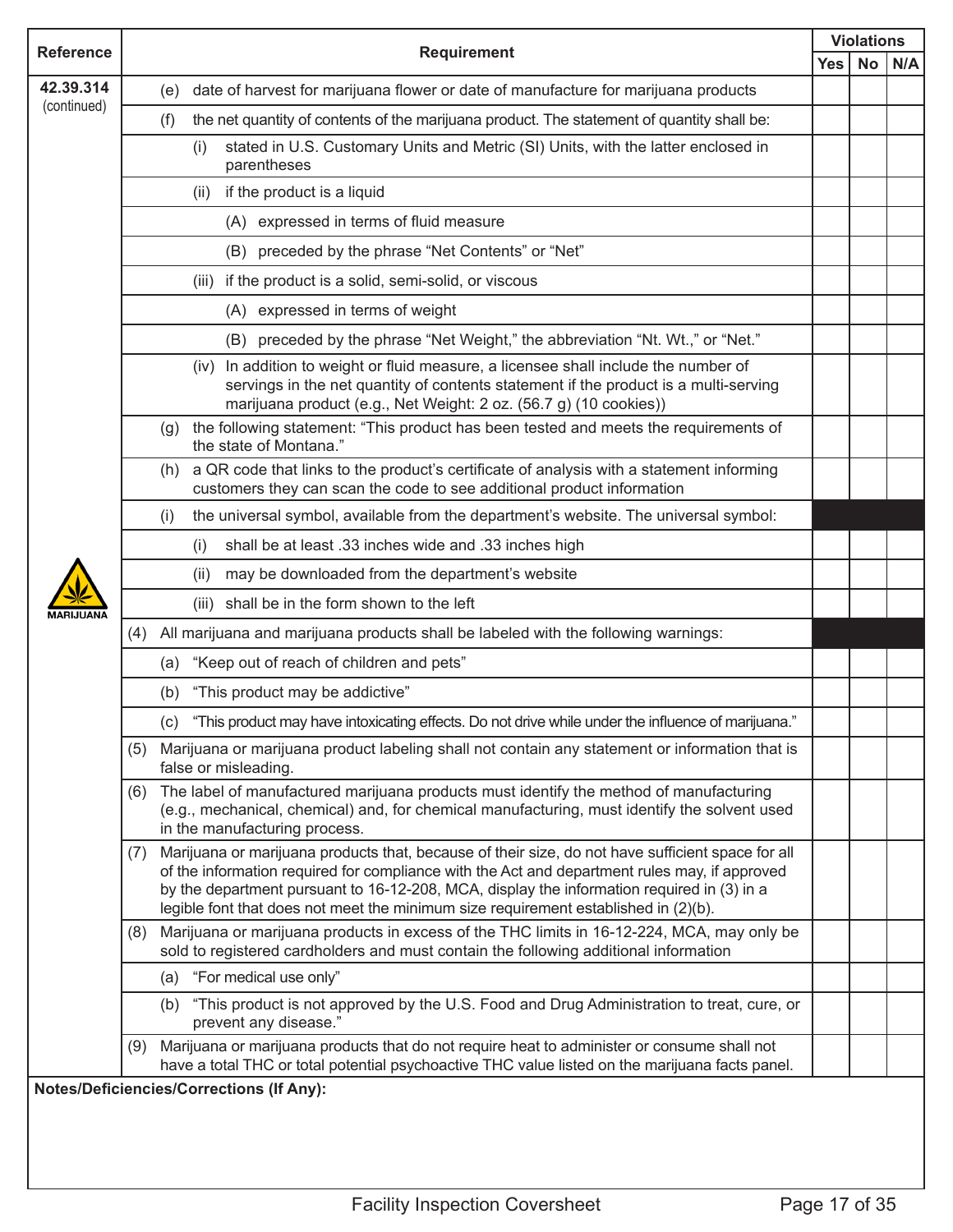#### **i. Flower**

|                  | <b>Requirement</b>                                                                                                                                                                        | <b>Violations</b> |    |     |  |  |  |
|------------------|-------------------------------------------------------------------------------------------------------------------------------------------------------------------------------------------|-------------------|----|-----|--|--|--|
| <b>Reference</b> |                                                                                                                                                                                           | Yes l             | No | N/A |  |  |  |
| 42.39.315        | In addition to the general labeling requirements set forth in ARM 42.39.314, each package of<br>(1)<br>marijuana flower sold to a customer shall be labeled with a marijuana facts panel. |                   |    |     |  |  |  |
|                  | A marijuana facts panel shall include the percentage of concentration of:<br>(2)                                                                                                          |                   |    |     |  |  |  |
|                  | total potential psychoactive THC;<br>(a)                                                                                                                                                  |                   |    |     |  |  |  |
|                  | <b>THC</b><br>(b)                                                                                                                                                                         |                   |    |     |  |  |  |
|                  | THCa<br>(c)                                                                                                                                                                               |                   |    |     |  |  |  |
|                  | CBD<br>(d)                                                                                                                                                                                |                   |    |     |  |  |  |
|                  | CBDa<br>(e)                                                                                                                                                                               |                   |    |     |  |  |  |
|                  | <b>Notes/Deficiencies/Corrections (If Any):</b>                                                                                                                                           |                   |    |     |  |  |  |
|                  |                                                                                                                                                                                           |                   |    |     |  |  |  |
|                  |                                                                                                                                                                                           |                   |    |     |  |  |  |

#### **ii. Concentrate**

| <b>Reference</b> | <b>Requirement</b> | <b>Violations</b>                                                                                                                                                                                                                                                                                                                                                                                                                                                                                                                    |            |    |     |  |
|------------------|--------------------|--------------------------------------------------------------------------------------------------------------------------------------------------------------------------------------------------------------------------------------------------------------------------------------------------------------------------------------------------------------------------------------------------------------------------------------------------------------------------------------------------------------------------------------|------------|----|-----|--|
|                  |                    |                                                                                                                                                                                                                                                                                                                                                                                                                                                                                                                                      | <b>Yes</b> | No | N/A |  |
| 42.39.315        | (1)                | In addition to the general labeling requirements set forth in ARM 42.39.314, each package of<br>marijuana concentrate sold to a customer shall be labeled with the following information:                                                                                                                                                                                                                                                                                                                                            |            |    |     |  |
|                  |                    | (a) an ingredients list that shall include all ingredients in the marijuana concentrate listed by<br>common or usual name in descending order of predominance by weight and the word<br>"marijuana" followed by the part of the plant (e.g., flower, trim) from which the marijuana<br>concentrate is derived. Any substance that is present in a marijuana concentrate in an<br>insignificant amount and that does not have any technical or functional effect in the<br>finished product may be excluded from the ingredients list |            |    |     |  |
|                  |                    | an allergen statement that shall declare the presence of major food allergens in plain<br>(b)<br>language unless the marijuana concentrate is not intended to be cooked with, eaten, or<br>otherwise swallowed and digested                                                                                                                                                                                                                                                                                                          |            |    |     |  |
|                  |                    | a marijuana facts panel containing the following information:<br>(c)                                                                                                                                                                                                                                                                                                                                                                                                                                                                 |            |    |     |  |
|                  |                    | for marijuana concentrates that require the application of heat before they are<br>(i)<br>administered or consumed:                                                                                                                                                                                                                                                                                                                                                                                                                  |            |    |     |  |
|                  |                    | (A) the percentage concentration of:                                                                                                                                                                                                                                                                                                                                                                                                                                                                                                 |            |    |     |  |
|                  |                    | total potential psychoactive THC<br>(1)                                                                                                                                                                                                                                                                                                                                                                                                                                                                                              |            |    |     |  |
|                  |                    | <b>THC</b><br>(11)                                                                                                                                                                                                                                                                                                                                                                                                                                                                                                                   |            |    |     |  |
|                  |                    | (III) THCa                                                                                                                                                                                                                                                                                                                                                                                                                                                                                                                           |            |    |     |  |
|                  |                    | $(III)$ CBD                                                                                                                                                                                                                                                                                                                                                                                                                                                                                                                          |            |    |     |  |
|                  |                    | (III) CBDa                                                                                                                                                                                                                                                                                                                                                                                                                                                                                                                           |            |    |     |  |
|                  |                    | (B) the number of servings or doses per package                                                                                                                                                                                                                                                                                                                                                                                                                                                                                      |            |    |     |  |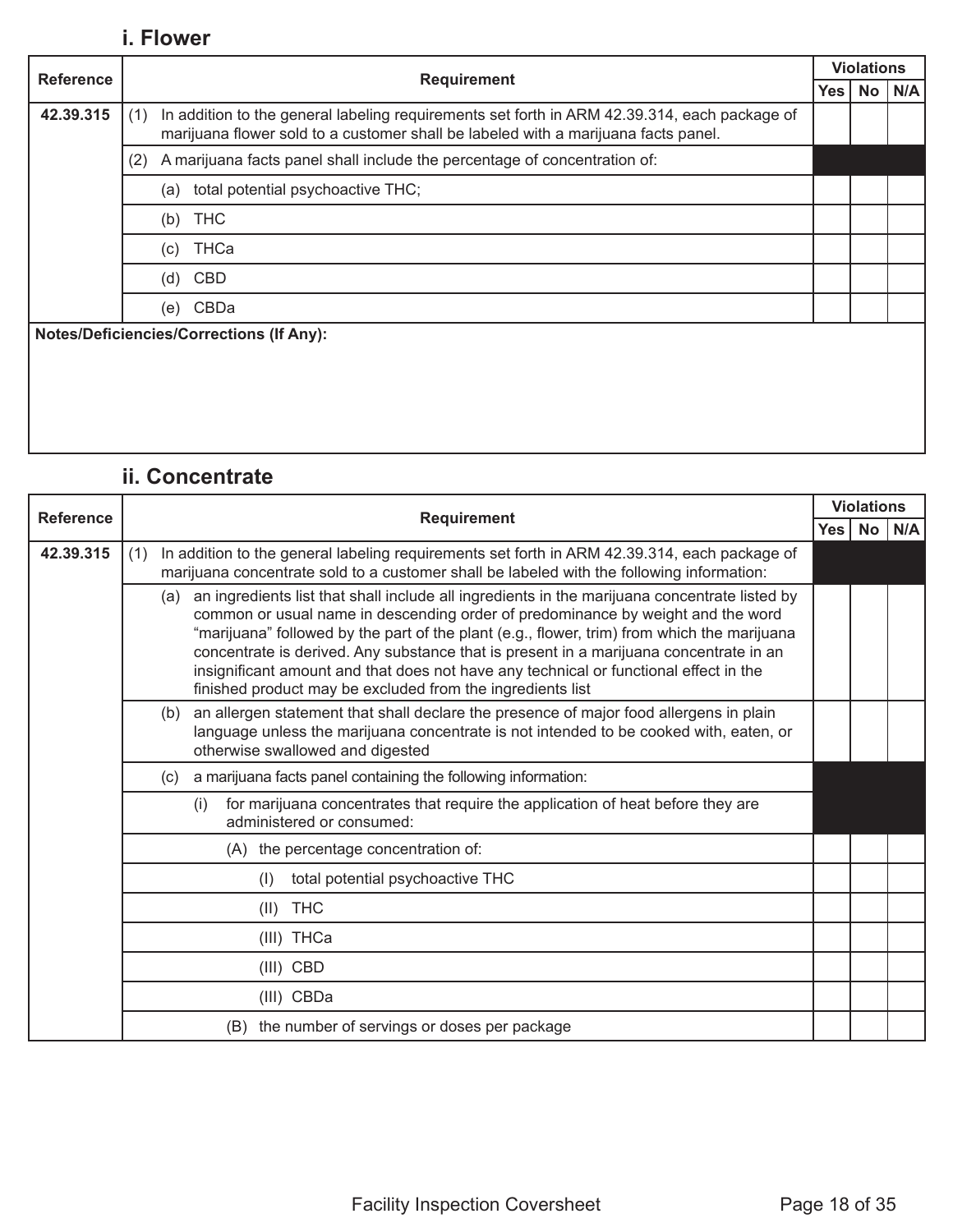| <b>Reference</b>         | <b>Requirement</b>                                                                                                                                                                                                                                                                                                          | <b>Violations</b> |           |     |
|--------------------------|-----------------------------------------------------------------------------------------------------------------------------------------------------------------------------------------------------------------------------------------------------------------------------------------------------------------------------|-------------------|-----------|-----|
|                          |                                                                                                                                                                                                                                                                                                                             | <b>Yes</b>        | <b>No</b> | N/A |
| 42.39.315<br>(continued) | for marijuana concentrates that do not require the application of heat before they are<br>(ii)<br>administered or consumed                                                                                                                                                                                                  |                   |           |     |
|                          | (A) the percentage concentration of:                                                                                                                                                                                                                                                                                        |                   |           |     |
|                          | total potential psychoactive THC<br>(1)                                                                                                                                                                                                                                                                                     |                   |           |     |
|                          | <b>THC</b><br>(II)                                                                                                                                                                                                                                                                                                          |                   |           |     |
|                          | (III) THCa                                                                                                                                                                                                                                                                                                                  |                   |           |     |
|                          | (III) CBD                                                                                                                                                                                                                                                                                                                   |                   |           |     |
|                          | (III) CBDa                                                                                                                                                                                                                                                                                                                  |                   |           |     |
|                          | (B) the number of servings or doses per package                                                                                                                                                                                                                                                                             |                   |           |     |
|                          | in addition to the required warnings in ARM 42.39.314, each package of activated<br>(d)<br>concentrate that is intended to be cooked with, eaten, or otherwise swallowed and<br>digested shall be labeled with the following: "The intoxicating effects of this product may<br>be delayed by two or more hours."            |                   |           |     |
|                          | A marijuana facts panel for marijuana concentrates that do not require the application of<br>(2)<br>heat to be administered or consumed may not contain information on the total potential<br>psychoactive THC, total THC, or otherwise mislead customers into believing the product has<br>higher THC levels than it does. |                   |           |     |
|                          | <b>Notes/Deficiencies/Corrections (If Any):</b>                                                                                                                                                                                                                                                                             |                   |           |     |

## **iii. Infused Ingestible**

| <b>Reference</b> | <b>Requirement</b> | <b>Violations</b>                                                                                                                                                                                                                                                                                                                                                                                                                                                                                                                                                                                                         |      |                 |     |
|------------------|--------------------|---------------------------------------------------------------------------------------------------------------------------------------------------------------------------------------------------------------------------------------------------------------------------------------------------------------------------------------------------------------------------------------------------------------------------------------------------------------------------------------------------------------------------------------------------------------------------------------------------------------------------|------|-----------------|-----|
|                  |                    |                                                                                                                                                                                                                                                                                                                                                                                                                                                                                                                                                                                                                           | Yes. | No <sub>1</sub> | N/A |
| 42.39.316        | (1)                | In addition to the general labeling requirements set forth in ARM 42.39.314, each package<br>of ingestible marijuana-infused product sold to a customer shall be labeled with the following<br>information:                                                                                                                                                                                                                                                                                                                                                                                                               |      |                 |     |
|                  | (a)                | an ingredients list that shall include all ingredients in the ingestible marijuana-infused<br>product listed by common or usual name in descending order of predominance by<br>weight and the word "marijuana" followed by the part of the plant (e.g., flower, trim) or<br>form of concentrate (e.g., oil, infused butter) used as an ingredient in the manufacturing<br>process. Any substance that is present in an ingestible marijuana-infused product in<br>an insignificant amount and that does not have any technical or functional effect in the<br>finished product may be excluded from the ingredients list; |      |                 |     |
|                  | (b)                | an allergen statement that shall declare the presence of major food allergens in plain<br>language                                                                                                                                                                                                                                                                                                                                                                                                                                                                                                                        |      |                 |     |
|                  | (c).               | a marijuana facts panel containing the following information                                                                                                                                                                                                                                                                                                                                                                                                                                                                                                                                                              |      |                 |     |
|                  |                    | the milligrams per serving size or dose of:<br>(i)                                                                                                                                                                                                                                                                                                                                                                                                                                                                                                                                                                        |      |                 |     |
|                  |                    | (A) THC                                                                                                                                                                                                                                                                                                                                                                                                                                                                                                                                                                                                                   |      |                 |     |
|                  |                    | THCa<br>(B)                                                                                                                                                                                                                                                                                                                                                                                                                                                                                                                                                                                                               |      |                 |     |
|                  |                    | $(C)$ CBD                                                                                                                                                                                                                                                                                                                                                                                                                                                                                                                                                                                                                 |      |                 |     |
|                  |                    | CBDa<br>(D)                                                                                                                                                                                                                                                                                                                                                                                                                                                                                                                                                                                                               |      |                 |     |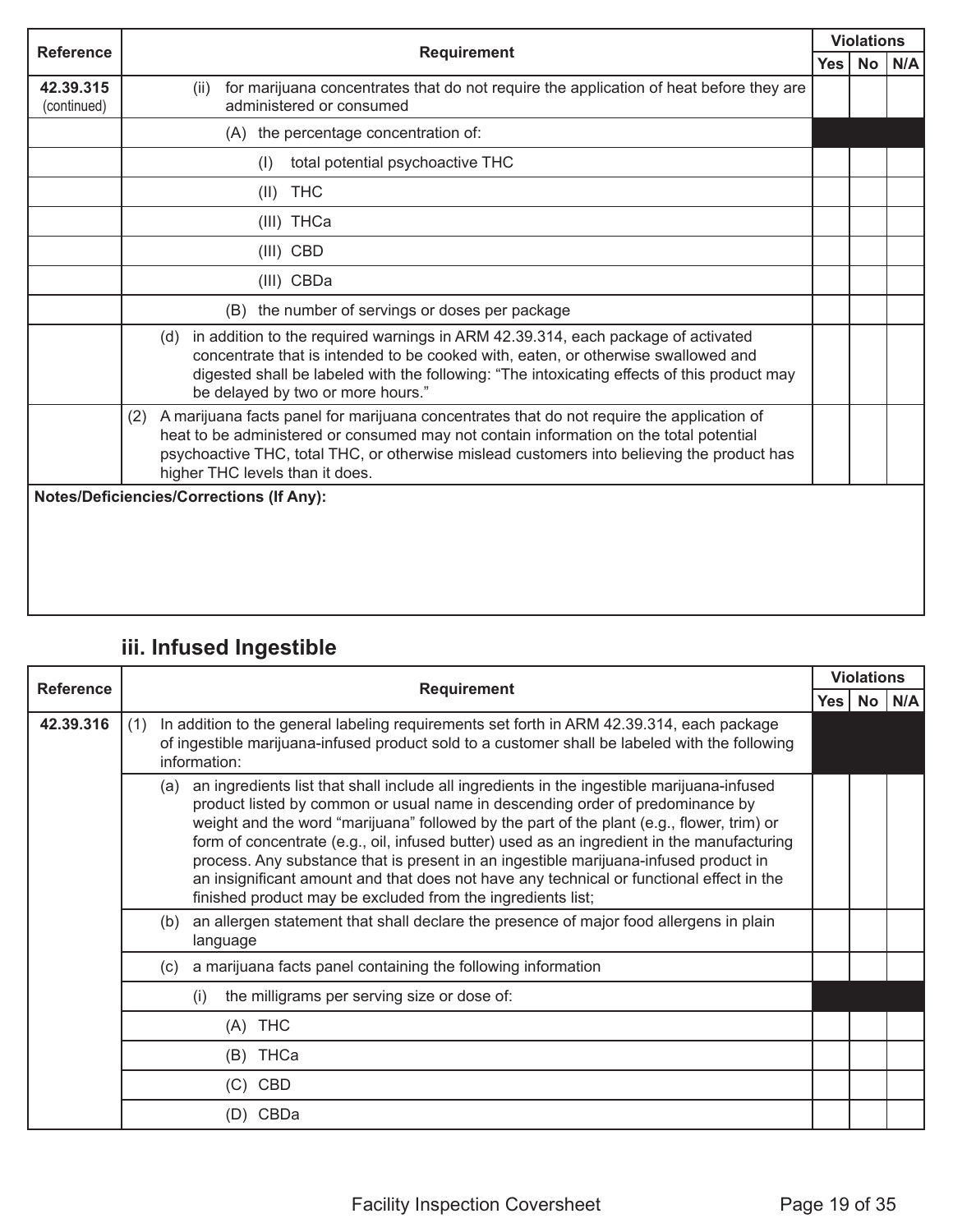| <b>Reference</b> |                                                                                                                                                                                                                                                                              | <b>Violations</b> |                 |     |
|------------------|------------------------------------------------------------------------------------------------------------------------------------------------------------------------------------------------------------------------------------------------------------------------------|-------------------|-----------------|-----|
|                  | <b>Requirement</b>                                                                                                                                                                                                                                                           | <b>Yes</b>        | No <sub>1</sub> | N/A |
| 42.39.316        | the number of servings or doses per package<br>(ii)                                                                                                                                                                                                                          |                   |                 |     |
| (Continued)      | for multi-serving packages, the total milligrams per package of<br>(iii)                                                                                                                                                                                                     |                   |                 |     |
|                  | $(A)$ THC                                                                                                                                                                                                                                                                    |                   |                 |     |
|                  | THCa<br>(B)                                                                                                                                                                                                                                                                  |                   |                 |     |
|                  | CBD<br>(C)                                                                                                                                                                                                                                                                   |                   |                 |     |
|                  | CBDa<br>(D)                                                                                                                                                                                                                                                                  |                   |                 |     |
|                  | in addition to the required warnings in ARM 42.39.314, each package of ingestible<br>(d)<br>marijuana-infused product sold to a customer shall be labeled with the following<br>information: "The intoxicating effects of this product may be delayed by two or more hours." |                   |                 |     |
|                  | A marijuana facts panel for ingestible marijuana-infused products may not contain information<br>(2)<br>on the total potential psychoactive THC, total THC, or otherwise mislead customers into<br>believing the product has higher THC levels than it does.                 |                   |                 |     |
|                  | <b>Notes/Deficiencies/Corrections (If Any):</b>                                                                                                                                                                                                                              |                   |                 |     |

## **iii. Infused non-ingestible**

| <b>Reference</b> | <b>Requirement</b>                                                                                                                                                                                                                                                                                                                                                                                                                                                                                                                                                                                                                      |  | <b>Violations</b> |     |
|------------------|-----------------------------------------------------------------------------------------------------------------------------------------------------------------------------------------------------------------------------------------------------------------------------------------------------------------------------------------------------------------------------------------------------------------------------------------------------------------------------------------------------------------------------------------------------------------------------------------------------------------------------------------|--|-------------------|-----|
|                  | <b>Yes</b>                                                                                                                                                                                                                                                                                                                                                                                                                                                                                                                                                                                                                              |  | No <sub>1</sub>   | N/A |
| 42.39.317        | In addition to the general labeling requirements set forth in ARM 42.39.314, each packaging<br>(1)<br>of non-ingestible marijuana-infused products shall be labeled with the following information:                                                                                                                                                                                                                                                                                                                                                                                                                                     |  |                   |     |
|                  | an ingredients list that shall include all ingredients in the non-ingestible marijuana-<br>(a)<br>infused product listed by common or usual name in descending order of predominance<br>by weight and the word "marijuana" followed by the part of the plant (e.g., flower, trim) or<br>form of concentrate (e.g., oil, infused butter) used as an ingredient in the manufacturing<br>process. Any substance that is present in a non-ingestible marijuana-infused product in<br>an insignificant amount and that does not have any technical or functional effect in the<br>finished product may be excluded from the ingredients list |  |                   |     |
|                  | a marijuana facts panel containing the following information<br>(b)                                                                                                                                                                                                                                                                                                                                                                                                                                                                                                                                                                     |  |                   |     |
|                  | the milligrams per application size or dose of:<br>(i)                                                                                                                                                                                                                                                                                                                                                                                                                                                                                                                                                                                  |  |                   |     |
|                  | (A) THC                                                                                                                                                                                                                                                                                                                                                                                                                                                                                                                                                                                                                                 |  |                   |     |
|                  | (B) THCa                                                                                                                                                                                                                                                                                                                                                                                                                                                                                                                                                                                                                                |  |                   |     |
|                  | $(C)$ CBD                                                                                                                                                                                                                                                                                                                                                                                                                                                                                                                                                                                                                               |  |                   |     |
|                  | (D) CBDa                                                                                                                                                                                                                                                                                                                                                                                                                                                                                                                                                                                                                                |  |                   |     |
|                  | the number of servings or doses per package<br>(ii)                                                                                                                                                                                                                                                                                                                                                                                                                                                                                                                                                                                     |  |                   |     |
|                  | for multi-serving packages, the total milligrams per package of<br>(iii)                                                                                                                                                                                                                                                                                                                                                                                                                                                                                                                                                                |  |                   |     |
|                  | (A) THC                                                                                                                                                                                                                                                                                                                                                                                                                                                                                                                                                                                                                                 |  |                   |     |
|                  | (B) THCa                                                                                                                                                                                                                                                                                                                                                                                                                                                                                                                                                                                                                                |  |                   |     |
|                  | (C) CBD                                                                                                                                                                                                                                                                                                                                                                                                                                                                                                                                                                                                                                 |  |                   |     |
|                  | (D) CBDa                                                                                                                                                                                                                                                                                                                                                                                                                                                                                                                                                                                                                                |  |                   |     |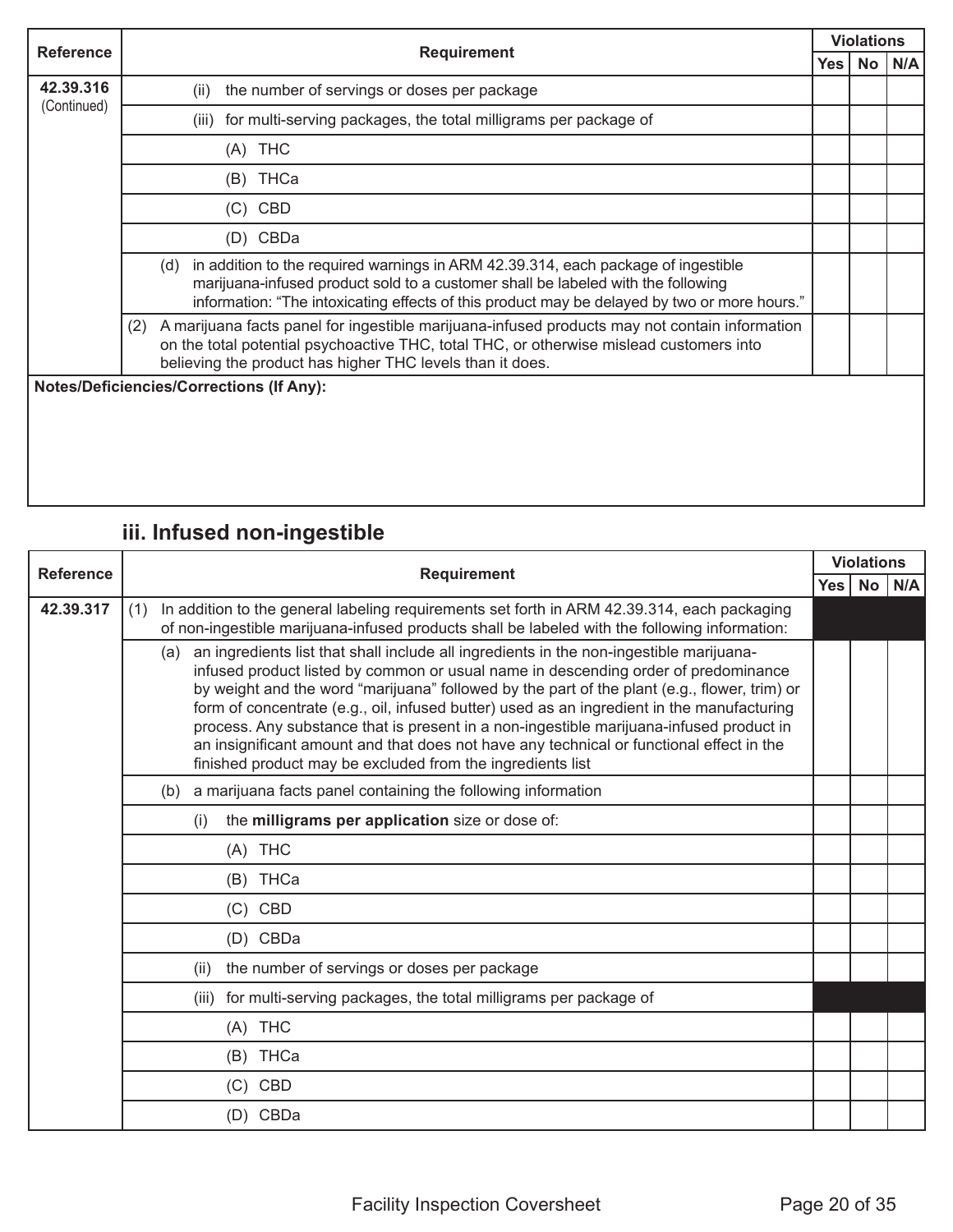| <b>Reference</b>         |                                                                                                                                                                                                                                                                  |            | <b>Violations</b> |     |
|--------------------------|------------------------------------------------------------------------------------------------------------------------------------------------------------------------------------------------------------------------------------------------------------------|------------|-------------------|-----|
|                          | <b>Requirement</b>                                                                                                                                                                                                                                               | <b>Yes</b> | <b>No</b>         | N/A |
| 42.39.317<br>(Continued) | A marijuana facts panel for non-ingestible marijuana-infused products may not contain<br>(2)<br>information on the total potential psychoactive THC, total THC, or otherwise mislead<br>customers into believing the product has higher THC levels than it does. |            |                   |     |
|                          | <b>Notes/Deficiencies/Corrections (If Any):</b>                                                                                                                                                                                                                  |            |                   |     |

### **7. Packaging**

| <b>Reference</b> | <b>Requirement</b>                                                                                                                                                                                                       | <b>Violations</b> |  |            |
|------------------|--------------------------------------------------------------------------------------------------------------------------------------------------------------------------------------------------------------------------|-------------------|--|------------|
|                  |                                                                                                                                                                                                                          | Yes l             |  | $No$ $N/A$ |
| 42.39.319        | All packaging of marijuana and marijuana products shall:<br>(1)                                                                                                                                                          |                   |  |            |
|                  | (a) protect the product from contamination and shall not impart any toxic or deleterious<br>substance to the marijuana or marijuana product                                                                              |                   |  |            |
|                  | be capable of being resealed if the package contains more than one serving size<br>(b)                                                                                                                                   |                   |  |            |
|                  | not primarily appeal to children. Packaging that primarily appeals to children includes but<br>(c)<br>is not limited to packaging that:                                                                                  |                   |  |            |
|                  | depicts a child<br>(i)                                                                                                                                                                                                   |                   |  |            |
|                  | portrays objects, images, celebrities, or cartoon figures that primarily appeal to<br>(ii)<br>children or are commonly used to market products to children                                                               |                   |  |            |
|                  | otherwise has special attractiveness for children beyond the general attractiveness<br>(iii)<br>for adults                                                                                                               |                   |  |            |
|                  | not bear any reasonable resemblance to the trademarked or characteristic packaging of<br>(d)<br>any commercially available product including, but not limited, to candy, snacks, baked<br>goods, or beverages            |                   |  |            |
|                  | All marijuana and marijuana products provided to customers at the point of sale shall be in<br>(2)<br>exit packaging that:                                                                                               |                   |  |            |
|                  | is child resistant as defined in ARM 42.39.102<br>(a)                                                                                                                                                                    |                   |  |            |
|                  | (b) is opaque                                                                                                                                                                                                            |                   |  |            |
|                  | contains the warnings required by 16-12-215, MCA, in the format required by<br>(c)<br>16-12-208, MCA.                                                                                                                    |                   |  |            |
|                  | Drinkable marijuana products that contain more than one serving per package must include a<br>(3)<br>device or mechanism for measuring a single serving of the product.                                                  |                   |  |            |
|                  | Exit packaging of marijuana and marijuana products provided to customers at the point of<br>(4)<br>sale may not contain any other information or design elements than what is allowed under<br>16-12-208(6)(b)(ii), MCA. |                   |  |            |
|                  | <b>Notes/Deficiencies/Corrections (If Any):</b>                                                                                                                                                                          |                   |  |            |
|                  |                                                                                                                                                                                                                          |                   |  |            |
|                  |                                                                                                                                                                                                                          |                   |  |            |
|                  |                                                                                                                                                                                                                          |                   |  |            |
|                  |                                                                                                                                                                                                                          |                   |  |            |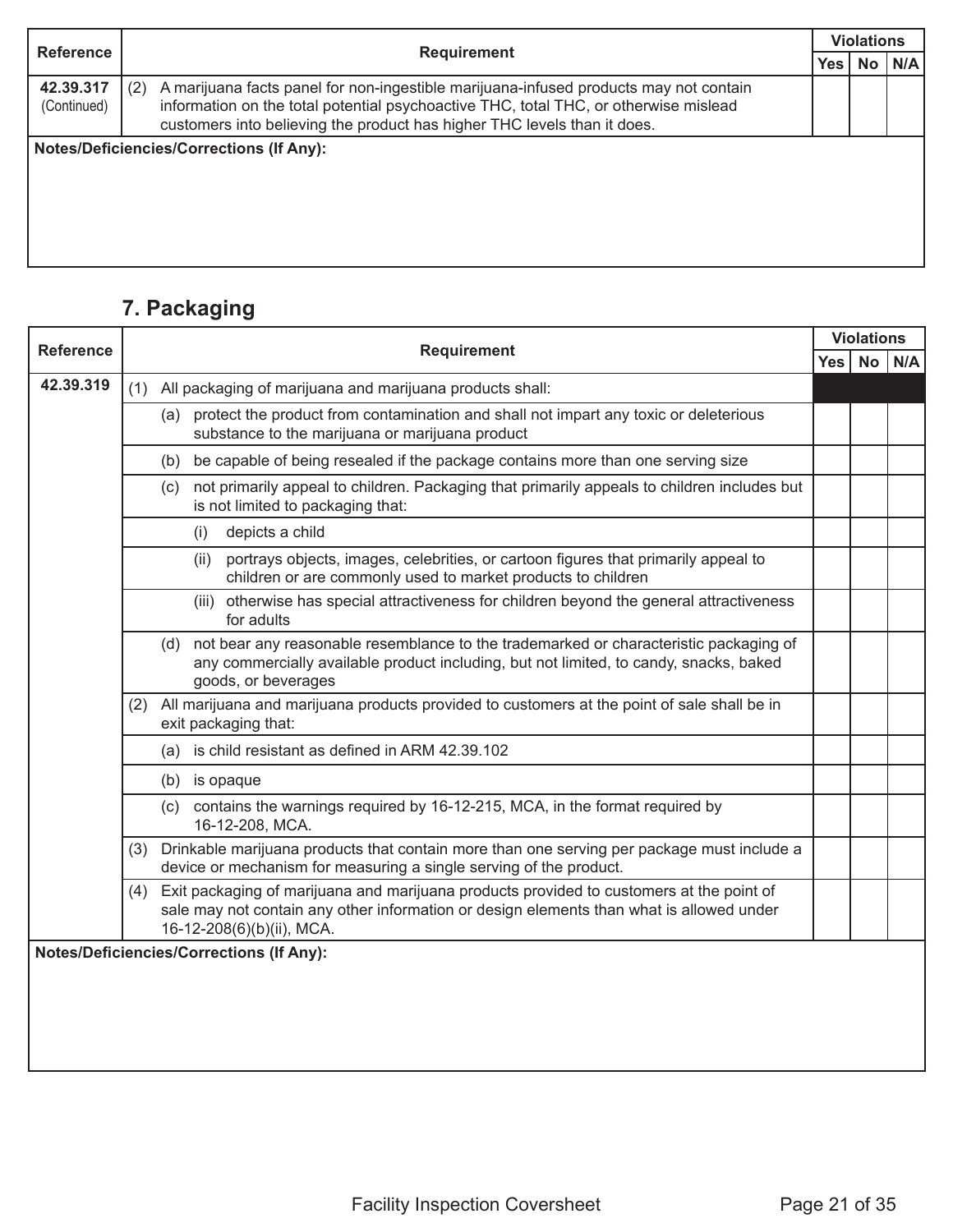#### **8. Transporter**

|                  |                                                                                                                                                                                                                                                                                                                                                          | <b>Violations</b> |           |     |
|------------------|----------------------------------------------------------------------------------------------------------------------------------------------------------------------------------------------------------------------------------------------------------------------------------------------------------------------------------------------------------|-------------------|-----------|-----|
| <b>Reference</b> | <b>Requirement</b>                                                                                                                                                                                                                                                                                                                                       | <b>Yes</b>        | <b>No</b> | N/A |
| 42.39.413        | A marijuana transporter license allows a marijuana transporter to physically distribute<br>(1)<br>and deliver marijuana and marijuana products to a licensed premises and to registered<br>cardholders within the state of Montana that present a valid registry identification card.                                                                    |                   |           |     |
|                  | (12) A marijuana transporter licensee or employee of a marijuana transporter licensee must not<br>sell marijuana or marijuana products; or transport marijuana or marijuana products directly to<br>consumers.                                                                                                                                           |                   |           |     |
|                  | (13) A marijuana transport licensee must contact the department within 24 hours if a vehicle<br>transporting marijuana items is involved in an accident that involves product loss.                                                                                                                                                                      |                   |           |     |
|                  | (14) If a marijuana transporter licensee maintains a licensed premises to temporarily store<br>marijuana or marijuana products, the licensee must have a marijuana storage facility<br>endorsement for each storage facility as provided in ARM 42.39.420.                                                                                               |                   |           |     |
| 42.39.420        | A marijuana transporter or a marijuana testing laboratory shall obtain a marijuana storage<br>(1)<br>facility endorsement for any overnight storage of marijuana or marijuana products. A<br>marijuana storage facility endorsement allows a marijuana transporter or marijuana testing<br>laboratory to maintain a separate, off-site storage facility. |                   |           |     |
|                  | A marijuana storage facility may only be used for the temporary storage of marijuana or<br>(2)<br>marijuana products, not to exceed 48 hours. A storage facility may not be used to grow,<br>process, test, manufacture, consume, or sell marijuana or marijuana products                                                                                |                   |           |     |
|                  | A marijuana transporter licensee or marijuana testing laboratory with a marijuana storage<br>(3)<br>facility endorsement may not share its storage facility with any other marijuana business.                                                                                                                                                           |                   |           |     |
|                  | A marijuana storage facility may only be located in a jurisdiction that allows for the operation<br>(4)<br>of a marijuana business pursuant to 16-12-301, MCA.                                                                                                                                                                                           |                   |           |     |
|                  | <b>Notes/Deficiencies/Corrections (If Any):</b>                                                                                                                                                                                                                                                                                                          |                   |           |     |
|                  |                                                                                                                                                                                                                                                                                                                                                          |                   |           |     |

### **9. Combined Use**

|                  |                                                                                                                                                                                                                                                                                                 | <b>Violations</b> |  |  |  |  |  |
|------------------|-------------------------------------------------------------------------------------------------------------------------------------------------------------------------------------------------------------------------------------------------------------------------------------------------|-------------------|--|--|--|--|--|
| <b>Reference</b> | <b>Requirement</b><br>Yes   No   N/A                                                                                                                                                                                                                                                            |                   |  |  |  |  |  |
| 16-12-225        | The department may issue a total of eight combined-use marijuana licenses to entities that are:<br>(1)                                                                                                                                                                                          |                   |  |  |  |  |  |
|                  | a federally recognized tribe located in the state.<br>(a)                                                                                                                                                                                                                                       |                   |  |  |  |  |  |
|                  | (b) a business entity that is majority-owned by a federally recognized tribe located in the state.                                                                                                                                                                                              |                   |  |  |  |  |  |
|                  | A combined-use marijuana license consists of one tier 1 canopy license and one dispensary<br>(2)<br>license allowing for the operation of a dispensary. Cultivation and dispensary facilities must be<br>located at the same licensed premises.                                                 |                   |  |  |  |  |  |
|                  | A combined-use marijuana licensee shall operate its cultivation and dispensary facilities on<br>(3)<br>land that is located:                                                                                                                                                                    |                   |  |  |  |  |  |
|                  | (a) within 150 air-miles of the exterior boundary of the associated tribal reservation or, for the<br>Little Shell Chippewa tribe only, within 150 air-miles of the tribal service area                                                                                                         |                   |  |  |  |  |  |
|                  | in a county that has satisfied the local government approval provisions in 16-12-301 if<br>(b)<br>the majority of voters in the county voted against approval of Initiative Measure No. 190<br>in the November 3, 2020, general election.                                                       |                   |  |  |  |  |  |
|                  | An applicant under this section must satisfy all licensing requirements under this chapter<br>(4)<br>and is subject to all fees and taxes associated with the cultivation and sale of marijuana or<br>marijuana products provided for in this chapter.                                          |                   |  |  |  |  |  |
|                  | After a tribe or a majority-owned business of that tribe is licensed under this section, that<br>(6)<br>tribe or another majority-owned business of that tribe may not obtain another combined-use<br>license until the prior license is relinguished, lapses, or is revoked by the department. |                   |  |  |  |  |  |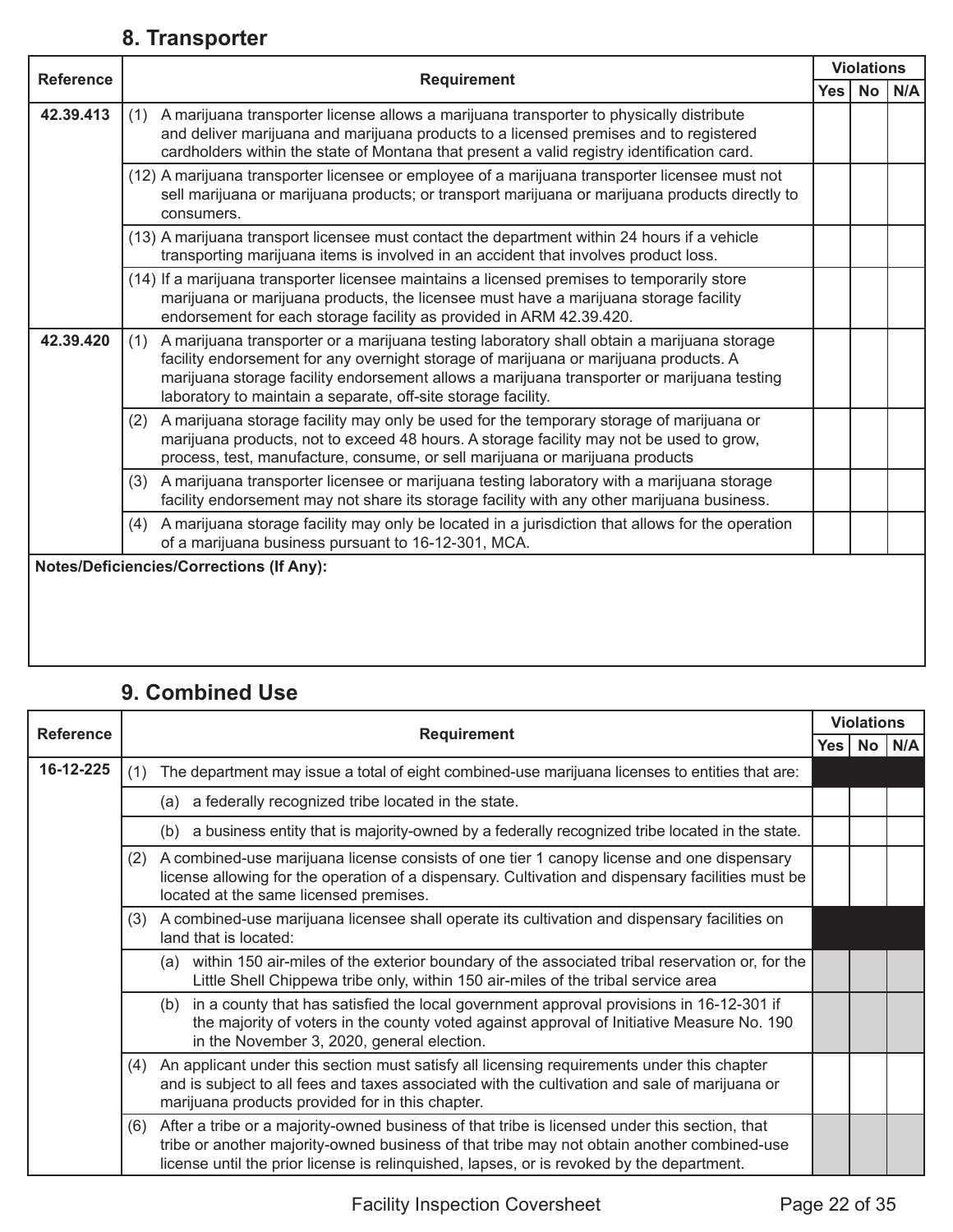| <b>Reference</b> |     | <b>Violations</b>                                                                                                                                                                                                                                                                           |            |           |     |  |
|------------------|-----|---------------------------------------------------------------------------------------------------------------------------------------------------------------------------------------------------------------------------------------------------------------------------------------------|------------|-----------|-----|--|
|                  |     | <b>Requirement</b>                                                                                                                                                                                                                                                                          | <b>Yes</b> | <b>No</b> | N/A |  |
| 42.39.415        |     | A combined use license allows a federally recognized tribe located in the state or a business<br>entity that is majority-owned by a federally recognized tribe located in the state to maintain a<br>marijuana cultivation facility and marijuana dispensary on the same licensed premises. |            |           |     |  |
|                  | (3) | A combined use licensee is subject to the marijuana laws, including 16-12-223, MCA.                                                                                                                                                                                                         |            |           |     |  |
|                  |     | <b>Notes/Deficiencies/Corrections (If Any):</b>                                                                                                                                                                                                                                             |            |           |     |  |

## **10. Tracking (Every Facility)**

| <b>Reference</b> |     |                                                                                                                                                                                                                                                                                       |         |  | <b>Violations</b> |
|------------------|-----|---------------------------------------------------------------------------------------------------------------------------------------------------------------------------------------------------------------------------------------------------------------------------------------|---------|--|-------------------|
|                  |     | <b>Requirement</b>                                                                                                                                                                                                                                                                    | Yes $ $ |  | $No$ $N/A$        |
| 16-12-203        | (4) | Except as provided in 16-12-209, a cultivator, manufacturer, medical marijuana dispensary, or<br>adult-use dispensary shall:                                                                                                                                                          |         |  |                   |
|                  |     | (c) participate as required by the department by rule in a seed-to-sale tracking system<br>established by the department pursuant to 16-12-105.                                                                                                                                       |         |  |                   |
| 42.39.202        | (1) | A licensee must have a department seed-to-sale tracking system account activated and<br>functional prior to operating or exercising any privileges of the license and must maintain an<br>active account while licensed                                                               |         |  |                   |
|                  | (3) | To obtain and maintain a seed-to-sale tracking system user account, a licensee or licensee<br>employee must successfully complete all required department seed-to-sale tracking system training                                                                                       |         |  |                   |
|                  | (4) | An individual entering data into the seed-to-sale tracking system may only use that<br>individual's seed-to-sale tracking system account.                                                                                                                                             |         |  |                   |
|                  | (5) | A licensee must ensure:                                                                                                                                                                                                                                                               |         |  |                   |
|                  | (a) | all seed-to-sale tracking system users are up to date on seed-to-sale tracking system user<br>training requirements                                                                                                                                                                   |         |  |                   |
|                  | (b) | any data that is entered into the seed-to-sale tracking system in error is corrected.                                                                                                                                                                                                 |         |  |                   |
|                  | (6) | A licensee and any designated seed-to-sale tracking system user must enter data into the<br>seed-to-sale tracking system that accounts for all seed-to-sale tracking activities                                                                                                       |         |  |                   |
|                  | (7) | A licensee is accountable for all actions seed-to-sale tracking system users take while logged<br>into the seed-to-sale tracking system.                                                                                                                                              |         |  |                   |
|                  | (8) | A licensee is responsible for the accuracy of all information entered into the seed-to-sale<br>tracking system.                                                                                                                                                                       |         |  |                   |
|                  |     | (10) If a licensee uses a separate software application that links to the seed-to-sale tracking<br>system it must get approval from the seed-to-sale tracking system vendor contracting with the<br>department and the software application must:                                     |         |  |                   |
|                  | (a) | accurately transfer all relevant inventory tracking system data to and from the seed-to-sale<br>tracking system                                                                                                                                                                       |         |  |                   |
|                  |     | (b) preserve original seed-to-sale tracking system data when transferred to and from a secondary<br>application.                                                                                                                                                                      |         |  |                   |
|                  |     | (11) If a licensee loses access to the seed-to-sale tracking system due to a power outage or other<br>connectivity issue, the licensee must keep and maintain comprehensive records detailing all<br>seed-to-sale inventory activities that were conducted during the loss of access. |         |  |                   |
|                  |     | (12) Once access is restored, all seed-to-sale tracking activities that occurred during the loss of<br>access must be entered into the seed-to-sale tracking system.                                                                                                                  |         |  |                   |
|                  |     | (13) A licensee must document when access to the seed-to-sale tracking system was lost and<br>when it was restored.                                                                                                                                                                   |         |  |                   |
|                  |     | (14) All compliance notifications from the seed-to-sale tracking system must be resolved in a<br>timely fashion.                                                                                                                                                                      |         |  |                   |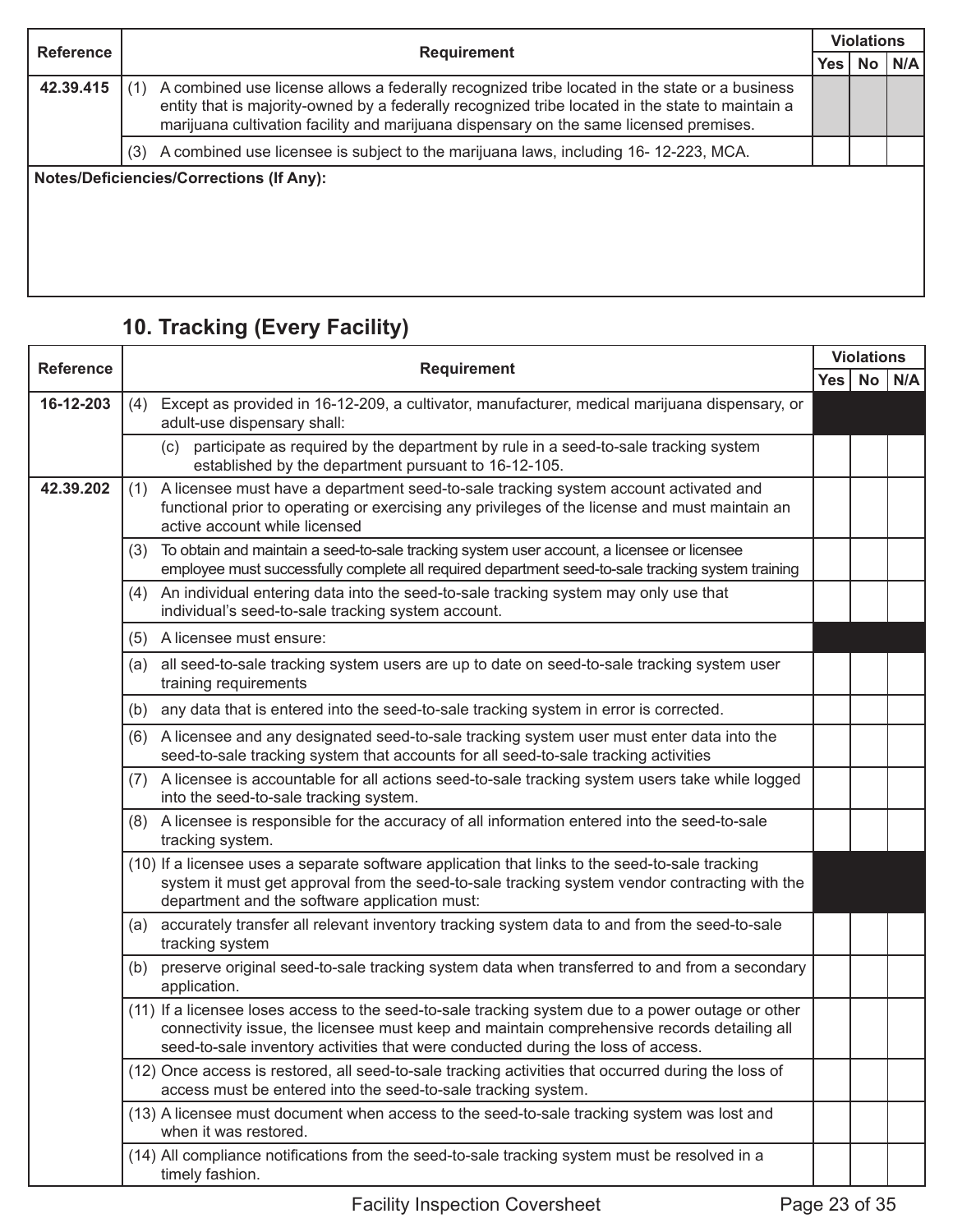| <b>Reference</b> | <b>Requirement</b>                                                                                                                                                                                                                                                                  |            |           | <b>Violations</b> |  |  |  |
|------------------|-------------------------------------------------------------------------------------------------------------------------------------------------------------------------------------------------------------------------------------------------------------------------------------|------------|-----------|-------------------|--|--|--|
|                  |                                                                                                                                                                                                                                                                                     | <b>Yes</b> | <b>No</b> | N/A               |  |  |  |
| 42.39.203        | A licensee must use the department's seed-to-sale tracking system as the primary inventory<br>(1)<br>and record keeping system.                                                                                                                                                     |            |           |                   |  |  |  |
|                  | Each individual marijuana plant that reaches a height of twelve inches must be issued a<br>(2)<br>unique identification number in the seed-to-sale tracking system, which follows the plant<br>through all phases of production and final sale to a registered cardholder.          |            |           |                   |  |  |  |
|                  | All marijuana items, test batches, harvest lots, and process lots must be issued a unique<br>(3)<br>identification number in the seed-to-sale tracking system.                                                                                                                      |            |           |                   |  |  |  |
|                  | Unique identification numbers cannot be reused.<br>(4)                                                                                                                                                                                                                              |            |           |                   |  |  |  |
|                  | Each marijuana plant, marijuana item, test batch, harvest lot, and process lot that has been<br>(5)<br>issued a unique identification number must have a physical tag placed on it with the unique<br>identification number.                                                        |            |           |                   |  |  |  |
|                  | The tag must be legible and placed in a position that can be clearly read and must be kept<br>(6)<br>free from dirt and debris.                                                                                                                                                     |            |           |                   |  |  |  |
|                  | Licensees must use unique identification tags purchased from the seed-to-sale tracking<br>(7)<br>system vendor.                                                                                                                                                                     |            |           |                   |  |  |  |
|                  | All on-premises and in-transit marijuana item inventories must be reconciled in the seed-to-<br>(8)<br>sale tracking system at the close of business each day.                                                                                                                      |            |           |                   |  |  |  |
|                  | For each marijuana sale or transfer to a registered cardholder, the licensee or its employee<br>(9)<br>must verify the registered cardholder's eligibility and daily and monthly purchase limits and<br>record in the seed-to-sale tracking system at the time of sale or transfer: |            |           |                   |  |  |  |
|                  | (a) the quantity of each item sold or transferred to a registered cardholder                                                                                                                                                                                                        |            |           |                   |  |  |  |
|                  | (b) the price before tax                                                                                                                                                                                                                                                            |            |           |                   |  |  |  |
|                  | (c) the date of the sale or transfer to a customer                                                                                                                                                                                                                                  |            |           |                   |  |  |  |
|                  | (10) Licensees must record in the seed-to-sale tracking system:                                                                                                                                                                                                                     |            |           |                   |  |  |  |
|                  | (a) wet weight of all harvested marijuana plants immediately after harvest                                                                                                                                                                                                          |            |           |                   |  |  |  |
|                  | (b) information for marijuana items by unit count                                                                                                                                                                                                                                   |            |           |                   |  |  |  |
|                  | (c) weight per unit of a product                                                                                                                                                                                                                                                    |            |           |                   |  |  |  |
|                  | (d) weight and disposal of post-harvest waste materials, per the requirements described in<br>ARM 42.39.310                                                                                                                                                                         |            |           |                   |  |  |  |
|                  | (e) theft or loss of marijuana items                                                                                                                                                                                                                                                |            |           |                   |  |  |  |
|                  | other information as may be required by the department<br>(f)                                                                                                                                                                                                                       |            |           |                   |  |  |  |
|                  | (12) All samples taken for quality assurance testing must be recorded in the seed-to-sale tracking<br>system                                                                                                                                                                        |            |           |                   |  |  |  |
|                  | <b>Notes/Deficiencies/Corrections (If Any):</b>                                                                                                                                                                                                                                     |            |           |                   |  |  |  |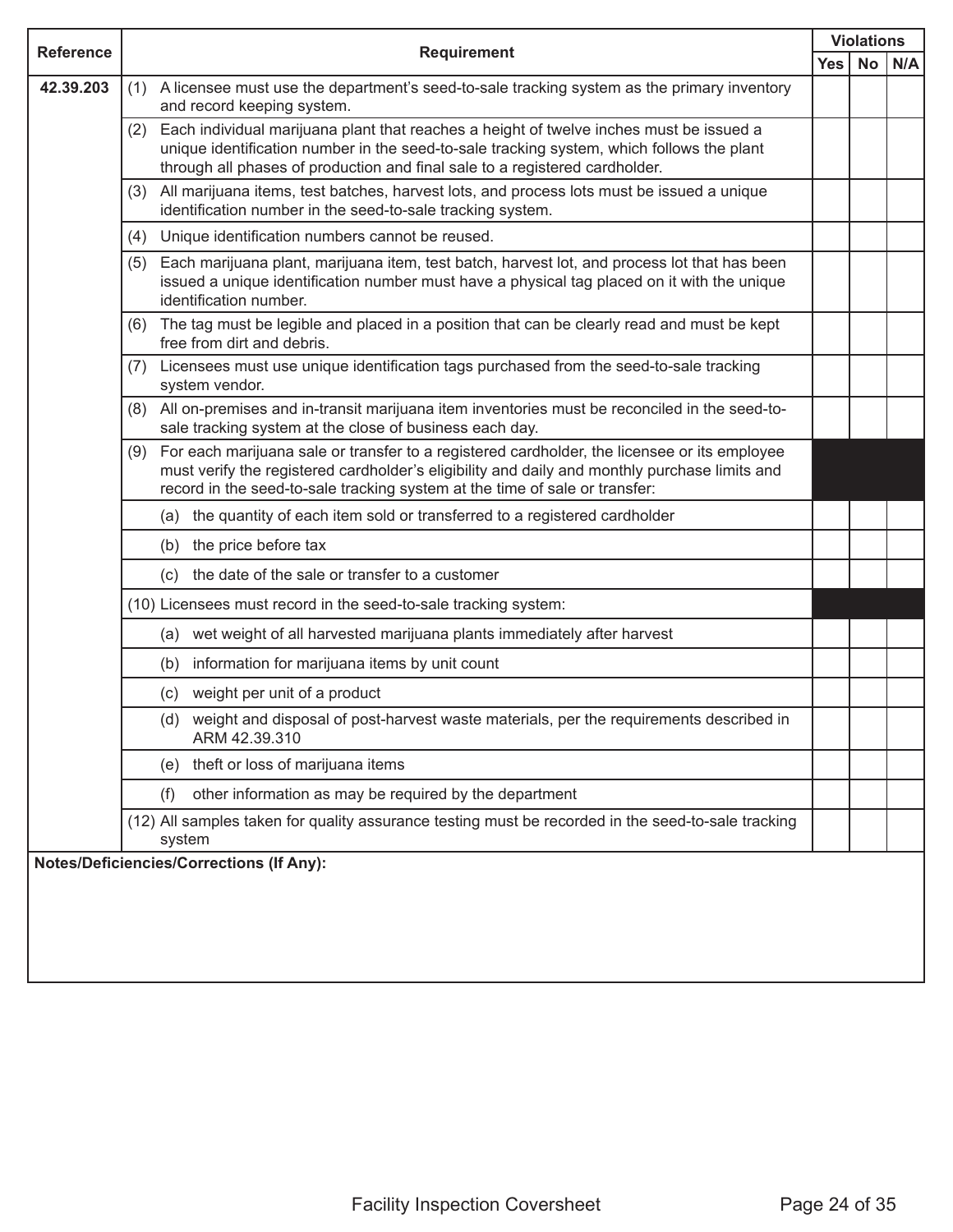### **11. Testing (Every Facility)**

| <b>Reference</b> | <b>Requirement</b> |                                                                                                                                                                                                                                                                                                                                                                                                                                                                                                                     |            | <b>Violations</b> |     |
|------------------|--------------------|---------------------------------------------------------------------------------------------------------------------------------------------------------------------------------------------------------------------------------------------------------------------------------------------------------------------------------------------------------------------------------------------------------------------------------------------------------------------------------------------------------------------|------------|-------------------|-----|
|                  |                    |                                                                                                                                                                                                                                                                                                                                                                                                                                                                                                                     | <b>Yes</b> | <b>No</b>         | N/A |
| 16-12-203        | (4)                | Except as provided in 16-12-209, a cultivator, manufacturer, medical marijuana dispensary, or<br>adult-use dispensary shall:                                                                                                                                                                                                                                                                                                                                                                                        |            |                   |     |
|                  |                    | (a) prior to selling marijuana or marijuana products, submit samples to a testing laboratory<br>pursuant to this chapter and administrative rules                                                                                                                                                                                                                                                                                                                                                                   |            |                   |     |
| 16-12-209        | (1)                | A cultivator, manufacturer, adult-use dispensary, or medical marijuana dispensary may not sell<br>marijuana or marijuana products until the marijuana or marijuana products have been tested<br>by a testing laboratory and meet the requirements of this section. The licensee shall pay for<br>the testing.                                                                                                                                                                                                       |            |                   |     |
| 42.39.307        | (6)                | A licensee is not permitted to sell or transfer to a registered cardholder, marijuana items that<br>have failed a test.                                                                                                                                                                                                                                                                                                                                                                                             |            |                   |     |
| 42.39.107        | (7)                | Failed harvests, lots, or test batches may be remediated so long as the remediation method<br>does not impart any toxic or deleterious substance to the usable marijuana, marijuana<br>concentrates, or marijuana-infused product.                                                                                                                                                                                                                                                                                  |            |                   |     |
|                  |                    | (8) Remediation methods used on the marijuana item must be disclosed to the department.                                                                                                                                                                                                                                                                                                                                                                                                                             |            |                   |     |
|                  | (9)                | No remediated harvests, lots, or test batches may be sold until the completion and successful<br>passage of quality assurance testing as required in these rules and Montana statute.                                                                                                                                                                                                                                                                                                                               |            |                   |     |
|                  |                    | (10) If a sample fails and cannot be remediated or sterilized, the test batch must be destroyed.                                                                                                                                                                                                                                                                                                                                                                                                                    |            |                   |     |
|                  |                    | (11) Licensee must document all sampling, testing, sterilization, remediation, and destruction that<br>are a result of failing a test under these rules.                                                                                                                                                                                                                                                                                                                                                            |            |                   |     |
| 37.107.310       |                    | (12) Failed or remediated marijuana items shall be re-tested at the same testing laboratory from<br>which the original failed test results came unless explicit written permission from the state<br>laboratory is granted prior to re-testing.                                                                                                                                                                                                                                                                     |            |                   |     |
| 37.107.315       |                    | (10) A licensee is not permitted to sell or transfer to customers marijuana items that have a failed<br>quality assurance test.                                                                                                                                                                                                                                                                                                                                                                                     |            |                   |     |
|                  |                    | (11) Failed harvest lots, process lots, or test batches may be remediated as long as the<br>remediation method does not impart any substance or effect to the usable marijuana,<br>marijuana concentrates and extracts, or marijuana-infused products that may have a toxic or<br>deleterious effect on the health of the customer.                                                                                                                                                                                 |            |                   |     |
|                  |                    | (12) Remediation methods used on specific lots or batches of marijuana or marijuana-infused<br>products that have failed initial quality assurance testing must be disclosed to the state<br>laboratory prior to remediation.                                                                                                                                                                                                                                                                                       |            |                   |     |
|                  |                    | (13) No remediated harvest lots, process lots, or test batches may be sold or transferred until the<br>completion and successful passage of all quality assurance testing, and the results certified in<br>a certificate of analysis, as required in these rules and Montana statute.                                                                                                                                                                                                                               |            |                   |     |
|                  |                    | (14) With the exception of moisture analysis or residual solvent screening, a laboratory test<br>sample from a remediated harvest lot, process lot, or test batch that fails quality assurance<br>testing cannot be remediated again and the harvest lot, process lot, or test batch must be<br>destroyed. Harvest lots, process lots, or test batches that fail initial quality assurance testing<br>for moisture analysis or residual solvent screening may be remediated and retested a<br>maximum of two times. |            |                   |     |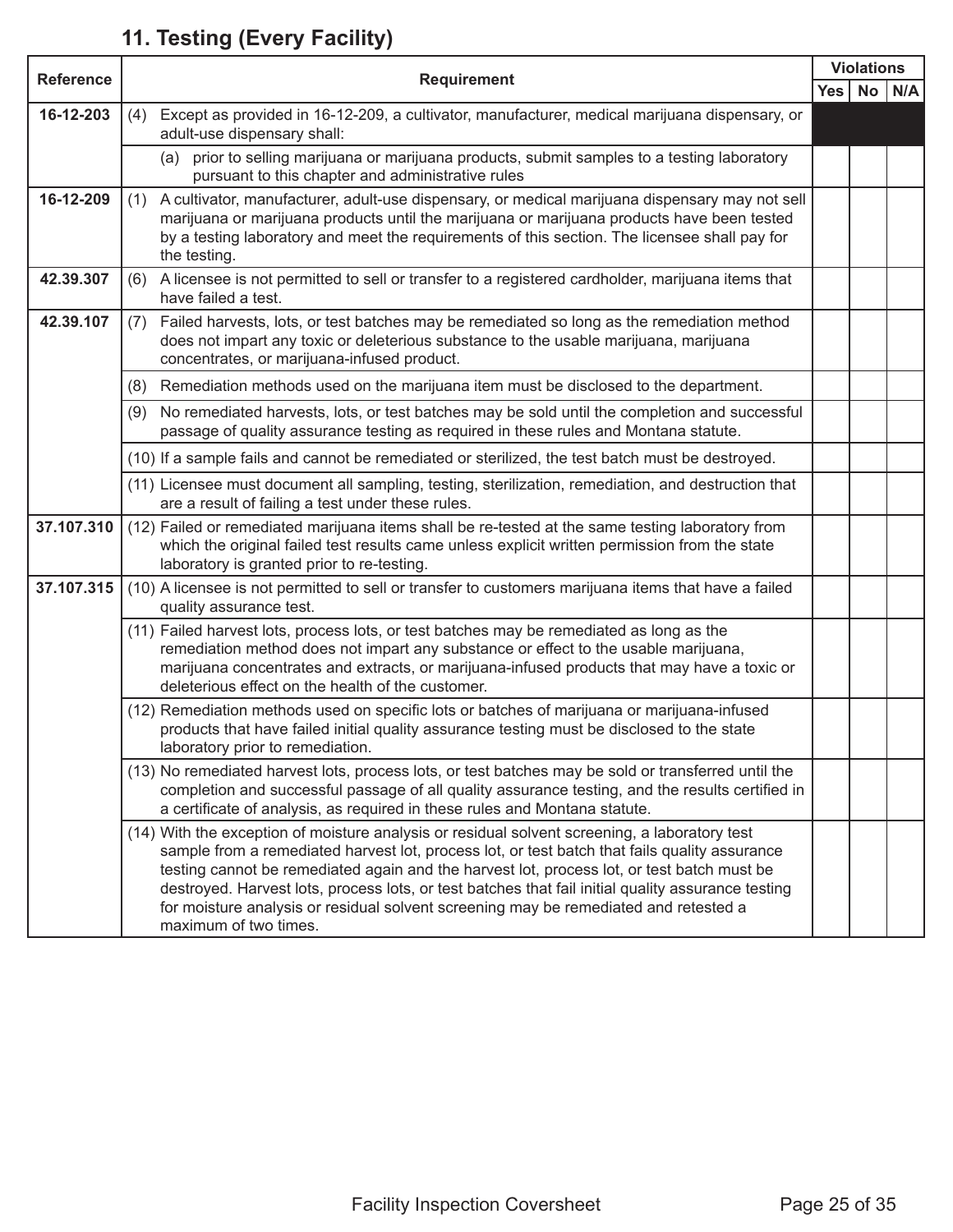| <b>Reference</b> | <b>Requirement</b>                                                                                                                                                                                                                                                                                                    |                                                                                                                                                                                                                     |            |           | <b>Violations</b> |
|------------------|-----------------------------------------------------------------------------------------------------------------------------------------------------------------------------------------------------------------------------------------------------------------------------------------------------------------------|---------------------------------------------------------------------------------------------------------------------------------------------------------------------------------------------------------------------|------------|-----------|-------------------|
|                  |                                                                                                                                                                                                                                                                                                                       |                                                                                                                                                                                                                     | <b>Yes</b> | <b>No</b> | N/A               |
| 37.107.316       | Except as provided in (10), a licensee must submit for testing a sample of every test batch from a<br>(1)<br>harvest lot of marijuana and process lots of marijuana-infused products, extracts, and concentrates<br>intended for use by a customer prior to selling or transferring the marijuana item to a customer. |                                                                                                                                                                                                                     |            |           |                   |
|                  | (2)                                                                                                                                                                                                                                                                                                                   | All marijuana items intended for direct sale or transfer to customers shall be tested in its final form.<br>The addition of any ingredient after final quality assurance compliance testing will require retesting. |            |           |                   |
|                  | (3)                                                                                                                                                                                                                                                                                                                   | The cannabinoid profile/potency for each sample must include:                                                                                                                                                       |            |           |                   |
|                  |                                                                                                                                                                                                                                                                                                                       | (a) THCA                                                                                                                                                                                                            |            |           |                   |
|                  |                                                                                                                                                                                                                                                                                                                       | (b) THC                                                                                                                                                                                                             |            |           |                   |
|                  | (c)                                                                                                                                                                                                                                                                                                                   | Total potential psychoactive THC for marijuana items that require the application of heat<br>for administration/consumption only                                                                                    |            |           |                   |
|                  |                                                                                                                                                                                                                                                                                                                       | (d) CBDA                                                                                                                                                                                                            |            |           |                   |
|                  | (e)                                                                                                                                                                                                                                                                                                                   | CBD                                                                                                                                                                                                                 |            |           |                   |
|                  |                                                                                                                                                                                                                                                                                                                       | (12) Licensees must adhere to testing requirements for all marijuana and marijuana products<br>intended for sale or transfer to customers.                                                                          |            |           |                   |
|                  |                                                                                                                                                                                                                                                                                                                       | (a) Usable marijuana, including trim and manicure must be tested for:                                                                                                                                               |            |           |                   |
|                  |                                                                                                                                                                                                                                                                                                                       | pesticides<br>(i)                                                                                                                                                                                                   |            |           |                   |
|                  |                                                                                                                                                                                                                                                                                                                       | moisture content<br>(ii)                                                                                                                                                                                            |            |           |                   |
|                  |                                                                                                                                                                                                                                                                                                                       | cannabinoid profile/potency<br>(iii)                                                                                                                                                                                |            |           |                   |
|                  |                                                                                                                                                                                                                                                                                                                       | microbiological<br>(iv)                                                                                                                                                                                             |            |           |                   |
|                  |                                                                                                                                                                                                                                                                                                                       | mycotoxin<br>(v)                                                                                                                                                                                                    |            |           |                   |
|                  |                                                                                                                                                                                                                                                                                                                       | (vi) filth and foreign matter                                                                                                                                                                                       |            |           |                   |
|                  |                                                                                                                                                                                                                                                                                                                       | (vii) heavy metals (random testing)                                                                                                                                                                                 |            |           |                   |
|                  |                                                                                                                                                                                                                                                                                                                       | Licensee has the option to forgo testing of usable marijuana, including trim and manicure, if<br>(b)<br>that usable marijuana is subject to further processing before sale or transfer to customers.                |            |           |                   |
|                  | (c)                                                                                                                                                                                                                                                                                                                   | Marijuana extract and concentrate that is intended for direct sale or transfer to customers<br>must be tested for:                                                                                                  |            |           |                   |
|                  |                                                                                                                                                                                                                                                                                                                       | pesticides<br>(i)                                                                                                                                                                                                   |            |           |                   |
|                  |                                                                                                                                                                                                                                                                                                                       | cannabinoid profile/potency<br>(ii)                                                                                                                                                                                 |            |           |                   |
|                  |                                                                                                                                                                                                                                                                                                                       | microbiological<br>(iii)                                                                                                                                                                                            |            |           |                   |
|                  |                                                                                                                                                                                                                                                                                                                       | mycotoxin<br>(iv)                                                                                                                                                                                                   |            |           |                   |
|                  |                                                                                                                                                                                                                                                                                                                       | heavy metals (random testing)<br>(v)                                                                                                                                                                                |            |           |                   |
|                  |                                                                                                                                                                                                                                                                                                                       | (vi) residual solvents                                                                                                                                                                                              |            |           |                   |
|                  | (d)                                                                                                                                                                                                                                                                                                                   | Marijuana extract and concentrate that is intended for further processing before direct<br>sale or transfer to customers must be tested for:                                                                        |            |           |                   |
|                  |                                                                                                                                                                                                                                                                                                                       | pesticides<br>(i)                                                                                                                                                                                                   |            |           |                   |
|                  |                                                                                                                                                                                                                                                                                                                       | residual solvents<br>(ii)                                                                                                                                                                                           |            |           |                   |
|                  |                                                                                                                                                                                                                                                                                                                       | mycotoxin<br>(iii)                                                                                                                                                                                                  |            |           |                   |
|                  |                                                                                                                                                                                                                                                                                                                       | heavy metals (random testing)<br>(v)                                                                                                                                                                                |            |           |                   |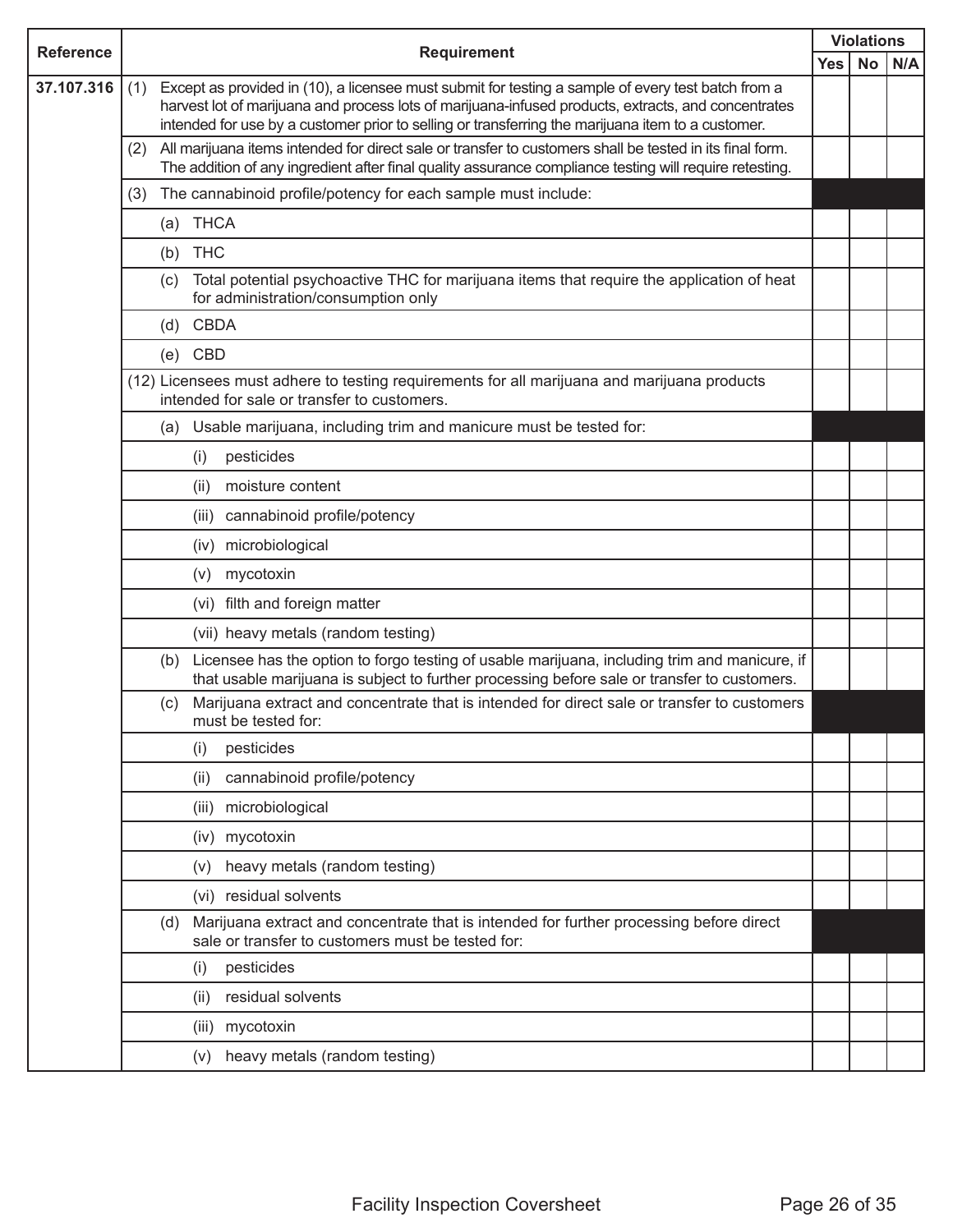| <b>Reference</b>          |     |                                                                                                                                                               |            | <b>Violations</b> |     |  |  |  |
|---------------------------|-----|---------------------------------------------------------------------------------------------------------------------------------------------------------------|------------|-------------------|-----|--|--|--|
|                           |     | <b>Requirement</b>                                                                                                                                            | <b>Yes</b> | <b>No</b>         | N/A |  |  |  |
| 37.107.316<br>(continued) | (e) | Marijuana infused products intended for human consumption, ingestion, or used as<br>suppositories, topicals, and transdermal patches must be tested for:      |            |                   |     |  |  |  |
|                           |     | cannabinoid profile/potency<br>(i)                                                                                                                            |            |                   |     |  |  |  |
|                           |     | microbiological.<br>(ii)                                                                                                                                      |            |                   |     |  |  |  |
|                           | (f) | All marijuana products listed in (e) must use marijuana extract and concentrate that has<br>passed quality assurance testing requirements as set forth in (d) |            |                   |     |  |  |  |
|                           |     | <b>Notes/Deficiencies/Corrections (If Any):</b>                                                                                                               |            |                   |     |  |  |  |
|                           |     |                                                                                                                                                               |            |                   |     |  |  |  |
|                           |     |                                                                                                                                                               |            |                   |     |  |  |  |
|                           |     |                                                                                                                                                               |            |                   |     |  |  |  |
|                           |     |                                                                                                                                                               |            |                   |     |  |  |  |

## **12. Transportation (Every Facility)**

| <b>Reference</b> | <b>Requirement</b> |     |                                                                                                                                                                                                                                     | <b>Violations</b> |     |  |
|------------------|--------------------|-----|-------------------------------------------------------------------------------------------------------------------------------------------------------------------------------------------------------------------------------------|-------------------|-----|--|
|                  |                    |     | <b>Yes</b>                                                                                                                                                                                                                          | <b>No</b>         | N/A |  |
| 16-12-109        | (5)                |     | The department shall revoke and may not reissue a license or endorsement belonging to a<br>person:                                                                                                                                  |                   |     |  |
|                  |                    | (c) | who transports marijuana or marijuana products outside of Montana, unless otherwise<br>allowed by federal law;                                                                                                                      |                   |     |  |
| 42.39.413        | (4)                |     | All distribution and delivery of marijuana and marijuana products must:                                                                                                                                                             |                   |     |  |
|                  |                    |     | (a) occur in a motor vehicle as defined by ARM 42.39.102                                                                                                                                                                            |                   |     |  |
|                  |                    | (b) | depart from a licensed premises and be delivered to a licensed premises or to a<br>registered cardholder's address, in which case the registered cardholder must provide a<br>valid registry identification card to the transporter |                   |     |  |
|                  |                    | (c) | be accompanied by a transport manifest derived from the seed-to-sale tracking system<br>that contains the following information:                                                                                                    |                   |     |  |
|                  |                    |     | the physical address and license number of the departure location<br>(i)                                                                                                                                                            |                   |     |  |
|                  |                    |     | the physical address and license number or registered cardholder number of the<br>(ii)<br>arrival location                                                                                                                          |                   |     |  |
|                  |                    |     | (iii) date and time of departure                                                                                                                                                                                                    |                   |     |  |
|                  |                    |     | (iv) date and time of arrival                                                                                                                                                                                                       |                   |     |  |
|                  |                    |     | transporter's driver's license number, vehicle make, model, and license plate<br>(v)<br>number                                                                                                                                      |                   |     |  |
|                  |                    |     | (vi) name and signature of each licensee or its employee accompanying the transport                                                                                                                                                 |                   |     |  |
|                  |                    |     | (vii) a complete description of the marijuana or marijuana product being transported. The<br>description must include:                                                                                                              |                   |     |  |
|                  |                    |     | (A) the name and type of product being transported                                                                                                                                                                                  |                   |     |  |
|                  |                    |     | (B) amount of product being transported                                                                                                                                                                                             |                   |     |  |
|                  |                    |     | (C) RFID tracking tag numbers of the product being transported                                                                                                                                                                      |                   |     |  |
|                  |                    | (d) | be accomplished within 48 hours from the date and time of departure                                                                                                                                                                 |                   |     |  |
|                  | (5)                |     | The transport manifest may not be voided or changed after leaving the departure location.                                                                                                                                           |                   |     |  |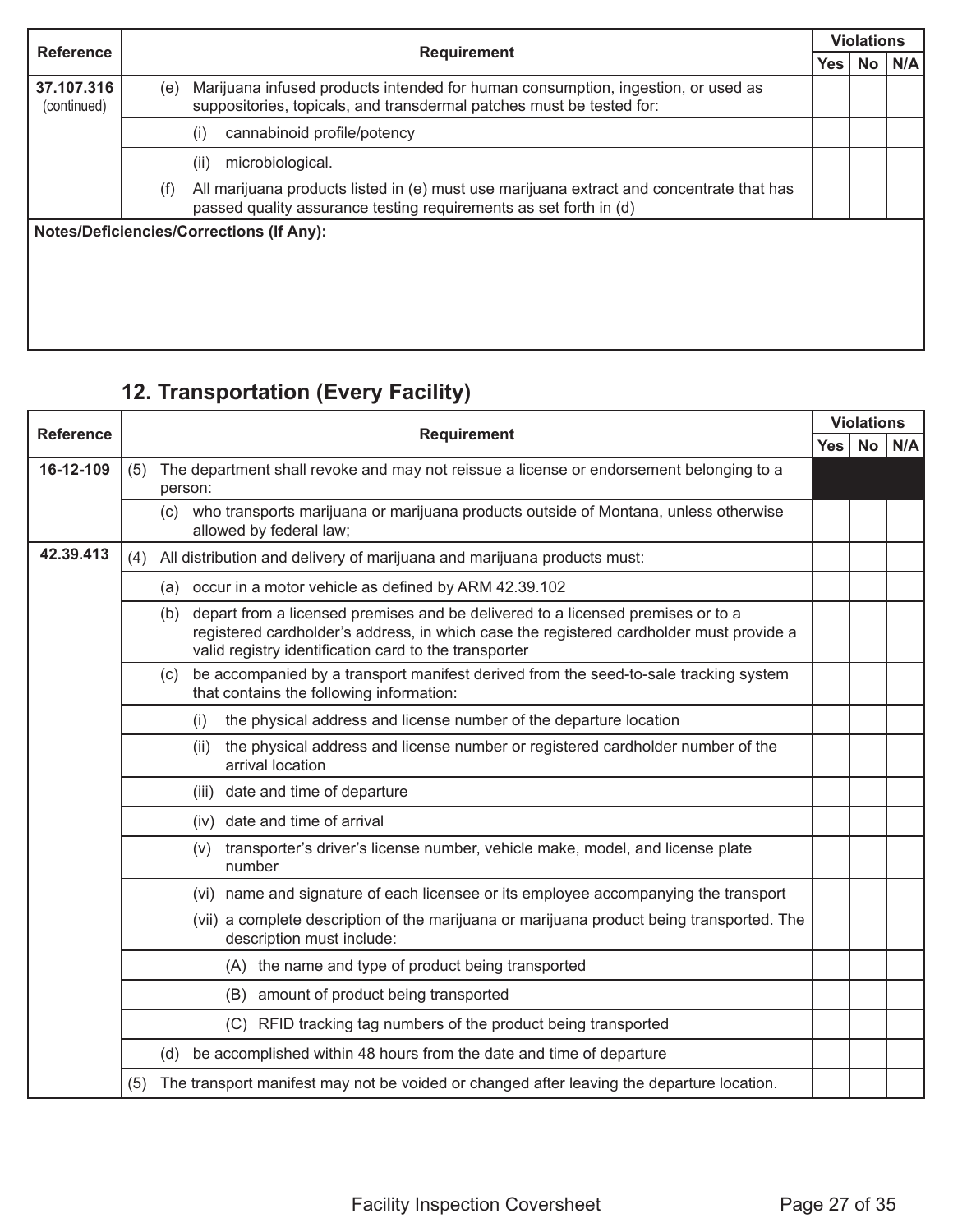| <b>Reference</b>         | <b>Requirement</b>                                                                                                                                                                                                                                           | <b>Violations</b> |           |     |
|--------------------------|--------------------------------------------------------------------------------------------------------------------------------------------------------------------------------------------------------------------------------------------------------------|-------------------|-----------|-----|
|                          |                                                                                                                                                                                                                                                              | <b>Yes</b>        | <b>No</b> | N/A |
| 42.39.413<br>(Continued) | (6) A copy of the transport manifest must be given to each licensed premises receiving the<br>inventory described in the transport manifest.                                                                                                                 |                   |           |     |
|                          | A receiving licensed premises is prohibited from receiving any marijuana or marijuana<br>(7)<br>products without a valid transport manifest.                                                                                                                 |                   |           |     |
|                          | A receiving licensed premises is responsible for ensuring that the marijuana or marijuana<br>(8)<br>products match the description in the transport manifest. A receiving licensed premises must<br>immediately record receipt of the transported inventory. |                   |           |     |
|                          | The receiving licensed premises must document any differences between the items described<br>(9)<br>for transport in the transport manifest versus what was actually received and immediately<br>report discrepancies to the department.                     |                   |           |     |
|                          | (10) While in transport, all marijuana and marijuana products must be shielded from public view<br>and secured in a locked storage compartment inside the body of the transport vehicle.                                                                     |                   |           |     |
|                          | (11) All vehicles used to transport marijuana or marijuana products:                                                                                                                                                                                         |                   |           |     |
|                          | shall be considered a licensed premises for purposes of inspection by the department.<br>(a)<br>Transport vehicles may be stopped and inspected by the department at any licensed<br>premises or during transport                                            |                   |           |     |
|                          | shall be lockable and equipped with a security alarm system<br>(b)                                                                                                                                                                                           |                   |           |     |
|                          | shall not leave the state of Montana while any amount of marijuana or marijuana product is in<br>(c)<br>the motor vehicle                                                                                                                                    |                   |           |     |
|                          | shall not have any external markings, words, or symbols that indicate the vehicle is used for the<br>(d)<br>transport of marijuana or marijuana products or that it is owned or leased by a marijuana business.                                              |                   |           |     |
|                          | (12) A marijuana transporter licensee or employee of a marijuana transporter licensee must not sell<br>marijuana or marijuana products; or transport marijuana or marijuana products directly to consumers.                                                  |                   |           |     |
|                          | (13) A marijuana transport licensee must contact the department within 24 hours if a vehicle<br>transporting marijuana items is involved in an accident that involves product loss.                                                                          |                   |           |     |
|                          | (14) Copies of the transport manifest and delivery receipts must be presented to law enforcement<br>officers or authorized department employees, if requested.                                                                                               |                   |           |     |
|                          | (15) If a marijuana transporter licensee maintains a licensed premises to temporarily store<br>marijuana or marijuana products, the licensee must have a marijuana storage facility<br>endorsement for each storage facility as provided in ARM 42.39.420.   |                   |           |     |
|                          | <b>Notes/Deficiencies/Corrections (If Any):</b>                                                                                                                                                                                                              |                   |           |     |
|                          |                                                                                                                                                                                                                                                              |                   |           |     |

## **13. Waste (Every Facility)**

| <b>Reference</b> |     | <b>Requirement</b>                                                                                                                                                                               |     | <b>Violations</b> |     |
|------------------|-----|--------------------------------------------------------------------------------------------------------------------------------------------------------------------------------------------------|-----|-------------------|-----|
|                  |     |                                                                                                                                                                                                  | Yes | <b>No</b>         | N/A |
| 42.39.310        |     | A licensee must store, manage, and dispose of solid and liquid waste generated during marijuana<br>production and processing in accordance with applicable state and local laws and regulations. |     |                   |     |
|                  | (2) | A licensee must store marijuana waste in a secured waste receptacle in the possession of<br>and under the control of the licensee.                                                               |     |                   |     |
|                  | (3) | Waste that must be rendered unusable prior to disposal includes:                                                                                                                                 |     |                   |     |
|                  |     | marijuana plant waste, including roots, stalks, leaves, and stems that have not been<br>(a)<br>processed with solvent                                                                            |     |                   |     |
|                  |     | waste solvents used in the marijuana process<br>(b)                                                                                                                                              |     |                   |     |
|                  |     | spent solvents, laboratory waste, and excess marijuana from any quality assurance testing<br>(C)                                                                                                 |     |                   |     |
|                  |     | marijuana items that ultimately fail to meet testing requirements.<br>(d)                                                                                                                        |     |                   |     |

Facility Inspection Coversheet Page 28 of 35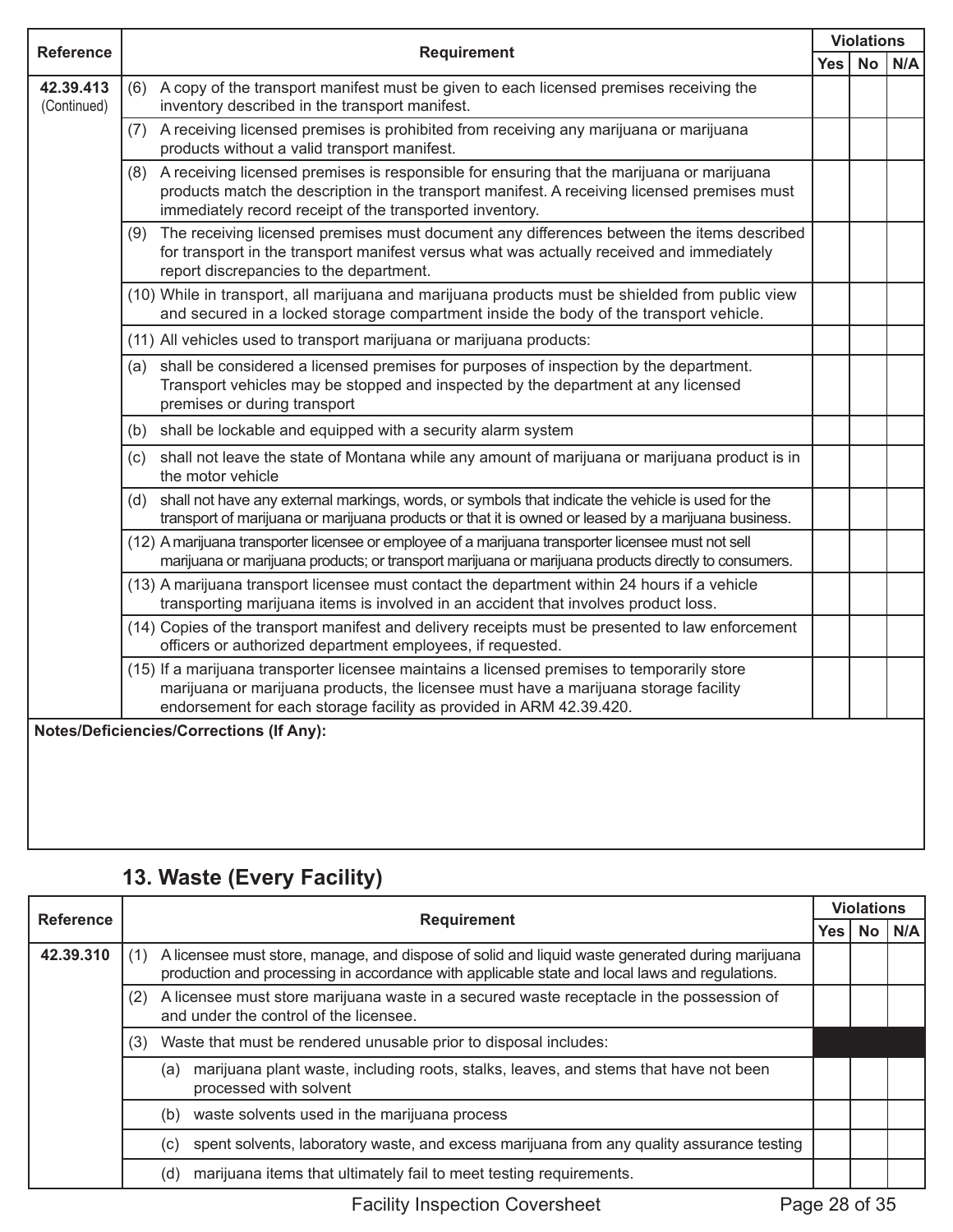| <b>Reference</b>      |                                                                                                                                                                                                                                                                                                                                                                    | <b>Violations</b> |           |     |
|-----------------------|--------------------------------------------------------------------------------------------------------------------------------------------------------------------------------------------------------------------------------------------------------------------------------------------------------------------------------------------------------------------|-------------------|-----------|-----|
|                       | <b>Requirement</b>                                                                                                                                                                                                                                                                                                                                                 | Yes               | <b>No</b> | N/A |
| 42.39.310<br>(Narrow) | Marijuana testing laboratories, marijuana manufacturers, and other licensees that generate<br>(7)<br>hazardous waste shall follow all applicable rules and regulations for the disposal of hazardous<br>waste, including ARM 17.53.105 and 17.53.113. Licensees need to contact the Department of<br>Environmental Quality Hazardous Waste Program for assistance. |                   |           |     |
|                       | A licensee must maintain accurate and comprehensive records regarding waste material<br>(8)<br>in the seed-to-sale tracking system that accounts for, reconciles, and evidences all waste<br>activity related to the disposal of marijuana to include:                                                                                                             |                   |           |     |
|                       | what was disposed<br>(a)                                                                                                                                                                                                                                                                                                                                           |                   |           |     |
|                       | quantity by weight or volume<br>(b)                                                                                                                                                                                                                                                                                                                                |                   |           |     |
|                       | date disposed<br>(c)                                                                                                                                                                                                                                                                                                                                               |                   |           |     |
|                       | video evidence of disposal to be retained for 30 days<br>(d)                                                                                                                                                                                                                                                                                                       |                   |           |     |
|                       | reason for the disposal.<br>(e)                                                                                                                                                                                                                                                                                                                                    |                   |           |     |
|                       | A licensee must provide a minimum of 72 hours' notice in the seed-to-sale tracking system<br>(9)<br>prior to rendering the marijuana item unusable and disposing of it.                                                                                                                                                                                            |                   |           |     |
|                       | <b>Notes/Deficiencies/Corrections (If Any):</b>                                                                                                                                                                                                                                                                                                                    |                   |           |     |

## **14. Inspections (Every Facility)**

| <b>Reference</b> | <b>Requirement</b>                                                                                                                                                                                                                                                                                                                                                                                   |     | <b>Violations</b> |          |
|------------------|------------------------------------------------------------------------------------------------------------------------------------------------------------------------------------------------------------------------------------------------------------------------------------------------------------------------------------------------------------------------------------------------------|-----|-------------------|----------|
|                  |                                                                                                                                                                                                                                                                                                                                                                                                      | Yes |                   | No   N/A |
| 16-12-203        | Except as provided in 16-12-209, a cultivator, manufacturer, medical marijuana dispensary, or<br>(4)<br>adult-use dispensary shall:                                                                                                                                                                                                                                                                  |     |                   |          |
|                  | allow the department to collect samples of marijuana or marijuana products during<br>(b)<br>inspections of licensed premises for testing as provided by the department by rule                                                                                                                                                                                                                       |     |                   |          |
| 16-12-210        | (d) The department may require a licensee to furnish information that the department<br>(3)<br>considers necessary for the proper administration of this chapter.                                                                                                                                                                                                                                    |     |                   |          |
|                  | (a) Each licensed premises, including any places of storage, where marijuana is cultivated,<br>(4)<br>manufactured, sold, stored, or tested are subject to entry by the department or state or local<br>law enforcement agencies for the purpose of inspection or investigation.                                                                                                                     |     |                   |          |
|                  | If any part of a licensed premises consists of a locked area, the licensee shall make the<br>(b)<br>area available for inspection immediately upon request of the department or state or local<br>law enforcement officials.                                                                                                                                                                         |     |                   |          |
| 42.39.501        | (3) A licensee and its employees must cooperate with the department during an inspection. A<br>licensee must allow inspectors full access to the licensed premises, provide requested copies<br>of documents or videos, and allow inspectors to complete an inspection. Failure on the part of a<br>licensee to cooperate could result in denial, reprimand, suspension, or revocation of a license. |     |                   |          |
| 42.39.502        | A licensee shall have ten days from the date of the deficiency report to cure any deficiencies.<br>(3)                                                                                                                                                                                                                                                                                               |     |                   |          |
|                  | If a licensee fails to respond to a deficiency report within ten days, the department may issue<br>(5)<br>a notice of proposed department action.                                                                                                                                                                                                                                                    |     |                   |          |
|                  | <b>Notes/Deficiencies/Corrections (If Any):</b>                                                                                                                                                                                                                                                                                                                                                      |     |                   |          |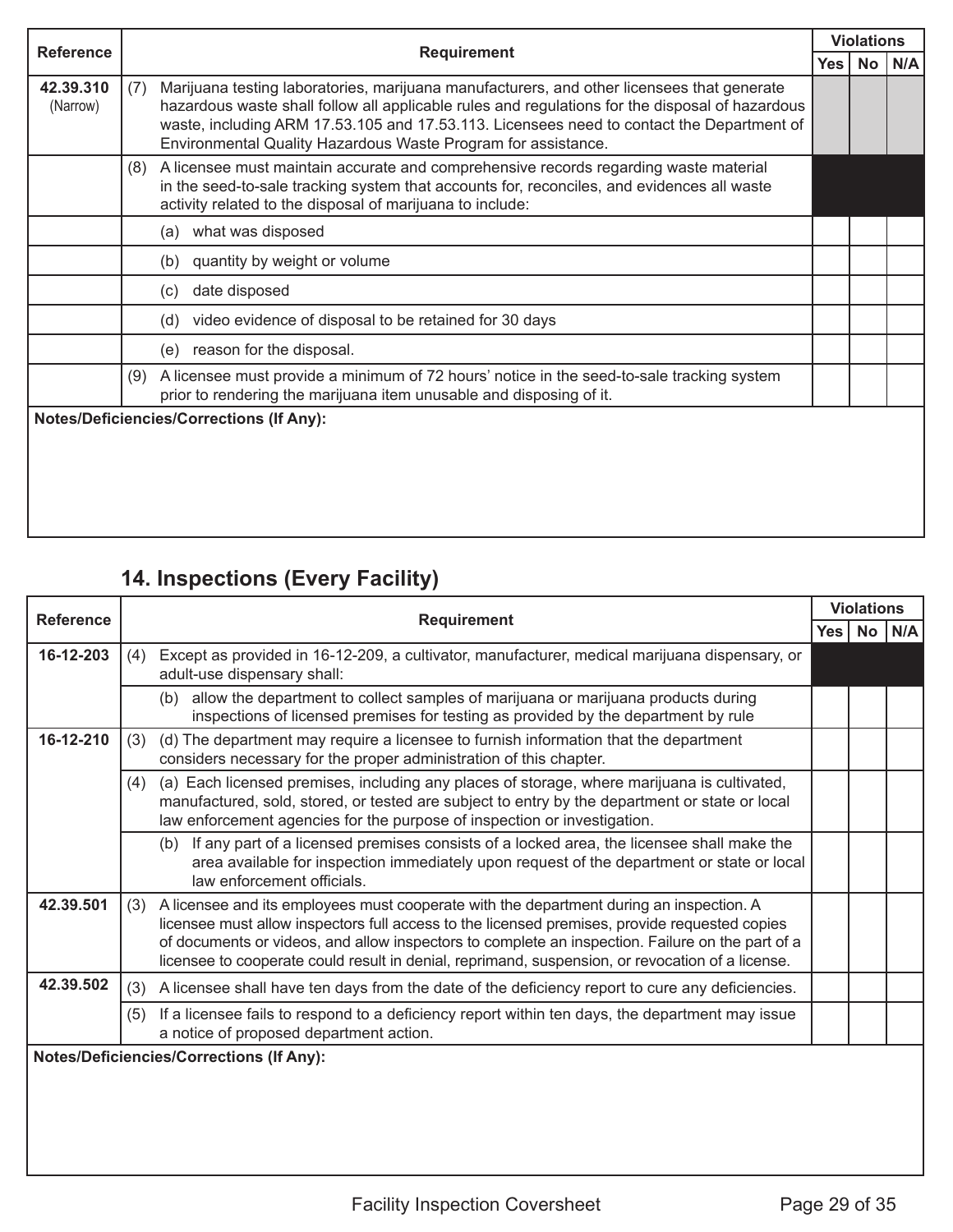# **15. Record Keeping (1 Per Licensee)**

| <b>Reference</b> |     | <b>Requirement</b>                                                                                                                                                                                                                                                                     |            | <b>Violations</b> |     |
|------------------|-----|----------------------------------------------------------------------------------------------------------------------------------------------------------------------------------------------------------------------------------------------------------------------------------------|------------|-------------------|-----|
|                  |     |                                                                                                                                                                                                                                                                                        | <b>Yes</b> | <b>No</b>         | N/A |
| 16-12-208        |     | (3) A licensee shall make the licensed premises, books, and records available to the department<br>for inspection and audit under 16-12-210 during normal business hours.                                                                                                              |            |                   |     |
| 16-12-210        | (3) | (a) Each licensee shall keep a complete set of records necessary to show all transactions<br>with consumers and registered cardholders. The records must be open for inspection by the<br>department or state laboratory, as appropriate, and state or local law enforcement agencies. |            |                   |     |
|                  |     | The records and data required under this subsection (3) must be open for inspection by<br>(c)<br>the department and state or local law enforcement agencies.                                                                                                                           |            |                   |     |
| 42.39.311        | (3) | A licensee must notify the department within ten days of any changes in the following:                                                                                                                                                                                                 |            |                   |     |
|                  |     | anyone identified as an applicant or controlling beneficial owner or anyone with a<br>(a)<br>financial interest in the license                                                                                                                                                         |            |                   |     |
|                  |     | its standard operating hours<br>(b)                                                                                                                                                                                                                                                    |            |                   |     |
|                  |     | temporary closure of longer than 30 days<br>(c)                                                                                                                                                                                                                                        |            |                   |     |
|                  |     | permanent closure of the business.<br>(d)                                                                                                                                                                                                                                              |            |                   |     |
|                  | (5) | A licensee who intends to make any material or substantial changes to the licensed premises<br>must submit the changes to the department for approval prior to making any such changes.<br>Material or substantial changes include:                                                    |            |                   |     |
|                  |     | any increase or decrease in the total physical size or capacity of the licensed premises<br>(a)                                                                                                                                                                                        |            |                   |     |
|                  |     | alterations to public ingress or egress of limited access areas<br>(b)                                                                                                                                                                                                                 |            |                   |     |
|                  |     | any changes to the security plan.<br>(c)                                                                                                                                                                                                                                               |            |                   |     |
|                  | (6) | A licensee must notify the department as soon as reasonably practical but in no case more<br>than 24 hours following the theft of marijuana items or money from the licensed premises.                                                                                                 |            |                   |     |
|                  |     | <b>Notes/Deficiencies/Corrections (If Any):</b>                                                                                                                                                                                                                                        |            |                   |     |
|                  |     |                                                                                                                                                                                                                                                                                        |            |                   |     |
|                  |     |                                                                                                                                                                                                                                                                                        |            |                   |     |